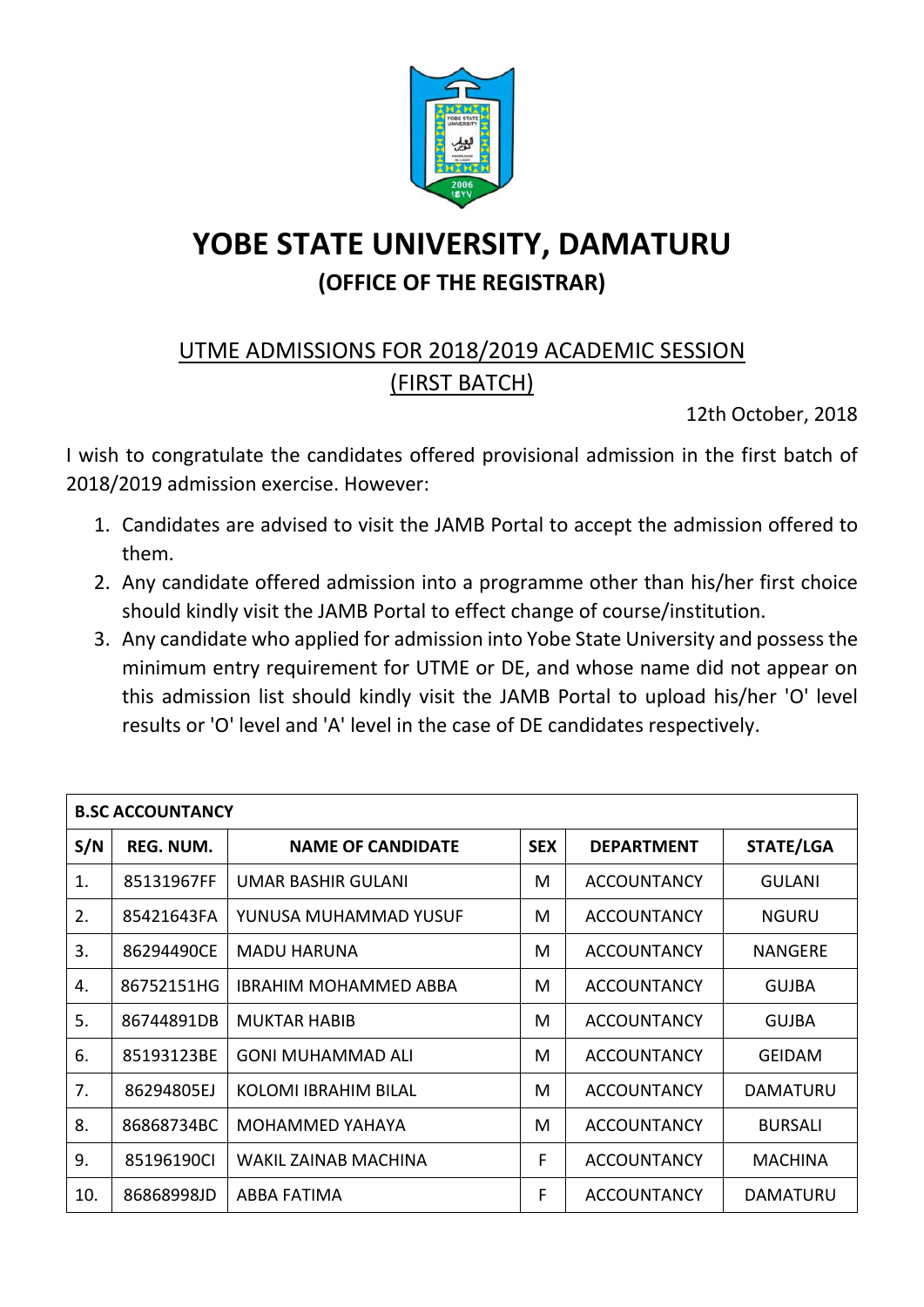| 11.            | 86753364CG          | MUHAMMAD HAUWA HAMISU                  | F. | <b>ACCOUNTANCY</b>    | <b>DAMATURU</b> |
|----------------|---------------------|----------------------------------------|----|-----------------------|-----------------|
| 12.            | 86745155BF          | <b>GOJI FATIMA ABUBAKAR</b>            | F  | <b>ACCOUNTANCY</b>    | <b>POTISKUM</b> |
| 13.            | 86869322JB          | ABDULRASHEED ABDULFATAH<br><b>MUHD</b> | M  | <b>ACCOUNTANCY</b>    | <b>POTISKUM</b> |
| 14.            | 85623329HI          | MUAZU ZAINAB YUGUDA.                   | F  | <b>ACCOUNTANCY</b>    | <b>NGURU</b>    |
| 15.            | 86754199ED          | <b>SULEIMAN ZANGI</b>                  | M  | <b>ACCOUNTANCY</b>    | <b>YUSUFARI</b> |
| 16.            | 86295171BI          | ABDULMUMINI SULEIMAN SALISU            | M  | <b>ACCOUNTANCY</b>    | <b>POTISKUM</b> |
| 17.            | 86295855AD          | <b>JIBRIN HAFSAT BAKURA</b>            | F  | <b>ACCOUNTANCY</b>    | DAMATURU        |
| 18.            | 86295634IE          | <b>IBRAHIM MOHAMMED JAMBO</b>          | M  | <b>ACCOUNTANCY</b>    | <b>KARASUWA</b> |
| 19.            | 86295644FE          | <b>LAWAL YUSUF</b>                     | M  | <b>ACCOUNTANCY</b>    | <b>POTISKUM</b> |
| 20.            | 86870626FJ          | <b>ABUBAKAR YAHAYA</b>                 | M  | <b>ACCOUNTANCY</b>    | <b>FIKA</b>     |
| 21.            | 86745143FB          | <b>ISAH BELLO MOHAMMED</b>             | M  | <b>ACCOUNTANCY</b>    | <b>FUNE</b>     |
| 22.            | 85646581GF          | <b>IBRAHIM MUSA KAZIR</b>              | M  | <b>ACCOUNTANCY</b>    | <b>BADE</b>     |
| 23.            | 86296342JE          | MUSA ABUBAKAR AHMED                    | M  | <b>ACCOUNTANCY</b>    | <b>POTISKUM</b> |
| 24.            | 85197691IE          | <b>BELLO BILAL BILAL</b>               | M  | <b>ACCOUNTANCY</b>    | <b>GUJBA</b>    |
| 25.            | 86753974DJ          | YAHAYA ADAMU                           | M  | <b>ACCOUNTANCY</b>    | <b>FIKA</b>     |
| 26.            | 86298077DA          | MOHAMMED BASIRU ISA                    | M  | <b>ACCOUNTANCY</b>    | <b>POTISKUM</b> |
| 27.            | 85202693BG          | ABUBAKAR USMAN                         | M  | <b>ACCOUNTANCY</b>    | DAMATURU        |
| 28.            | 86296166EA          | <b>ALI AMSA</b>                        | F  | <b>ACCOUNTANCY</b>    | <b>DAMATURU</b> |
| 29.            | 85462623AJ          | SULAIMAN MUHAMMAD                      | M  | <b>ACCOUNTANCY</b>    | <b>GUJBA</b>    |
|                | <b>B.A ARABIC</b>   |                                        |    |                       |                 |
| 1              | 85621708JB          | UMAR HUSSAINI CHIROMA                  | M  | <b>ARABIC STUDIES</b> | <b>FUNE</b>     |
| $\overline{2}$ | 86754213AB          | <b>ALI HASSAN</b>                      | M  | <b>ARABIC STUDIES</b> | <b>KARASUWA</b> |
| 3              | 86754592CI          | <b>JARUMI MARYAM AHMAD</b>             | F  | <b>ARABIC STUDIES</b> | <b>FUNE</b>     |
| 4              | 86754582FI          | <b>MUHAMMAD USMAN</b>                  | M  | <b>ARABIC STUDIES</b> | <b>FUNE</b>     |
| 5              | 86870896CF          | <b>GARBA ABUBAKAR AHMAD</b>            | M  | <b>ARABIC STUDIES</b> | <b>POTISKUM</b> |
| 6              | 86753852BH          | <b>LUQMAN ANAS</b>                     | M  | <b>ARABIC STUDIES</b> | <b>BADE</b>     |
| 7              | 86871417BE          | <b>HASSAN MARYAM</b>                   | F. | <b>ARABIC STUDIES</b> | <b>POTISKUM</b> |
| 8              | 86489187GH          | MUHAMMED ALKALI                        | M  | <b>ARABIC STUDIES</b> | <b>NGURU</b>    |
|                | <b>B.SC BIOLOGY</b> |                                        |    |                       |                 |
| $\mathbf{1}$   | 85132191GC          | AHMAD ADAMU DINDO                      | M  | <b>BIOLOGY</b>        | <b>POTISKUM</b> |
| $\overline{2}$ | 85130461BE          | AHMAD ABDULHADI FULLATY                | M  | <b>BIOLOGY</b>        | <b>NGURU</b>    |
| 3              | 86744573BF          | <b>ABUBAKAR IDRISS</b>                 | M  | <b>BIOLOGY</b>        | <b>FIKA</b>     |
| 4              | 86296710FH          | ABUBAKAR MUHAMMAD KAWU                 | M  | <b>BIOLOGY</b>        | YUNUSARI        |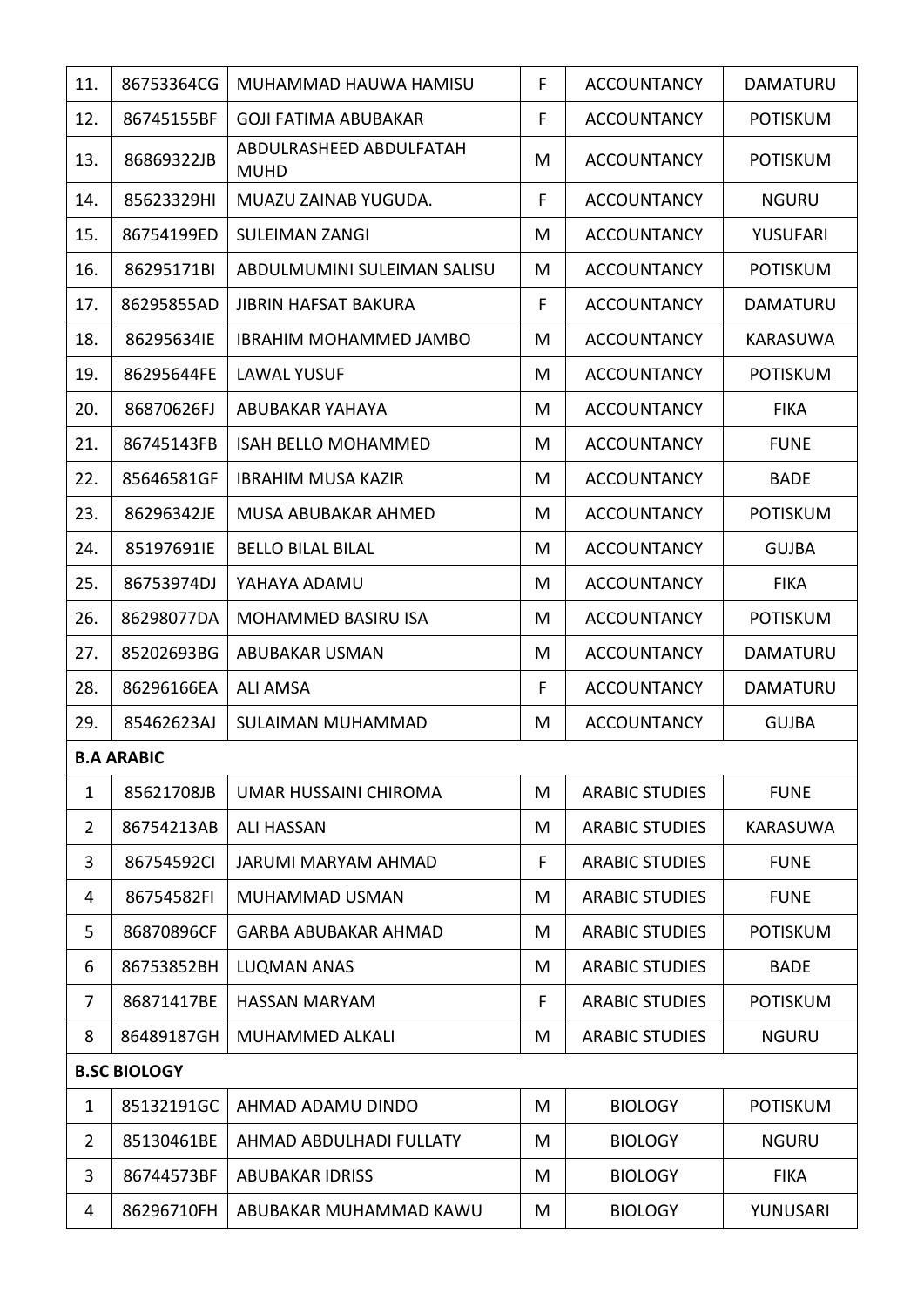| 5  | 86489756AJ | MUHAMMAD ADAMU ABDULLAHI      | M | <b>BIOLOGY</b> | <b>NGURU</b>    |
|----|------------|-------------------------------|---|----------------|-----------------|
| 6  | 86745507CG | <b>IBRAHIM AMINA JALO</b>     | F | <b>BIOLOGY</b> | <b>POTISKUM</b> |
| 7  | 86294790JE | FATIMA MUHAMMAD USMAN         | F | <b>BIOLOGY</b> | <b>JAKUSKO</b>  |
| 8  | 85194093BE | <b>MUSA SULEIMAN</b>          | M | <b>BIOLOGY</b> | <b>FUNE</b>     |
| 9  | 86744507BJ | SAJE HAJJA BINTU BABA         | F | <b>BIOLOGY</b> | <b>GUJBA</b>    |
| 10 | 86295789AH | WAKIL FATIMA MUSTAPHA         | F | <b>BIOLOGY</b> | <b>KARASUWA</b> |
| 11 | 85128418DC | <b>MARYAM SALEH JAJI</b>      | F | <b>BIOLOGY</b> | <b>POTISKUM</b> |
| 12 | 86294655BE | <b>IBRAHIM MUHAMMAD LIMAN</b> | M | <b>BIOLOGY</b> | <b>DAMATURU</b> |
| 13 | 86744378BI | ABUBAKAR FATIMA USMAN         | F | <b>BIOLOGY</b> | <b>POTISKUM</b> |
| 14 | 86294432AE | <b>EMMANUEL JAMES DODO</b>    | M | <b>BIOLOGY</b> | <b>POTISKUM</b> |
| 15 | 86295305AE | <b>FATIMA SULEIMAN USMAN</b>  | F | <b>BIOLOGY</b> | <b>NANGERE</b>  |
| 16 | 85225003BG | ZAKARI SAFIYA YA'U            | F | <b>BIOLOGY</b> | <b>NANGERE</b>  |
| 17 | 86295538IB | ABUBAKAR KHADIJA              | F | <b>BIOLOGY</b> | <b>NGURU</b>    |
| 18 | 86295137CD | AISHA ABDULLAHI IMAM          | F | <b>BIOLOGY</b> | TARMUA          |
| 19 | 86379698JC | MUSTAPHA MAINA YARIMA         | M | <b>BIOLOGY</b> | <b>BURSALI</b>  |
| 20 | 85201619DH | <b>MAINA MOHAMMAD</b>         | M | <b>BIOLOGY</b> | <b>GUJBA</b>    |
| 21 | 86295140BE | ADEJOR USMAN FATIMA           | F | <b>BIOLOGY</b> | <b>NGURU</b>    |
| 22 | 86297754CJ | ADAMU MUSA ZAKARI             | M | <b>BIOLOGY</b> | <b>POTISKUM</b> |
| 23 | 86745022CG | ALHASSAN IBRAHIM KAKU         | M | <b>BIOLOGY</b> | <b>JAKUSKO</b>  |
| 24 | 86295697IJ | <b>HAJARA AHMAD GULANI</b>    | F | <b>BIOLOGY</b> | <b>GULANI</b>   |
| 25 | 86294373IE | MUHAMMAD RUKAYYA SARAKI       | F | <b>BIOLOGY</b> | <b>GEIDAM</b>   |
| 26 | 86744870JE | MOHAMMED M KOLO               | M | <b>BIOLOGY</b> | <b>GUJBA</b>    |
| 27 | 85205968IF | <b>MUSA UMAR GAIDAM</b>       | M | <b>BIOLOGY</b> | YUNUSARI        |
| 28 | 86295153HC | ZAKARIYA FATIMA               | F | <b>BIOLOGY</b> | YUSUFARI        |
| 29 | 86855331GD | <b>ALI MAINA</b>              | M | <b>BIOLOGY</b> | <b>MACHINA</b>  |
| 30 | 86744882FI | <b>COLLINS FOLAKE KOLEOSO</b> | F | <b>BIOLOGY</b> | <b>GUJBA</b>    |
| 31 | 86745581JF | UMAR HAUWA MAINA              | F | <b>BIOLOGY</b> | <b>NANGERE</b>  |
| 32 | 86753989JB | <b>AISHA IDRISS HASSAN</b>    | F | <b>BIOLOGY</b> | <b>POTISKUM</b> |
| 33 | 85619156IE | DANBABA MAIMUNA               | F | <b>BIOLOGY</b> | <b>DAMATURU</b> |
| 34 | 86294852AF | <b>ISAH HAUWA DALLARI</b>     | F | <b>BIOLOGY</b> | <b>NANGERE</b>  |
| 35 | 86744595EG | <b>MUSA MUHAMMAD</b>          | М | <b>BIOLOGY</b> | <b>FIKA</b>     |
| 36 | 86295771GB | HASSAN ASMA'U KAKU            | F | <b>BIOLOGY</b> | <b>JAKUSKO</b>  |
| 37 | 85649961BD | ABUBAKAR USMAN JA'AFAR        | M | <b>BIOLOGY</b> | <b>POTISKUM</b> |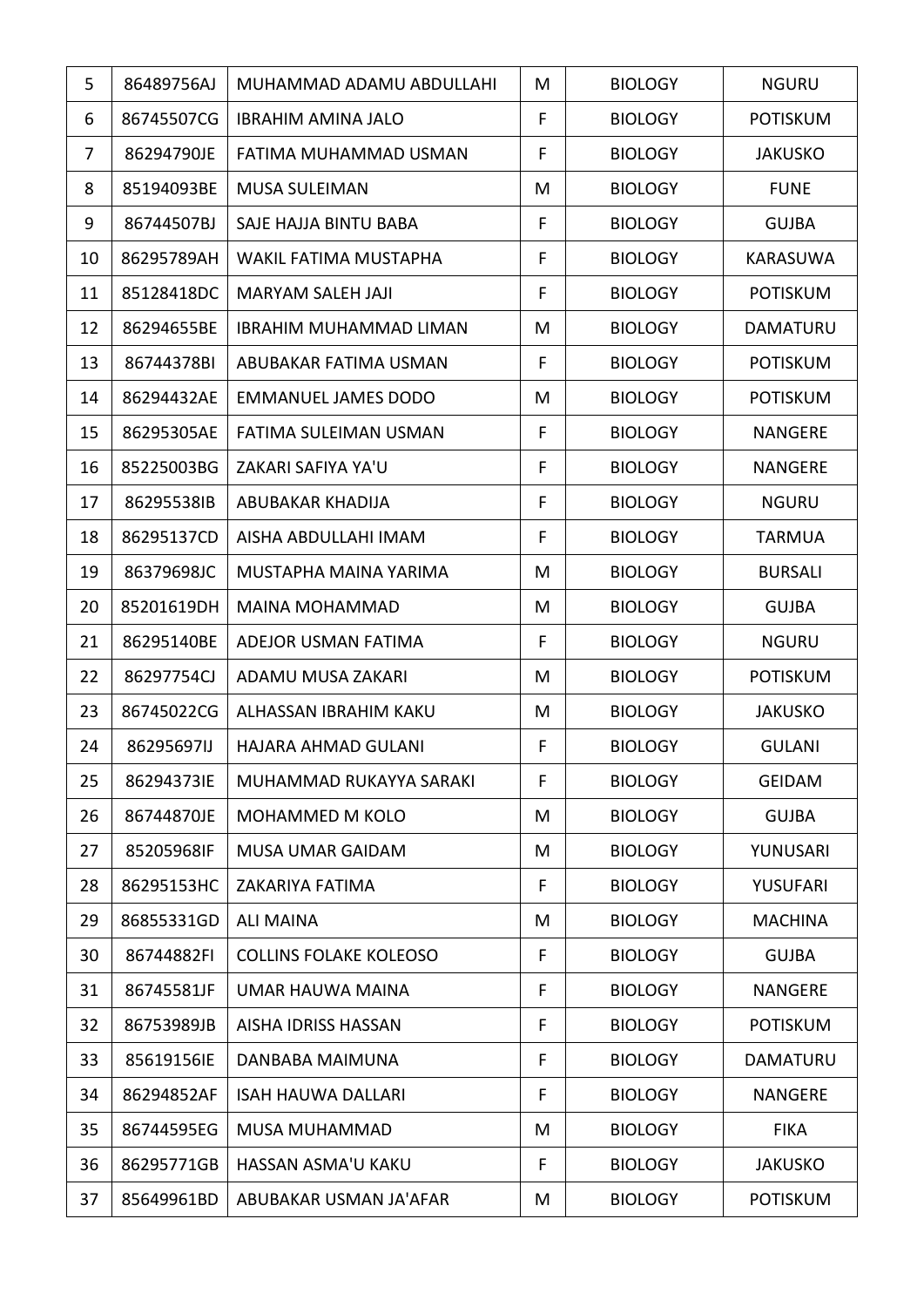| 38 | 86296861IJ | ALI HAUWA GAJI                       | F           | <b>BIOLOGY</b> | <b>GULANI</b>           |
|----|------------|--------------------------------------|-------------|----------------|-------------------------|
| 39 | 85139831DE | <b>IDRISS ABUBAKAR KAFINTA</b>       | M           | <b>BIOLOGY</b> | <b>POTISKUM</b>         |
| 40 | 86744392HD | SANI MARYAM CHIROMARI                | F           | <b>BIOLOGY</b> | <b>NANGERE</b>          |
| 41 | 85636011FG | <b>GREMA FANNA ABBA</b>              | F           | <b>BIOLOGY</b> | <b>NGURU</b>            |
| 42 | 86753876EC | <b>HUSSAINI ABUBAKAR</b>             | M           | <b>BIOLOGY</b> | <b>GULANI</b>           |
| 43 | 86754097FI | LUKA HELEN YELWA                     | F           | <b>BIOLOGY</b> | <b>FIKA</b>             |
| 44 | 86294744DI | UMAR ADAMA JANDI                     | F           | <b>BIOLOGY</b> | <b>JAKUSKO</b>          |
| 45 | 86295921JG | <b>USMAN JIBRIN BALA</b>             | M           | <b>BIOLOGY</b> | <b>NGURU</b>            |
| 46 | 85530389CD | YUSUF SADIQ                          | M           | <b>BIOLOGY</b> | <b>NGURU</b>            |
| 47 | 86754581GB | HARUNA SAUDAT ALMAJIRI               | F           | <b>BIOLOGY</b> | <b>NANGERE</b>          |
| 48 | 86450891BA | <b>INUSA ABDULLAHI</b>               | M           | <b>BIOLOGY</b> | <b>POTISKUM</b>         |
| 49 | 86298129GI | MUHAMMAD ADAM ABDUL-FATAH            | M           | <b>BIOLOGY</b> | <b>FIKA</b>             |
| 50 | 86753612FI | <b>AISHA ISAH</b>                    | F           | <b>BIOLOGY</b> | <b>GEIDAM</b>           |
| 51 | 86294600IC | ALHASSAN HAFSAT DANJAJI              | F           | <b>BIOLOGY</b> | <b>NGURU</b>            |
| 52 | 86295796ID | GISHUWA FATIMA YARIMA                | $\mathsf F$ | <b>BIOLOGY</b> | <b>BADE</b>             |
| 53 | 86296986AF | TIJJANI SADIQ DIAMOND                | M           | <b>BIOLOGY</b> | <b>NGURU</b>            |
| 54 | 86295287FI | UMMISALMA BABALE                     | F           | <b>BIOLOGY</b> | <b>BADE</b>             |
| 55 | 85462603GJ | <b>USMAN HAUWA</b>                   | F           | <b>BIOLOGY</b> | YAMALTU-<br><b>DEBA</b> |
| 56 | 85203754DE | LUKMAN GARBA MAJEWA                  | M           | <b>BIOLOGY</b> | <b>POTISKUM</b>         |
| 57 |            | 86754493DE   ABDULLAHI KHADIJA BARDE | F.          | <b>BIOLOGY</b> | <b>JAKUSKO</b>          |
| 58 | 85426289IA | ABDULLAHI MOHAMMED                   | M           | <b>BIOLOGY</b> | <b>FIKA</b>             |
| 59 | 85585048HD | ABDULSALAM LAWAN DAMAGUM             | M           | <b>BIOLOGY</b> | <b>FUNE</b>             |
| 60 | 86871490IG | HASSAN YAHAYA ALHERI                 | F           | <b>BIOLOGY</b> | <b>NANGERE</b>          |
| 61 | 86870762DJ | <b>ISHAKU IBRAHIM FADA</b>           | M           | <b>BIOLOGY</b> | <b>POTISKUM</b>         |
| 62 | 86294270AF | MUHAMMAD YUSUF BUKAR                 | M           | <b>BIOLOGY</b> | <b>GUJBA</b>            |
| 63 | 85522525EE | UMAR FATIMA ABUBAKAR                 | F           | <b>BIOLOGY</b> | <b>BADE</b>             |
| 64 | 86754595BJ | <b>BUDDE LAWAN SHERIFF</b>           | M           | <b>BIOLOGY</b> | <b>BADE</b>             |
| 65 | 86295259EF | <b>DAHIRU JIBRIN</b>                 | M           | <b>BIOLOGY</b> | <b>FIKA</b>             |
| 66 | 85196153EC | <b>ISMAIL FATIMA ADAM</b>            | F           | <b>BIOLOGY</b> | <b>DAMATURU</b>         |
| 67 | 85659331DD | MUHAMMAD KUNDI FAISAL                | M           | <b>BIOLOGY</b> | <b>MACHINA</b>          |
| 68 | 85852279IF | <b>IBRAHIM LADI SURAIYAH</b>         | F           | <b>BIOLOGY</b> | <b>JIMETA</b>           |
| 69 | 86849526BI | <b>MUHAMMED ILU</b>                  | M           | <b>BIOLOGY</b> | <b>FIKA</b>             |
| 70 | 85129329BF | <b>AHMED HARUNA</b>                  | M           | <b>BIOLOGY</b> | <b>FIKA</b>             |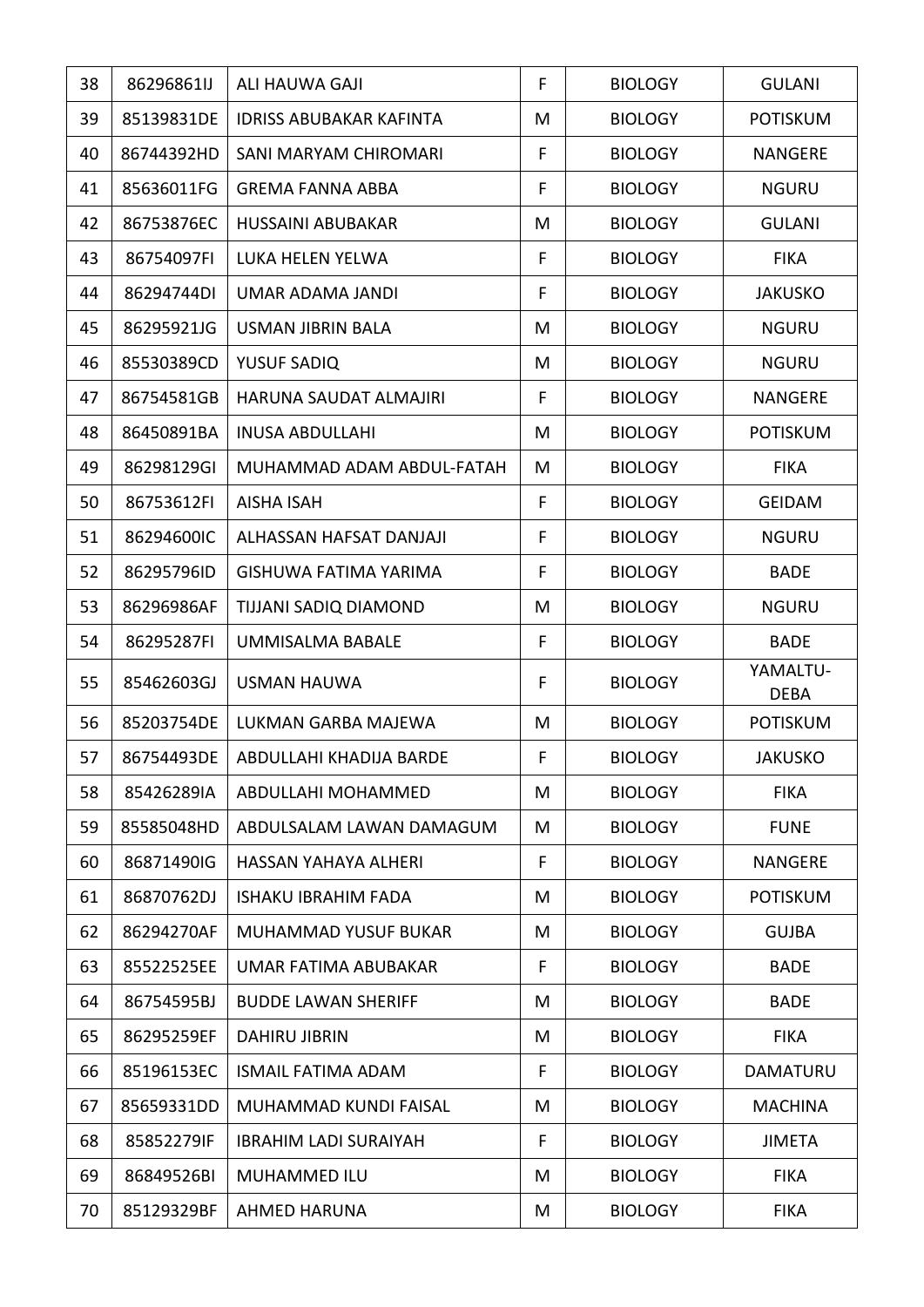| 71  | 86295890JC | <b>IDRISS SALEH ZAMANI</b>  | M  | <b>BIOLOGY</b> | <b>POTISKUM</b> |
|-----|------------|-----------------------------|----|----------------|-----------------|
| 72  | 86488085HF | ALIYU AHMAD MANU            | M  | <b>BIOLOGY</b> | <b>TARMUA</b>   |
| 73  | 85797545GG | ALIYU YASIRAH LAWAN         | F  | <b>BIOLOGY</b> | <b>DAMATURU</b> |
| 74  | 86745421JA | <b>GARBA HAFSAT WAKILI</b>  | F  | <b>BIOLOGY</b> | <b>NANGERE</b>  |
| 75  | 86294979BC | <b>IBRAHIM P YOHANNA</b>    | M  | <b>BIOLOGY</b> | <b>NANGERE</b>  |
| 76  | 86744951EF | <b>KASEEM SALISU ABBA</b>   | M  | <b>BIOLOGY</b> | <b>NGURU</b>    |
| 77  | 86297302CH | <b>MAMMAN A SALISU</b>      | M  | <b>BIOLOGY</b> | <b>NANGERE</b>  |
| 78  | 85129437HJ | MOHAMMED ZANNA MUSA         | M  | <b>BIOLOGY</b> | <b>FIKA</b>     |
| 79  | 86745136HC | SAMAILA HASSAN HARUNA       | M  | <b>BIOLOGY</b> | <b>FUNE</b>     |
| 80  | 86295541HC | <b>BUNU ABUBAKAR ZAJI</b>   | M  | <b>BIOLOGY</b> | <b>GUJBA</b>    |
| 81  | 86297551FG | <b>FATIMA BABA HARDO</b>    | F  | <b>BIOLOGY</b> | <b>POTISKUM</b> |
| 82  | 85201717DE | MUSA ALIYU MUHAMMAD         | M  | <b>BIOLOGY</b> | <b>POTISKUM</b> |
| 83  | 86869342DB | ABDULLAHI MOHAMMED JAUDO    | M  | <b>BIOLOGY</b> | <b>FUNE</b>     |
| 84  | 86519911EF | ABUBAKAR AISHA BELLO        | F  | <b>BIOLOGY</b> | <b>POTISKUM</b> |
| 85  | 86753914CF | ABUBAKAR BASHIR AUWAL       | M  | <b>BIOLOGY</b> | <b>NGURU</b>    |
| 86  | 86745485JC | ADAMU YAKUBU                | M  | <b>BIOLOGY</b> | <b>POTISKUM</b> |
| 87  | 85460350DI | AHMAD MUHAMMAD ABUBAKAR     | M  | <b>BIOLOGY</b> | <b>DAMATURU</b> |
| 88  | 86754114AH | AISHA MUHAMMAD SHUWA        | F  | <b>BIOLOGY</b> | <b>TARMUA</b>   |
| 89  | 86753750DC | ALHAJI HAUWA'U IDRISS       | F  | <b>BIOLOGY</b> | <b>DAMATURU</b> |
| 90  | 86461225EI | ALI ADAMU ADAMU             | M  | <b>BIOLOGY</b> | <b>POTISKUM</b> |
| 91  | 86869283BE | <b>MOHAMMED AISHA BARDE</b> | F  | <b>BIOLOGY</b> | <b>POTISKUM</b> |
| 92  | 86294418EG | <b>SARKI SHUAIBU MUSA</b>   | M  | <b>BIOLOGY</b> | <b>FIKA</b>     |
| 93  | 86869343CI | <b>ADO MUNKAILA</b>         | M  | <b>BIOLOGY</b> | <b>NGURU</b>    |
| 94  | 86744712ID | AISHA MUHAMMAD TASI'U       | F  | <b>BIOLOGY</b> | <b>NGURU</b>    |
| 95  | 86869633DB | <b>ALIYU ADAMU</b>          | M  | <b>BIOLOGY</b> | <b>FUNE</b>     |
| 96  | 86744830CA | HARUNA AMINA DANGURU        | F  | <b>BIOLOGY</b> | <b>NGURU</b>    |
| 97  | 86294271AC | <b>HAUWA SHERIFF LAWAN</b>  | F. | <b>BIOLOGY</b> | <b>TARMUA</b>   |
| 98  | 86744664DD | M BUBA HARUNA               | M  | <b>BIOLOGY</b> | <b>POTISKUM</b> |
| 99  | 86295032EH | <b>MODU HALIMA ALHAJI</b>   | F  | <b>BIOLOGY</b> | <b>GEIDAM</b>   |
| 100 | 86754806GF | <b>SANI M MUSA</b>          | M  | <b>BIOLOGY</b> | <b>FUNE</b>     |
| 101 | 85528391AD | MUSA MUHAMMAD ALAMEEN       | M  | <b>BIOLOGY</b> | YUSUFARI        |
| 102 | 86868858CI | SALEH FATIMA UMAR           | F  | <b>BIOLOGY</b> | <b>POTISKUM</b> |
| 103 | 86754672HJ | ZAKARIYA SALE IDRISS        | M  | <b>BIOLOGY</b> | <b>POTISKUM</b> |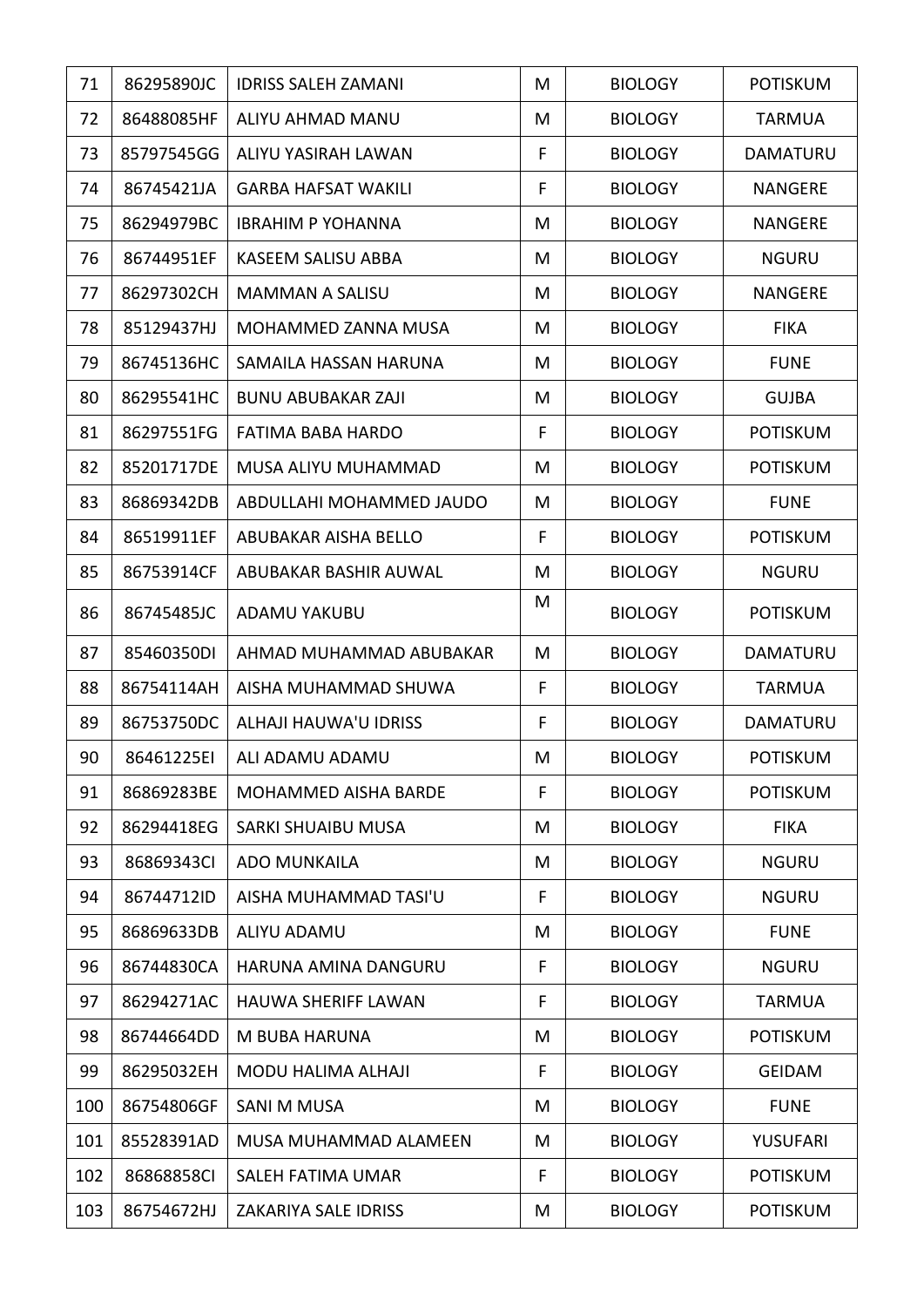| 104            | 86869627EJ                          | ABUBAKAR JAJERE FATIMA       | F | <b>BIOLOGY</b>     | <b>FUNE</b>      |  |  |  |
|----------------|-------------------------------------|------------------------------|---|--------------------|------------------|--|--|--|
| 105            | 85199978BD                          | <b>MOHAMMED HUSSINI ALI</b>  | M | <b>BIOLOGY</b>     | <b>FUNE</b>      |  |  |  |
| 106            | 86296501AF                          | RABIU MUHAMMAD               | M | <b>BIOLOGY</b>     | YUNUSARI         |  |  |  |
| 107            | 86295172BF                          | <b>USMAN ANAS BALA</b>       | M | <b>BIOLOGY</b>     | <b>NGURU</b>     |  |  |  |
| 108            | 85129088FJ                          | <b>ISHA'U MUHAMMAD YUSUF</b> | M | <b>BIOLOGY</b>     | <b>POTISKUM</b>  |  |  |  |
| 109            | 86745687GI                          | UMAR MOHAMMED ZAKAR          | M | <b>BIOLOGY</b>     | <b>POTISKUM</b>  |  |  |  |
| 110            | 86870764DD                          | YAKUBU AHMAD SHAMAKI         | M | <b>BIOLOGY</b>     | <b>FIKA</b>      |  |  |  |
| 111            | 86298100FI                          | YAU ABDULKARIM               | M | <b>BIOLOGY</b>     | <b>NANGERE</b>   |  |  |  |
| 112            | 86294780CH                          | <b>DAUDA HUSSAINI</b>        | M | <b>BIOLOGY</b>     | <b>BURSALI</b>   |  |  |  |
| 113            | 86296137DA                          | MODU ZARA BULAMA             | F | <b>BIOLOGY</b>     | DAMATURU         |  |  |  |
| 114            | 86869350AH                          | MUHAMMAD BULAMA              | M | <b>BIOLOGY</b>     | <b>BURSALI</b>   |  |  |  |
| 115            | 86295865HA                          | MUHAMMAD IDRISS SARAKI       | M | <b>BIOLOGY</b>     | <b>GEIDAM</b>    |  |  |  |
| 116            | 85134122IJ                          | MUSA HARUNA ALMAJIRI         | M | <b>BIOLOGY</b>     | <b>POTISKUM</b>  |  |  |  |
| 117            | 86744624FG                          | ABUBAKAR BULAMA              | M | <b>BIOLOGY</b>     | <b>GULANI</b>    |  |  |  |
| 118            | 86744647IE                          | AHMAD ABUBAKAR IBRAHIM       | M | <b>BIOLOGY</b>     | <b>POTISKUM</b>  |  |  |  |
|                | <b>B.SC BUSINESS ADMINISTRATION</b> |                              |   |                    |                  |  |  |  |
| $\mathbf{1}$   | 86870637CG                          | ADAMU ABDULLAHI MAIDADA      | M | <b>BUS. ADMIN.</b> | <b>POTISKUM</b>  |  |  |  |
| $\overline{2}$ | 8675137111                          | KHADIJA ALEE MAIZABU         | F | <b>BUS. ADMIN.</b> | <b>JAKUSKO</b>   |  |  |  |
| 3              | 85528628GI                          | ALI IDI                      | M | <b>BUS. ADMIN.</b> | <b>YUSUFARI</b>  |  |  |  |
| 4              | 86869040GE                          | <b>ALAMIN KHADIJA</b>        | F | <b>BUS. ADMIN.</b> | <b>GUJBA</b>     |  |  |  |
| 5              | 85128750AG                          | <b>ALI SAIDU LAMPO</b>       | M | <b>BUS. ADMIN.</b> | <b>FIKA</b>      |  |  |  |
| 6              | 85060240JA                          | ABUBAKAR ADAMU JAJERE        | M | BUS. ADMIN.        | <b>FUNE</b>      |  |  |  |
| 7              | 86295773FF                          | <b>MURTALA ADIKE</b>         | F | BUS. ADMIN.        | <b>OWAN-EAST</b> |  |  |  |
| 8              | 86294361CD                          | ABDULMUMINI HAUWA            | F | <b>BUS. ADMIN.</b> | DAMATURU         |  |  |  |
| 9              | 86294759JA                          | MUHAMMAD MUSA USMAN          | M | <b>BUS. ADMIN.</b> | DAMATURU         |  |  |  |
| 10             | 85659828JE                          | SALEH HADIZA MUHAMMAD        | F | BUS. ADMIN.        | <b>NASSARAWA</b> |  |  |  |
| 11             | 86295807FA                          | MUHAMMAD ABUBAKAR SADIQ      | Μ | <b>BUS. ADMIN.</b> | NANGERE          |  |  |  |
| 12             | 86754462DA                          | <b>AHMED SULEIMAN</b>        | M | <b>BUS. ADMIN.</b> | YUSUFARI         |  |  |  |
| 13             | 86744799BG                          | <b>ADAMU BUKAR</b>           | M | BUS. ADMIN.        | <b>BURSALI</b>   |  |  |  |
| 14             | 86744588GH                          | UMAR HAUWA FARUQ             | F | BUS. ADMIN.        | <b>GULANI</b>    |  |  |  |
| 15             | 86295126FG                          | MUAZU. AISHA GODOWOLI        | F | BUS. ADMIN.        | <b>FIKA</b>      |  |  |  |
| 16             | 85459403GG                          | SHUAIBU ADAMU GULANI         | M | BUS. ADMIN.        | <b>GULANI</b>    |  |  |  |
| 17             | 85201190GD                          | WAKIL KHADIJA MACHINA        | F | BUS. ADMIN.        | <b>MACHINA</b>   |  |  |  |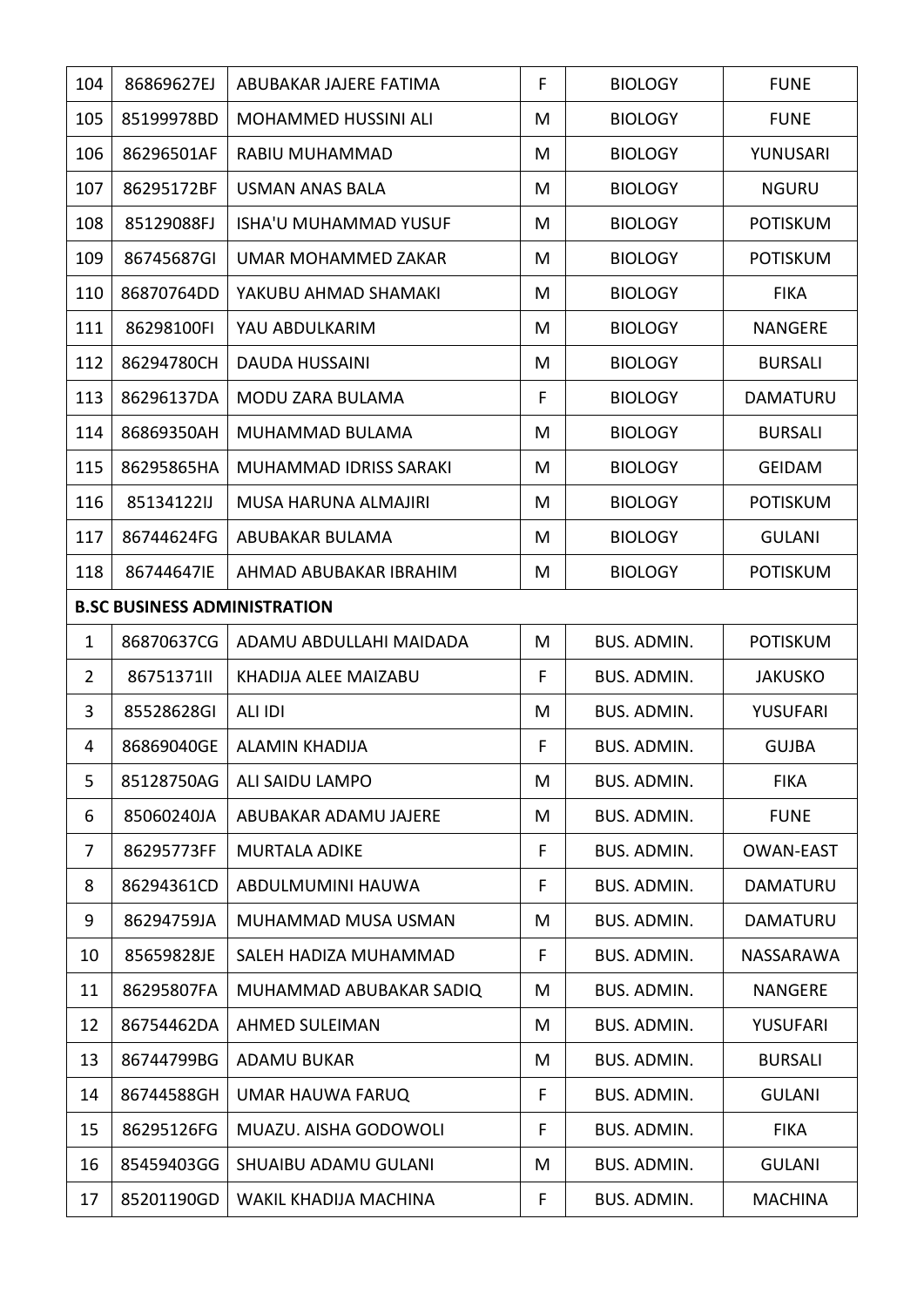| 18             | 86868554GH                | ADAMU NAFISA ALI               | F. | <b>BUS. ADMIN.</b>   | <b>FIKA</b>      |
|----------------|---------------------------|--------------------------------|----|----------------------|------------------|
| 19             | 86380696AI                | A UMAR MODUKAWU                | M  | BUS. ADMIN.          | <b>GUJBA</b>     |
| 20             | 86754060HC                | MUSA HAJJABINTU FARUQ          | F  | BUS. ADMIN.          | DAMATURU         |
| 21             | 86296810EI                | ADAMU HASSANA SALEH            | F  | BUS. ADMIN.          | <b>GULANI</b>    |
| 22             | 86294444GF                | ALI MARYAM GULANI              | F  | BUS. ADMIN.          | <b>GULANI</b>    |
| 23             | 86869086CD                | <b>JIBRIN IDRISS</b>           | M  | BUS. ADMIN.          | YUNUSARI         |
| 24             | 86744657FE                | <b>SHEHU SULEIMAN</b>          | M  | <b>BUS. ADMIN.</b>   | <b>POTISKUM</b>  |
| 25             | 86289775AH                | MUHAMMAD YAHAYA                | M  | <b>BUS. ADMIN.</b>   | <b>POTISKUM</b>  |
| 26             | 86294685CB                | BABAWURO MUHAMMAD ZANNA        | M  | <b>BUS. ADMIN.</b>   | <b>DAMATURU</b>  |
| 27             | 86468774AC                | MOHAMMED USMAN HAMIDU          | M  | BUS. ADMIN.          | <b>FUNE</b>      |
| 28             | 86295288FF                | AHMED LIMAN ALKALI             | M  | <b>BUS. ADMIN.</b>   | <b>FIKA</b>      |
| 29             | 86298391FI                | AHMED SULEMAN YABEL            | M  | BUS. ADMIN.          | <b>POTISKUM</b>  |
| 30             | 86296041CH                | <b>ALI IBRAHIM</b>             | M  | BUS. ADMIN.          | <b>GUJBA</b>     |
| 31             | 86753751CJ                | MUHAMMED FATIMA GARBA          | F  | BUS. ADMIN.          | DAMATURU         |
| 32             | 85130579EI                | ZAKARIYA HAUWA                 | F  | <b>BUS. ADMIN.</b>   | <b>FIKA</b>      |
| 33             | 86295818BH                | MUSA ADAMU INUSA               | M  | BUS. ADMIN.          | <b>FIKA</b>      |
|                | <b>B.SC (ED) BUSINESS</b> |                                |    |                      |                  |
| $\mathbf{1}$   | 86753851CA                | <b>GAMBOMI GONI MUSTAPHA</b>   | M  | <b>BUS-EDUCATION</b> | <b>GEIDAM</b>    |
| $\overline{2}$ | 86745034IH                | <b>MUSTAPHA IDRISS</b>         | M  | <b>BUS-EDUCATION</b> | DAMATURU         |
| 3              | 86297901HD                | MOHAMMED ABUBAKAR BELLO        | M  | <b>BUS-EDUCATION</b> | <b>POTISKUM</b>  |
| 4              | 86755019AI                | ABDULRASHED ALHAJI YUSUF       | M  | <b>BUS-EDUCATION</b> | <b>POTISKUM</b>  |
|                | <b>B.SC CHEMISTRY</b>     |                                |    |                      |                  |
| $\mathbf{1}$   | 85536398DI                | <b>MUHAMMAD ABIDA</b>          | F  | <b>CHEMISTRY</b>     | <b>POTISKUM</b>  |
| $\overline{2}$ | 86295750CH                | <b>BABBAN MALLAM SHARU</b>     | M  | <b>CHEMISTRY</b>     | <b>DAMATURU</b>  |
| 3              | 86851736IB                | MUHAMMED HUSSAINI BG           | M  | <b>CHEMISTRY</b>     | <b>MAIDUGURI</b> |
| 4              | 85528802DB                | ADAMU ALHASSAN SHEHU           | M  | <b>CHEMISTRY</b>     | <b>NGURU</b>     |
| 5              | 86297769IB                | MUHAMMAD ALIYU ZAKAR           | M  | <b>CHEMISTRY</b>     | <b>FIKA</b>      |
| 6              | 86295529BB                | <b>DAUDA AISHA BARDE</b>       | F  | <b>CHEMISTRY</b>     | <b>FIKA</b>      |
| $\overline{7}$ | 86294255FA                | ADAMU AISHA SALEH              | F  | <b>CHEMISTRY</b>     | <b>POTISKUM</b>  |
| 8              | 86744917FA                | <b>IDRISS ADAMU ZAKAR</b>      | M  | <b>CHEMISTRY</b>     | <b>FIKA</b>      |
| 9              | 86871021DI                | <b>MAMMAN A MUSA</b>           | M  | <b>CHEMISTRY</b>     | <b>FUNE</b>      |
| 10             | 85206012FA                | MUAZU AISHA YAU                | F  | <b>CHEMISTRY</b>     | <b>TARMUA</b>    |
| 11             | 8674516311                | MUHAMMAD MARDIYA<br>ABDULMALIK | F  | <b>CHEMISTRY</b>     | <b>POTISKUM</b>  |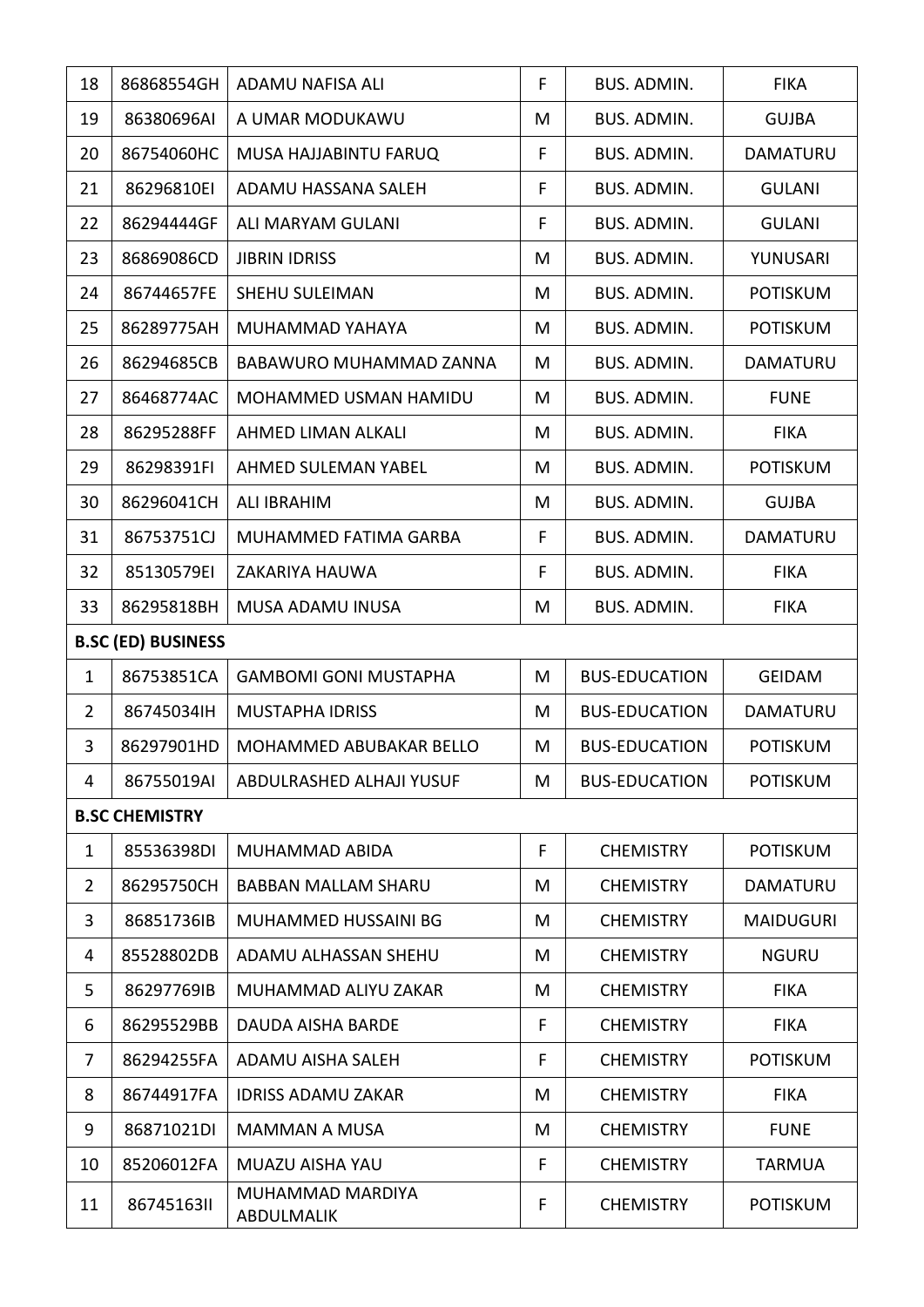| 12 | 86362507GB | ADAMU MUHAMMED SALISU            | M | <b>CHEMISTRY</b> | <b>POTISKUM</b>  |
|----|------------|----------------------------------|---|------------------|------------------|
| 13 | 86868987CJ | YUSUF UMAR KALLI                 | M | <b>CHEMISTRY</b> | DAMATURU         |
| 14 | 85629103CC | SULEIMAN KHATUME MUHAMMED        | F | <b>CHEMISTRY</b> | YUNUSARI         |
| 15 | 86295550EF | ABUBAKAR AISHATU UMAR            | F | <b>CHEMISTRY</b> | <b>FIKA</b>      |
| 16 | 86295186HA | <b>ADAMU SHU'AIBU</b>            | M | <b>CHEMISTRY</b> | <b>FIKA</b>      |
| 17 | 85626097BJ | <b>UMAR IDRIS</b>                | M | <b>CHEMISTRY</b> | <b>NGURU</b>     |
| 18 | 86744621GF | <b>GALADIMA BULARAFA SUMAYYA</b> | F | <b>CHEMISTRY</b> | <b>GULANI</b>    |
| 19 | 85141300IJ | LAWAN, ABUBAKAR USMAN.           | M | <b>CHEMISTRY</b> | <b>POTISKUM</b>  |
| 20 | 86745543BF | A SANI SULEIMAN                  | M | <b>CHEMISTRY</b> | <b>POTISKUM</b>  |
| 21 | 86869061AB | <b>GARBA MUSA HUSSAINI</b>       | M | <b>CHEMISTRY</b> | <b>POTISKUM</b>  |
| 22 | 86298496DE | <b>IBRAHIM MUHAMMAD JATA</b>     | M | <b>CHEMISTRY</b> | <b>POTISKUM</b>  |
| 23 | 86298661CE | MOHAMMED ZAKAR BABI              | M | <b>CHEMISTRY</b> | <b>FIKA</b>      |
| 24 | 86295192FC | MUHAMMAD KHADIJAH BUBA           | F | <b>CHEMISTRY</b> | <b>POTISKUM</b>  |
| 25 | 86754072DG | UMAR MOHAMMED ZANNA              | M | <b>CHEMISTRY</b> | <b>FUNE</b>      |
| 26 | 86870765DA | <b>HASSAN ALI BABA</b>           | M | <b>CHEMISTRY</b> | <b>POTISKUM</b>  |
| 27 | 86295802GF | MUHAMMAD AISHA INUWA             | F | <b>CHEMISTRY</b> | <b>NGURU</b>     |
| 28 | 86848985IJ | MUHAMMED HASSAN BG               | M | <b>CHEMISTRY</b> | <b>MAIDUGURI</b> |
| 29 | 86356366FE | <b>HADIZA M ABDULL</b>           | F | <b>CHEMISTRY</b> | <b>GUJBA</b>     |
| 30 | 86297442JC | ABDULLAHI SULEIMAN               | M | <b>CHEMISTRY</b> | <b>NANGERE</b>   |
| 31 | 86296300CG | BASHIR ABDULLAHI ADAYA           | M | <b>CHEMISTRY</b> | <b>POTISKUM</b>  |
| 32 | 86463044CD | <b>ISA MOHAMMED</b>              | M | <b>CHEMISTRY</b> | <b>BALI</b>      |
| 33 | 86295104CF | <b>JAJERE RABI BELLO</b>         | F | <b>CHEMISTRY</b> | <b>FUNE</b>      |
| 34 | 86295339JG | SALEH MUHAMMAD                   | M | <b>CHEMISTRY</b> | <b>BADE</b>      |
| 35 | 86294533IJ | <b>AMINA A BUKAR</b>             | F | <b>CHEMISTRY</b> | <b>GULANI</b>    |
| 36 | 85634649GI | AUWAL MUHAMMAD ALI               | M | <b>CHEMISTRY</b> | <b>NGURU</b>     |
| 37 | 86297743GC | <b>BUKAR ZAINAB</b>              | F | <b>CHEMISTRY</b> | <b>FIKA</b>      |
| 38 | 85428226IJ | <b>HASSAN INUSA</b>              | M | <b>CHEMISTRY</b> | <b>POTISKUM</b>  |
| 39 | 86294586CH | <b>ISMAIL MUHAMMAD ADAM</b>      | M | <b>CHEMISTRY</b> | DAMATURU         |
| 40 | 85128076II | MUHAMMAD A ISAH                  | M | <b>CHEMISTRY</b> | <b>POTISKUM</b>  |
| 41 | 86294841DI | ABBA MUHAMMED MUSTAPHA           | M | <b>CHEMISTRY</b> | <b>GEIDAM</b>    |
| 42 | 86296913DA | ADAMU SADIYA MAZIKA              | F | <b>CHEMISTRY</b> | <b>POTISKUM</b>  |
| 43 | 86294542GC | <b>IBRAHIM HARIRA</b>            | F | <b>CHEMISTRY</b> | <b>POTISKUM</b>  |
| 44 | 86745677AB | <b>ISMAIL YAHAYA IDRISS</b>      | M | <b>CHEMISTRY</b> | POTISKUM         |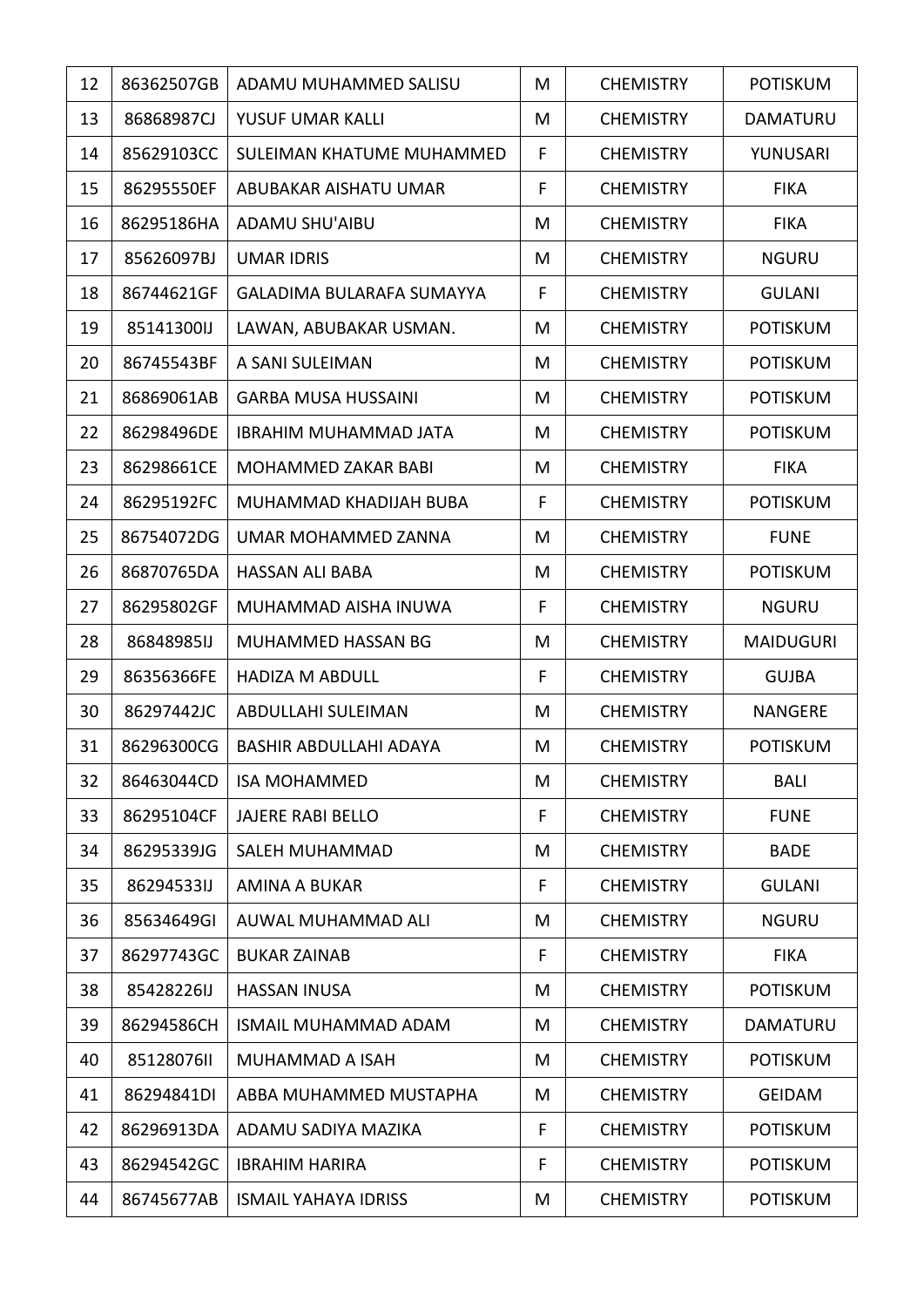| 45             | 86294391DA                   | SAMUEL FLORENCE AKANJI        | F | <b>CHEMISTRY</b>     | <b>FIKA</b>     |
|----------------|------------------------------|-------------------------------|---|----------------------|-----------------|
| 46             | 86304028CF                   | BABAGANA ABDULWAHAB AHMAD     | M | <b>CHEMISTRY</b>     | <b>GEIDAM</b>   |
| 47             | 86468481AI                   | MOHAMMED ABUBAKAR AJI         | M | <b>CHEMISTRY</b>     | <b>FIKA</b>     |
| 48             | 86296249IC                   | ABBA AHMAD HASSAN             | M | <b>CHEMISTRY</b>     | <b>JAKUSKO</b>  |
| 49             | 85526601DI                   | <b>ABBA SHEHU</b>             | M | <b>CHEMISTRY</b>     | <b>NGURU</b>    |
| 50             | 86526687IH                   | ADAMU HUSSAINI MAIFADA        | M | <b>CHEMISTRY</b>     | <b>NGURU</b>    |
| 51             | 86745082EA                   | MOHAMMED MUSA MUSA            | M | <b>CHEMISTRY</b>     | NANGERE         |
| 52             | 86296201DC                   | MAMUDA MUHAMMAD KABONO        | M | <b>CHEMISTRY</b>     | <b>FIKA</b>     |
| 53             | 86287776IH                   | <b>UMAR SULEIMAN</b>          | M | <b>CHEMISTRY</b>     | <b>GASSOL</b>   |
| 54             | 86295758AD                   | ABDULLAHI BUKAR BULAMA        | M | <b>CHEMISTRY</b>     | <b>GUJBA</b>    |
| 55             | 86754158GJ                   | ALHAJI ALIYU ABBA             | M | <b>CHEMISTRY</b>     | <b>NGURU</b>    |
| 56             | 85129093EE                   | AUWAL HABIBA IBRAHIM          | F | <b>CHEMISTRY</b>     | <b>POTISKUM</b> |
| 57             | 86296904FH                   | <b>IDRISS ADAMU</b>           | M | <b>CHEMISTRY</b>     | DAMATURU        |
| 58             | 86869261IA                   | MUHAMMAD ADAMU DINDO          | M | <b>CHEMISTRY</b>     | <b>POTISKUM</b> |
| 59             | 85631205CB                   | MUHAMMAD HASSAN ABDULLAHI     | M | <b>CHEMISTRY</b>     | DAMATURU        |
| 60             | 86297748EH                   | SADI SALISU ADAMU             | M | <b>CHEMISTRY</b>     | <b>POTISKUM</b> |
| 61             | 86754923AF                   | <b>HASSAN HALILU MUSA</b>     | M | <b>CHEMISTRY</b>     | <b>POTISKUM</b> |
| 62             | 86294355EB                   | <b>BABAYO MARYAM MUHAMMED</b> | F | <b>CHEMISTRY</b>     | DAMATURU        |
| 63             | 86294446FJ                   | <b>MADU AISHA FIKA</b>        | F | <b>CHEMISTRY</b>     | <b>POTISKUM</b> |
| 64             | 86868773IJ                   | <b>UMAR AMINU</b>             | M | <b>CHEMISTRY</b>     | <b>BURSALI</b>  |
| 65             | 86295256FE                   | UMAR ADAMU DAMAZAI            | M | <b>CHEMISTRY</b>     | <b>POTISKUM</b> |
| 66             | 86745026BE                   | MUHAMMAD HAUWA USUR           | F | <b>CHEMISTRY</b>     | <b>BADE</b>     |
|                | <b>B.SC COMPUTER SCIENCE</b> |                               |   |                      |                 |
| $\mathbf{1}$   | 86294254FD                   | MISBAHU BASHIR MUSTAPHA       | M | <b>COMPUTER SCI.</b> | <b>POTISKUM</b> |
| $\overline{2}$ | 86295142AI                   | <b>BAKARE IFE OLUWA</b>       | F | <b>COMPUTER SCI.</b> | YAGBA-EAST      |
| 3              | 86295006CI                   | <b>ISA UMAR AHMAD</b>         | M | <b>COMPUTER SCI.</b> | DAMATURU        |
| 4              | 86744522HB                   | TIJJANI YABAWA                | F | <b>COMPUTER SCI.</b> | <b>BURSALI</b>  |
| 5              | 86298264FB                   | MUHAMMAD ZAHRA BABA.          | F | <b>COMPUTER SCI.</b> | <b>NANGERE</b>  |
| 6              | 86297618EJ                   | ABUBAKAR MARYAM USMAN         | F | <b>COMPUTER SCI.</b> | <b>POTISKUM</b> |
| 7              | 86333137JF                   | UMAR ABUBAKAR MUSTAPHA        | M | <b>COMPUTER SCI.</b> | <b>FUNE</b>     |
| 8              | 86297942EH                   | ABUBAKAR AJIYA GIMBA          | M | <b>COMPUTER SCI.</b> | <b>POTISKUM</b> |
| 9              | 86745586IA                   | <b>IDRISS USMAN UMAR</b>      | M | <b>COMPUTER SCI.</b> | <b>POTISKUM</b> |
| 10             | 86755025IH                   | MUHAMMED HARUNA USMAN         | M | <b>COMPUTER SCI.</b> | <b>POTISKUM</b> |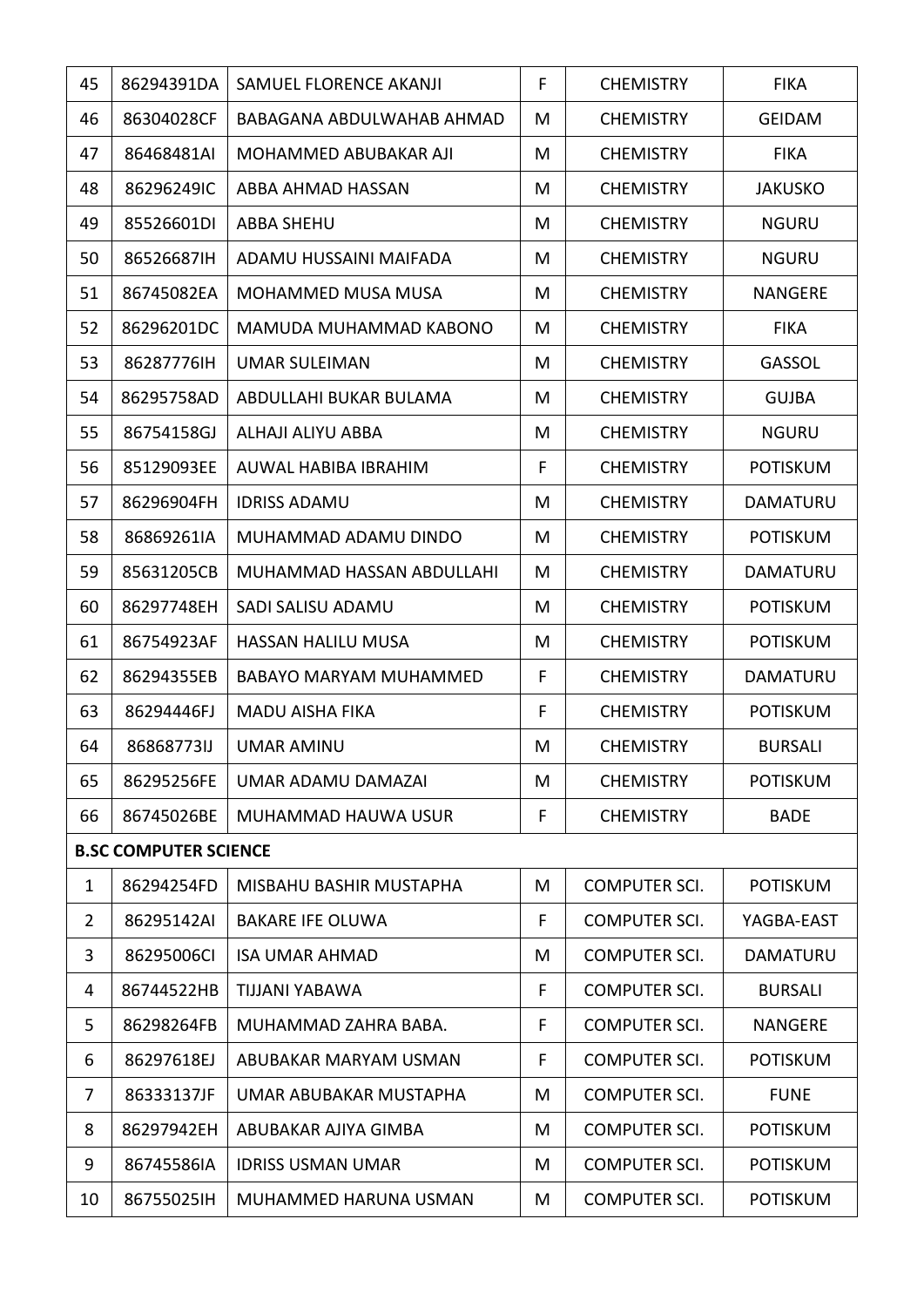| 11 | 85206464FC | <b>JAURO SADIQ ABBAS</b>             | M | <b>COMPUTER SCI.</b> | <b>GUJBA</b>    |
|----|------------|--------------------------------------|---|----------------------|-----------------|
| 12 | 86745296HH | SALEH ALIYU ILIYA                    | M | <b>COMPUTER SCI.</b> | <b>FUNE</b>     |
| 13 | 85615658AF | <b>ABUBAKAR ALIYU</b>                | M | <b>COMPUTER SCI.</b> | <b>BADE</b>     |
| 14 | 86296860JC | MUSA HAFSAT MAINA                    | F | <b>COMPUTER SCI.</b> | <b>POTISKUM</b> |
| 15 | 86744888EA | BABAGANA MUHAMMAD KYARI              | M | <b>COMPUTER SCI.</b> | <b>GEIDAM</b>   |
| 16 | 86378991HJ | <b>ALIYU HAFSAT</b>                  | F | <b>COMPUTER SCI.</b> | <b>NANGERE</b>  |
| 17 | 86295777ED | <b>IBRAHIM JAMILA</b>                | F | <b>COMPUTER SCI.</b> | <b>GUJBA</b>    |
| 18 | 86294765HC | PETER ZIRA                           | M | <b>COMPUTER SCI.</b> | <b>GUJBA</b>    |
| 19 | 86752104CD | AHMED SANI ADAMU                     | M | <b>COMPUTER SCI.</b> | <b>FIKA</b>     |
| 20 | 85202248JA | AHMAD UMAR ISHAQ                     | M | <b>COMPUTER SCI.</b> | <b>NGURU</b>    |
| 21 | 85131941DG | MOHAMMED ABUBAKAR                    | M | <b>COMPUTER SCI.</b> | <b>BURSALI</b>  |
| 22 | 86754562CB | <b>FATIHU IBRAHIM</b>                | M | <b>COMPUTER SCI.</b> | YUSUFARI        |
| 23 | 85538999JC | <b>GANA MUHAMMAD BABA</b>            | M | <b>COMPUTER SCI.</b> | <b>GUJBA</b>    |
| 24 | 86744700CC | USMAN ALIYU AMINU                    | M | <b>COMPUTER SCI.</b> | <b>POTISKUM</b> |
| 25 | 86754019AB | ABUBAKAR ALIYU DASUMA                | M | <b>COMPUTER SCI.</b> | <b>BADE</b>     |
| 26 | 86744802AH | <b>ALIYU HASSAN ISA</b>              | M | <b>COMPUTER SCI.</b> | <b>BURSALI</b>  |
| 27 | 86489832HC | LAWAN MUHAMMAD KACHALLAH             | M | <b>COMPUTER SCI.</b> | <b>NGURU</b>    |
| 28 | 86754636JA | MUSA ABDULHAKIM BASHIR               | M | <b>COMPUTER SCI.</b> | <b>POTISKUM</b> |
| 29 | 85618558DF | ABDULJAMIL AHMAD MUSA                | M | <b>COMPUTER SCI.</b> | <b>POTISKUM</b> |
| 30 | 85632942EI | ABUBAKAR ABDULHAMID                  | M | <b>COMPUTER SCI.</b> | <b>NGURU</b>    |
| 31 | 86754065FH | <b>BULAMA HAFSAT NUHU</b>            | F | <b>COMPUTER SCI.</b> | <b>FIKA</b>     |
| 32 | 85631443ID | KADAI MUHAMMAD                       | M | <b>COMPUTER SCI.</b> | <b>NGURU</b>    |
| 33 | 86871149EC | MAMUDA ABDULMUMINI<br><b>GASHAKA</b> | M | <b>COMPUTER SCI.</b> | <b>FIKA</b>     |
| 34 | 86754519FD | MUHAMMAD UMAR ALHAJI                 | M | <b>COMPUTER SCI.</b> | <b>JAKUSKO</b>  |
| 35 | 86745194JC | ABBA ADAMU ALI                       | M | <b>COMPUTER SCI.</b> | <b>POTISKUM</b> |
| 36 | 85419613CJ | ABUBAKAR AISHA DALA                  | F | <b>COMPUTER SCI.</b> | <b>JAKUSKO</b>  |
| 37 | 86297018AG | HASSAN MUSA KAKAWO                   | M | <b>COMPUTER SCI.</b> | <b>JAKUSKO</b>  |
| 38 | 86744503DB | YAKUBU SHAYIBU                       | M | <b>COMPUTER SCI.</b> | <b>NANGERE</b>  |
| 39 | 86261778JD | ABDULLAHI MUHAMMAD BABI              | M | <b>COMPUTER SCI.</b> | <b>FUNE</b>     |
| 40 | 86753846DF | USHU HADIZA IBRAHIM                  | F | COMPUTER SCI.        | <b>POTISKUM</b> |
| 41 | 86489061FH | <b>HASSAN ALI SALEH</b>              | M | <b>COMPUTER SCI.</b> | <b>NGURU</b>    |
| 42 | 86295909DF | <b>INUSA ADAM BABA</b>               | M | <b>COMPUTER SCI.</b> | DAMATURU        |
| 43 | 86295530AI | KHADIJA YUSUF KACHA                  | F | <b>COMPUTER SCI.</b> | DAMATURU        |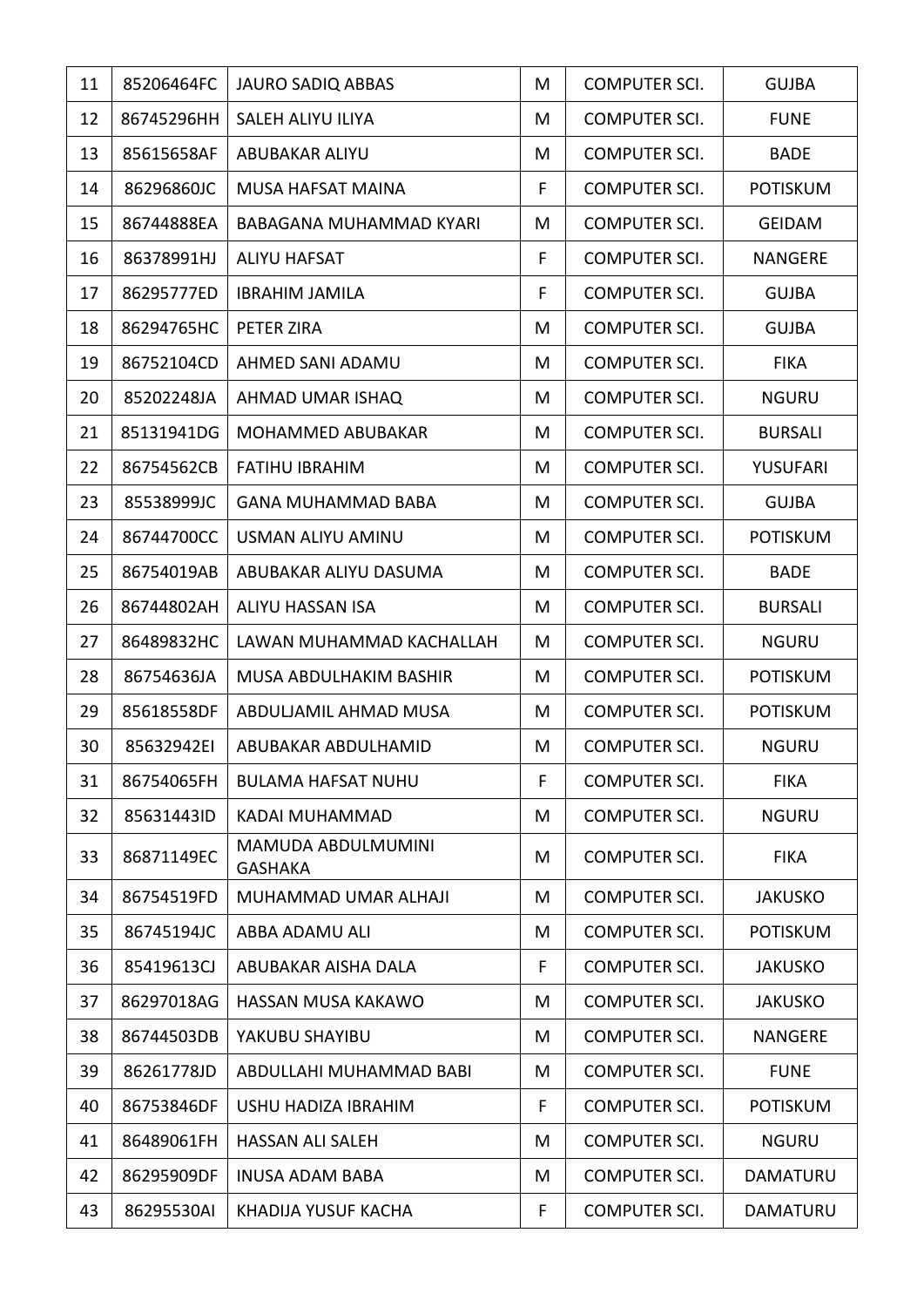| 44             | 85644833HB            | <b>MAHIRU BAMALUM</b>           | M | <b>COMPUTER SCI.</b> | <b>NGURU</b>     |
|----------------|-----------------------|---------------------------------|---|----------------------|------------------|
| 45             | 86753632JF            | MUHAMMAD ABDULLAHI              | M | <b>COMPUTER SCI.</b> | <b>GUJBA</b>     |
| 46             | 86297622DH            | <b>ADAMU NAFIU</b>              | M | <b>COMPUTER SCI.</b> | <b>POTISKUM</b>  |
| 47             | 85130344HE            | MUHAMMAD HARUNA SALISU          | M | <b>COMPUTER SCI.</b> | <b>NANGERE</b>   |
| 48             | 85130161EB            | AHMED ABDULMUMINU YERIMA        | M | <b>COMPUTER SCI.</b> | <b>POTISKUM</b>  |
| 49             | 86744878HA            | DAHIRU HAMZA                    | M | <b>COMPUTER SCI.</b> | DAMATURU         |
| 50             | 86870524HE            | <b>HAMZA SIMON</b>              | M | <b>COMPUTER SCI.</b> | <b>FUNE</b>      |
| 51             | 86194205IC            | USMAN ABUBAKAR ABUBAKAR         | M | <b>COMPUTER SCI.</b> | <b>POTISKUM</b>  |
| 52             | 86744818FG            | ABDULRAHMAN MUHAMMAD            | M | <b>COMPUTER SCI.</b> | <b>DAMATURU</b>  |
| 53             | 85656743DH            | <b>UMAR YUSUF MUSA</b>          | M | <b>COMPUTER SCI.</b> | <b>BADE</b>      |
| 54             | 86870489IC            | ALIYU MOHAMMED IBN              | M | <b>COMPUTER SCI.</b> | <b>BURSALI</b>   |
| 55             | 85630300CA            | <b>GANA MOHAMMED</b>            | M | <b>COMPUTER SCI.</b> | YUSUFARI         |
| 56             | 86296573IA            | <b>IBRAHIM IBRAHIM ALHASSAN</b> | M | <b>COMPUTER SCI.</b> | <b>NGURU</b>     |
| 57             | 86754532BE            | ALI GAMBO HASSAN                | M | <b>COMPUTER SCI.</b> | <b>JAKUSKO</b>   |
| 58             | 86745185CC            | <b>UMAR SHEHU</b>               | M | <b>COMPUTER SCI.</b> | <b>GUJBA</b>     |
| 59             | 86745271FF            | <b>MODU GALTIMA</b>             | M | <b>COMPUTER SCI.</b> | <b>MACHINA</b>   |
| 60             | 86296416GG            | <b>UMAR ALI</b>                 | M | <b>COMPUTER SCI.</b> | <b>NANGERE</b>   |
| 61             | 86294897GE            | MUHAMMAD SULEIMAN GIMBA         | M | <b>COMPUTER SCI.</b> | <b>POTISKUM</b>  |
| 62             | 86295815CG            | ALHJ BUKAR DAUDA                | M | <b>COMPUTER SCI.</b> | <b>GUJBA</b>     |
| 63             | 86754448HC            | <b>ABBA MUSTAPHA</b>            | M | <b>COMPUTER SCI.</b> | <b>GUJBA</b>     |
| 64             | 85128437HC            | BUHARI MARYAM MUHAMMAD          | F | <b>COMPUTER SCI.</b> | <b>NANGERE</b>   |
| 65             | 86297860AC            | <b>IBRAHIM BALA ABUBAKAR</b>    | M | <b>COMPUTER SCI.</b> | <b>POTISKUM</b>  |
| 66             | 86295278IF            | USMAN HASSANA ALI               | F | <b>COMPUTER SCI.</b> | <b>GULANI</b>    |
| 67             | 85135167FI            | MOHAMMED GARBA ANANKO           | M | <b>COMPUTER SCI.</b> | <b>POTISKUM</b>  |
| 68             | 85522213BA            | <b>MUHAMMED ISA</b>             | M | <b>COMPUTER SCI.</b> | <b>GEIDAM</b>    |
| 69             | 86294521Cl            | <b>ABUBAKAR MUSA</b>            | M | <b>COMPUTER SCI.</b> | <b>GUJBA</b>     |
| 70             | 85128607EH            | AUWAL MUHAMMAD ALI              | M | <b>COMPUTER SCI.</b> | <b>POTISKUM</b>  |
|                | <b>B.SC ECONOMICS</b> |                                 |   |                      |                  |
| $\mathbf{1}$   | 85128718AF            | <b>ISHAKU MUHAMMAD SANI</b>     | M | <b>ECONOMICS</b>     | <b>FIKA</b>      |
| $\overline{2}$ | 86197676EI            | ABUBAKAR MUHAMMAD               | M | <b>ECONOMICS</b>     | <b>JOS-NORTH</b> |
| 3              | 85129428AJ            | ABDULLAHI NASIRU UMAR           | M | <b>ECONOMICS</b>     | <b>POTISKUM</b>  |
| 4              | 86744615ID            | <b>ADO UMAR</b>                 | M | <b>ECONOMICS</b>     | <b>POTISKUM</b>  |
| 5              | 85524649HE            | <b>BABANGIDA NANA</b>           | F | <b>ECONOMICS</b>     | <b>FUNE</b>      |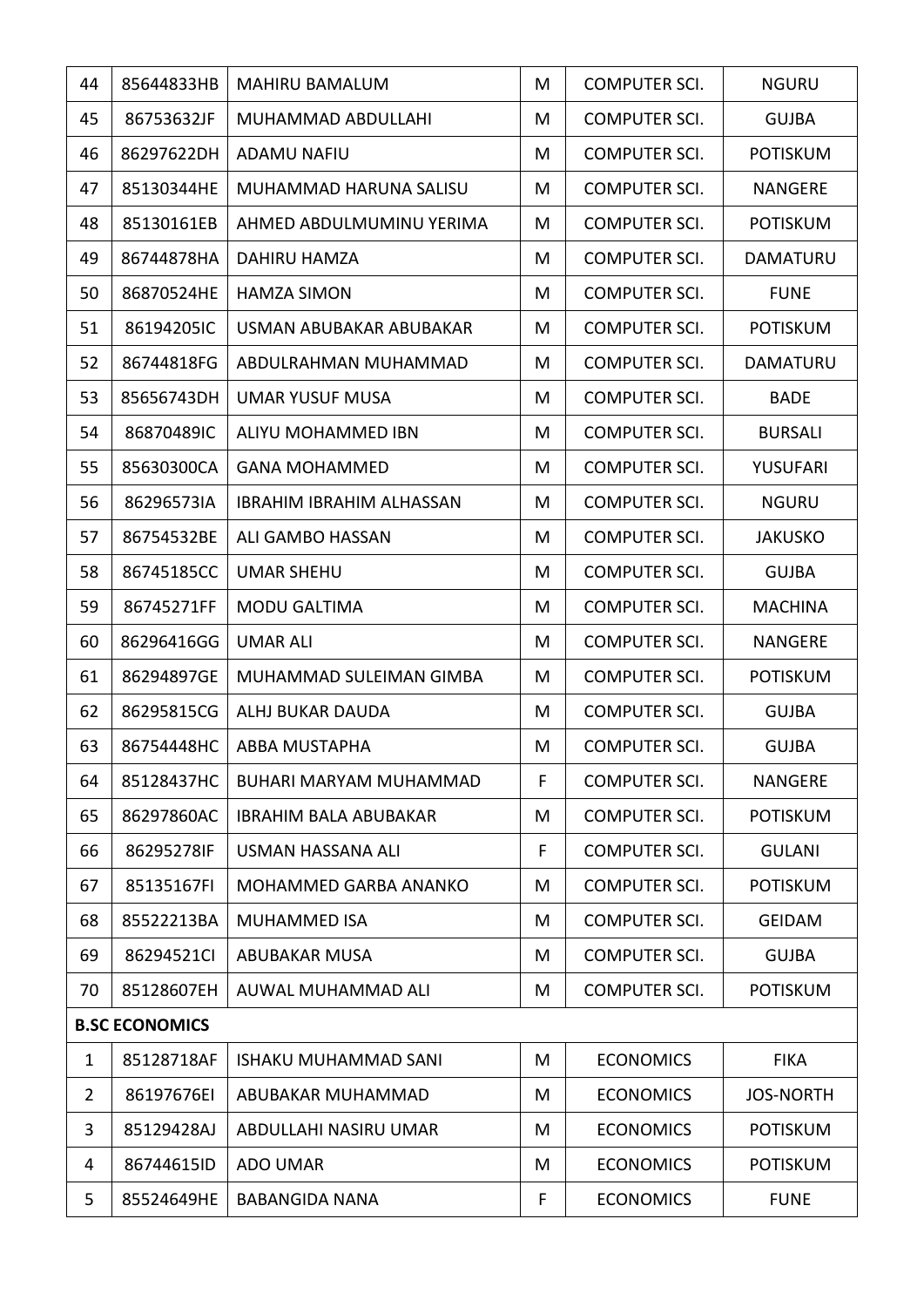| 6  | 86295488DH | MUSA ABDULLAHI MUSA                | M | <b>ECONOMICS</b> | <b>DAMATURU</b> |
|----|------------|------------------------------------|---|------------------|-----------------|
| 7  | 86744723FA | <b>IBRAHIM ADAMU JAJERE</b>        | M | <b>ECONOMICS</b> | <b>FUNE</b>     |
| 8  | 86297874FH | YAKUBU MOHAMMED<br><b>MOHAMMED</b> | M | <b>ECONOMICS</b> | <b>POTISKUM</b> |
| 9  | 86745478BG | MUHAMMAD HARUNA MUSA               | M | <b>ECONOMICS</b> | <b>NANGERE</b>  |
| 10 | 85131934FH | <b>UMAR ALI LAWAN</b>              | M | <b>ECONOMICS</b> | <b>NANGERE</b>  |
| 11 | 86296227FB | <b>DAHIRU YUSUF DAKASKU</b>        | M | <b>ECONOMICS</b> | <b>POTISKUM</b> |
| 12 | 86356126JF | <b>SALEH ABUBAKAR</b>              | M | <b>ECONOMICS</b> | <b>POTISKUM</b> |
| 13 | 86870560GD | MUHAMMAD TAHIR DANDALA             | M | <b>ECONOMICS</b> | <b>BADE</b>     |
| 14 | 86297032GB | HUSSAINI MUHAMMAD ADAM             | M | <b>ECONOMICS</b> | <b>POTISKUM</b> |
| 15 | 86295640GG | <b>MUSA YUSUF IDRISS</b>           | M | <b>ECONOMICS</b> | <b>NANGERE</b>  |
| 16 | 86744913GC | AHMED MUSTAPHA ABUBAKAR            | M | <b>ECONOMICS</b> | DAMATURU        |
| 17 | 86295836GA | SANI MUHAMMAD UMAR                 | M | <b>ECONOMICS</b> | <b>POTISKUM</b> |
| 18 | 85129842CI | HASSAN ABDUIIAHI MUHAMMAD          | M | <b>ECONOMICS</b> | <b>NANGERE</b>  |
| 19 | 86869522HD | SAIDU ABDULKAREEM                  | M | <b>ECONOMICS</b> | <b>FUNE</b>     |
| 20 | 86754033FG | LAWAN ABUBAKAR                     | M | <b>ECONOMICS</b> | <b>TARMUA</b>   |
| 21 | 86870763DG | MUHAMMED SAIDU KAWU                | M | <b>ECONOMICS</b> | <b>POTISKUM</b> |
| 22 | 86871088DB | ADAMU SANI DAYA                    | M | <b>ECONOMICS</b> | <b>FIKA</b>     |
| 23 | 86294431AH | YOHANNA NUHU                       | M | <b>ECONOMICS</b> | <b>NGURU</b>    |
| 24 | 85627421CE | DAUDA MUHAMMAD ABDULLAHI           | M | <b>ECONOMICS</b> | <b>POTISKUM</b> |
| 25 | 85128096CI | <b>IBRAHIM ADAMU CHIROMA</b>       | M | <b>ECONOMICS</b> | <b>POTISKUM</b> |
| 26 | 86296609GJ | ADAMU FATIMA ABUBAKAR              | F | <b>ECONOMICS</b> | <b>FIKA</b>     |
| 27 | 86868881FG | <b>BAKO MUHAMMAD TAGWAI</b>        | M | <b>ECONOMICS</b> | <b>BADE</b>     |
| 28 | 85137801BD | <b>MOHAMMED HUSSAINI DRIVER</b>    | M | <b>ECONOMICS</b> | <b>POTISKUM</b> |
| 29 | 85456397GD | <b>IDRIS AISHA YUSUF</b>           | M | <b>ECONOMICS</b> | <b>FUNE</b>     |
| 30 | 86295839FB | <b>MUSA SALEH UMAR</b>             | M | <b>ECONOMICS</b> | <b>BADE</b>     |
| 31 | 86744774JB | AJI ALI DALA                       | M | <b>ECONOMICS</b> | <b>GUJBA</b>    |
| 32 | 86755000GF | <b>BAKURA YUSUF</b>                | M | <b>ECONOMICS</b> | <b>POTISKUM</b> |
| 33 | 85144579EJ | ZAKARIYA MOHAMMED AUWAL            | M | <b>ECONOMICS</b> | <b>FIKA</b>     |
| 34 | 85520971FA | <b>ISA ADAMU</b>                   | M | <b>ECONOMICS</b> | <b>NGURU</b>    |
| 35 | 86294977BI | YAKUBU ALI HASSAN                  | M | <b>ECONOMICS</b> | <b>POTISKUM</b> |
| 36 | 86295141BB | ADAMU YAHAYA KORE                  | M | <b>ECONOMICS</b> | <b>FIKA</b>     |
| 37 | 86297444IG | MUHAMMAD IBRAHIM MUSA              | M | <b>ECONOMICS</b> | <b>POTISKUM</b> |
| 38 | 86754439AC | ABDULLAHI UMAR                     | M | <b>ECONOMICS</b> | <b>POTISKUM</b> |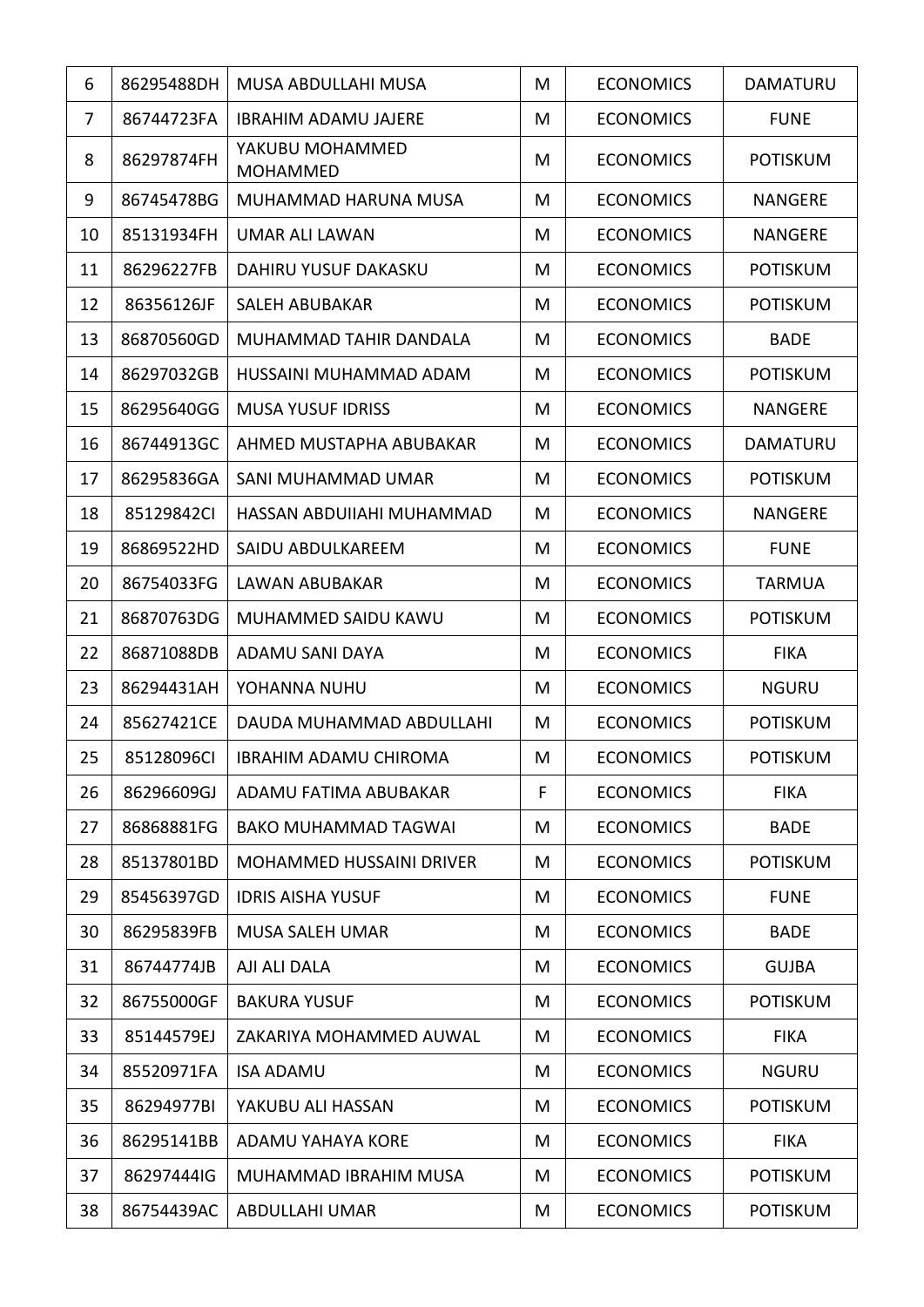| 39             | 86297787CH                      | YAKUBU ISSA                     | M | <b>ECONOMICS</b>         | <b>FUNE</b>     |
|----------------|---------------------------------|---------------------------------|---|--------------------------|-----------------|
| 40             | 86744584HJ                      | <b>ABUBAKAR IBRAHIM</b>         | M | <b>ECONOMICS</b>         | <b>POTISKUM</b> |
| 41             | 86868567CI                      | SHETTIMA MOHAMMED FATIMA        | F | <b>ECONOMICS</b>         | <b>GUJBA</b>    |
| 42             | 86296540IC                      | <b>USMAN IBRAHIM</b>            | M | <b>ECONOMICS</b>         | <b>GUJBA</b>    |
| 43             | 86745286BA                      | HUSSAINI ADAMU                  | M | <b>ECONOMICS</b>         | <b>POTISKUM</b> |
| 44             | 86753855AI                      | <b>IBRAHIM ALHAJI ALI</b>       | M | <b>ECONOMICS</b>         | KARASUWA        |
| 45             | 86869237FF                      | ABUBAKAR SADIQ BELLO            | M | <b>ECONOMICS</b>         | <b>NANGERE</b>  |
| 46             | 86295720CA                      | <b>GONI MUSA BABAJI</b>         | M | <b>ECONOMICS</b>         | <b>POTISKUM</b> |
| 47             | 86555310GD                      | ABBA MALA USMAN                 | M | <b>ECONOMICS</b>         | <b>FUNE</b>     |
| 48             | 85206454IC                      | MUHAMMAD HASSAN                 | M | <b>ECONOMICS</b>         | <b>GUJBA</b>    |
| 49             | 86754630BB                      | SIMEON JAEL GALADLMA            | M | <b>ECONOMICS</b>         | <b>FIKA</b>     |
| 50             | 85132128FH                      | <b>SULAIMAN UMAR MK</b>         | M | <b>ECONOMICS</b>         | <b>POTISKUM</b> |
| 51             | 86870798CI                      | <b>USMAN UMAR</b>               | M | <b>ECONOMICS</b>         | <b>POTISKUM</b> |
| 52             | 86745339EF                      | MUHAMMAD HAFIZU ALI             | M | <b>ECONOMICS</b>         | <b>BADE</b>     |
| 53             | 85523961AE                      | ABUBAKAR ADAMU BABA             | M | EDU&<br><b>ECONOMICS</b> | <b>POTISKUM</b> |
| 54             | 85137831CA                      | ABDULLAHI ALHASSAN SALE         | M | EDU&<br><b>ECONOMICS</b> | <b>NANGERE</b>  |
| 55             | 86213099EI                      | SANI ABDULLAHI SALISU           | M | EDU&<br><b>ECONOMICS</b> | DAMATURU        |
| 56             | 86869284BB                      | <b>MUSA FATSUMA</b>             | F | EDU&<br><b>ECONOMICS</b> | <b>BURSALI</b>  |
| 57             |                                 | 86868747HA   ADAMU AISHA JAJERE | F | EDU&<br><b>ECONOMICS</b> | <b>FUNE</b>     |
|                | <b>B.A (ED) ISLAMIC STUDIES</b> |                                 |   |                          |                 |
| $\mathbf{1}$   | 86295226EH                      | <b>ABDULLAHI BILAL YUSUF</b>    | M | EDU-ISL. STUD.           | <b>POTISKUM</b> |
| $\overline{2}$ | 86355913FF                      | <b>MUSA SULEH MOHAMMED</b>      | M | EDU-ISL. STUD.           | <b>POTISKUM</b> |
| 3              | 86868594EE                      | ABDULLAHI ABUBAKAR MAGAJI       | M | EDU-ISL. STUD.           | <b>NGURU</b>    |
| 4              | 86295347HC                      | <b>HALIMA BUBA JAJERE</b>       | F | EDU-ISL. STUD.           | <b>FUNE</b>     |
| 5              | 86294639GC                      | UMAR SALAMATU SAMBO             | F | EDU-ISL. STUD.           | <b>FUNE</b>     |
|                | <b>B.SC (ED) PHYSICS</b>        |                                 |   |                          |                 |
| $\mathbf{1}$   | 86295100DH                      | AMINU MUHAMMAD AHMAD            | M | <b>EDU-PHYSICS</b>       | <b>FIKA</b>     |
| $\overline{2}$ | 86745832CB                      | <b>IBRAHIM FATIMA BAZAMBADE</b> | M | <b>EDU-PHYSICS</b>       | <b>FUNE</b>     |
| 3              | 86754681FC                      | ADAMU HASSAN ABDULLAHI          | M | <b>EDU-PHYSICS</b>       | <b>POTISKUM</b> |
| 4              | 86298396ED                      | <b>MAIRALI ISA MUSA</b>         | M | <b>EDU-PHYSICS</b>       | <b>POTISKUM</b> |
| 5              | 86296641HA                      | MUSA USMAN MUHAMMAD             | M | <b>EDU-PHYSICS</b>       | <b>POTISKUM</b> |
| 6              | 86295170CB                      | SAEED DAUDA SANI                | M | <b>EDU-PHYSICS</b>       | <b>POTISKUM</b> |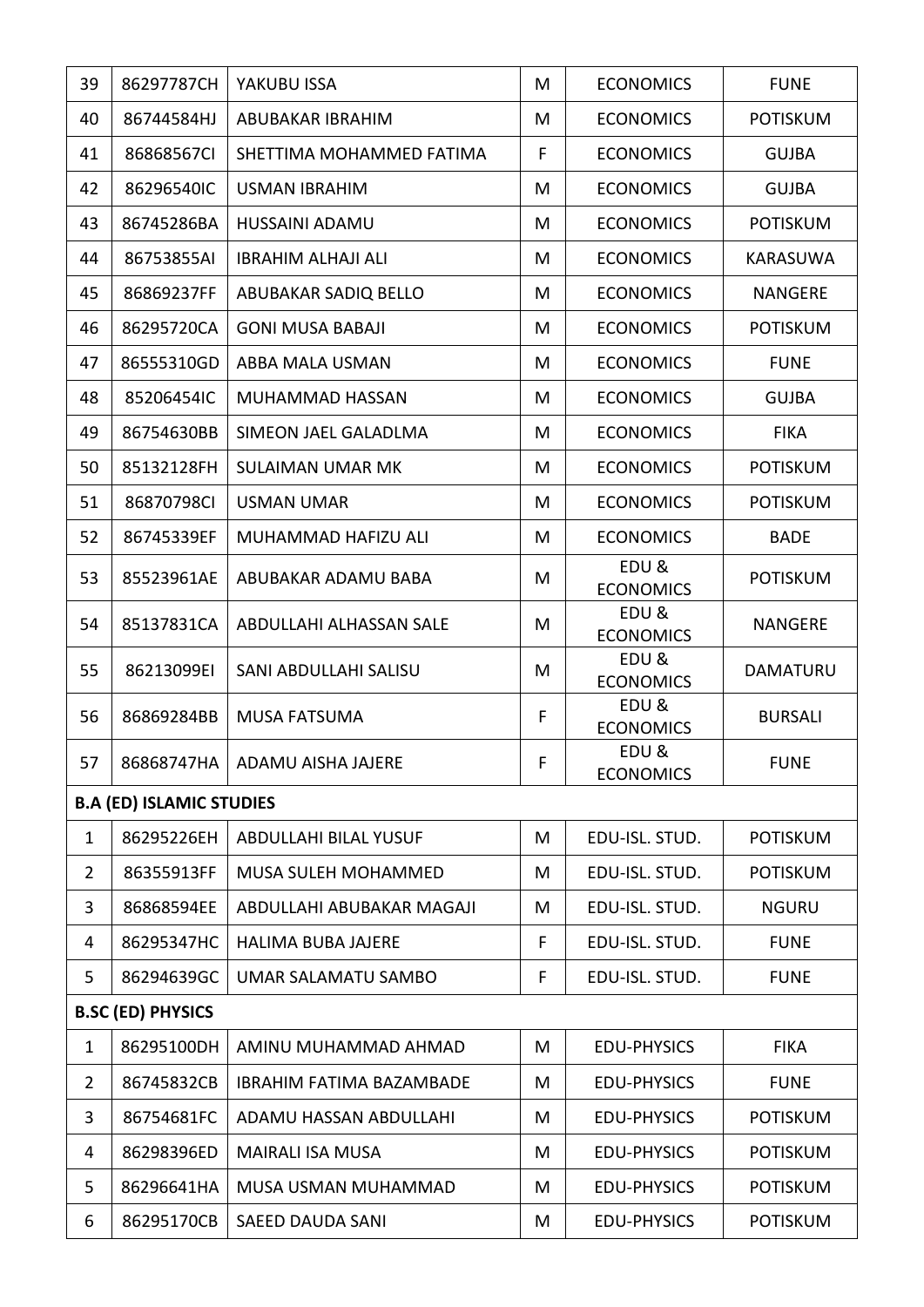| $\overline{7}$ | 86753588DD               | <b>ALH BUKAR GONI</b>                | M  | <b>EDU-PHYSICS</b> | <b>GUJBA</b>    |
|----------------|--------------------------|--------------------------------------|----|--------------------|-----------------|
| 8              | 85129895GD               | ADAMU ABUBAKAR                       | M  | <b>EDU-PHYSICS</b> | <b>FIKA</b>     |
| 9              | 85636609AI               | <b>ADAMU ZAKAR</b>                   | M  | <b>EDU-PHYSICS</b> | <b>NANGERE</b>  |
| 10             | 86296120IB               | <b>HAUWA LAWAN MALI</b>              | F  | <b>EDU-PHYSICS</b> | DAMATURU        |
|                | <b>B.SC (ED) BIOLOGY</b> |                                      |    |                    |                 |
| $\mathbf{1}$   | 86295548FB               | FATIMA AYUBA AJI                     | F. | <b>EDU-BIOLOGY</b> | <b>GEIDAM</b>   |
| $\overline{2}$ | 86745326IE               | <b>HABU ALI KARAGE</b>               | M  | <b>EDU-BIOLOGY</b> | <b>JAKUSKO</b>  |
| 3              | 85643416FE               | <b>NASIR SHAKIRAT ALIYU</b>          | F  | <b>EDU-BIOLOGY</b> | <b>FIKA</b>     |
| 4              | 86295709FD               | MUHAMMAD ABUBAKAR<br><b>MUHAMMAD</b> | M  | <b>EDU-BIOLOGY</b> | <b>TARMUA</b>   |
| 5              | 86871155CE               | HARUNA ALHAJI MUSA                   | M  | <b>EDU-BIOLOGY</b> | <b>FIKA</b>     |
| 6              | 85197687JG               | <b>IBRAHIM ADAMU GADAKA</b>          | M  | <b>EDU-BIOLOGY</b> | <b>FIKA</b>     |
| 7              | 86871338FH               | ABBA SANI HARUNA                     | M  | <b>EDU-BIOLOGY</b> | <b>POTISKUM</b> |
| 8              | 86754569JH               | <b>IBRAHIM JAFAR</b>                 | M  | <b>EDU-BIOLOGY</b> | <b>NGURU</b>    |
| 9              | 85131178JE               | DAHIRU ABUBAKAR GARBA                | M  | <b>EDU-BIOLOGY</b> | <b>FIKA</b>     |
| 10             | 86295298CF               | HABIBU HASHIMU USMAN                 | M  | <b>EDU-BIOLOGY</b> | DAMATURU        |
| 11             | 85130405IF               | <b>IDRISS RASHIDA MUHAMMED</b>       | F  | <b>EDU-BIOLOGY</b> | <b>POTISKUM</b> |
| 12             | 86298500CC               | MUHAMMAD AISHA SA'ID                 | F  | <b>EDU-BIOLOGY</b> | <b>POTISKUM</b> |
| 13             | 86536246CF               | AHMAD AMINATU KAROFI                 | F  | <b>EDU-BIOLOGY</b> | <b>DUTSINMA</b> |
| 14             | 86295217HE               | IBRAHIM KHADIJA MUHAMMAD             | F  | <b>EDU-BIOLOGY</b> | <b>POTISKUM</b> |
| 15             | 85932356CG               | <b>MUSA MALAN BABA</b>               | M  | EDU-BIOLOGY        | <b>FIKA</b>     |
| 16             | 86465342BG               | SANI ABUBAKAR                        | M  | <b>EDU-BIOLOGY</b> | <b>FUNE</b>     |
| 17             | 86379620DF               | SULEIMAN HAJJA FATI                  | F  | <b>EDU-BIOLOGY</b> | <b>GUJBA</b>    |
| 18             | 86754915CJ               | ANAS MUSA ABDULLAHI                  | M  | <b>EDU-BIOLOGY</b> | <b>POTISKUM</b> |
| 19             | 86869243DH               | ABDULLAHI FATIMA JUMBAM              | F  | <b>EDU-BIOLOGY</b> | <b>TARMUA</b>   |
| 20             | 86745760ED               | ADAMU ABUBAKAR IBRAHIM               | M  | <b>EDU-BIOLOGY</b> | <b>FIKA</b>     |
| 21             | 86294380GD               | BULAMA HAUWA IBRAHIM                 | F  | <b>EDU-BIOLOGY</b> | <b>POTISKUM</b> |
| 22             | 85434883AD               | HAUWA ADAMU IBRAHIM                  | F  | <b>EDU-BIOLOGY</b> | <b>POTISKUM</b> |
| 23             | 86754246JG               | <b>LAWAN BASHIR UTME</b>             | M  | <b>EDU-BIOLOGY</b> | <b>MACHINA</b>  |
| 24             | 86295947BI               | <b>MARYAM YA'U SULEIMAN</b>          | F  | <b>EDU-BIOLOGY</b> | <b>TARMUA</b>   |
| 25             | 86744726EB               | HARUNA IBRAHIM DUDDAYE               | M  | <b>EDU-BIOLOGY</b> | <b>NANGERE</b>  |
| 26             | 85527576CD               | MAINA ABUBAKAR SAIDU                 | M  | <b>EDU-BIOLOGY</b> | <b>NGURU</b>    |
| 27             | 86295986JF               | ALKASIM OKASHA SULEIMAN              | M  | <b>EDU-BIOLOGY</b> | <b>POTISKUM</b> |
| 28             | 86295783CF               | <b>GARBA HAFSAT MUSA</b>             | F. | <b>EDU-BIOLOGY</b> | DAMATURU        |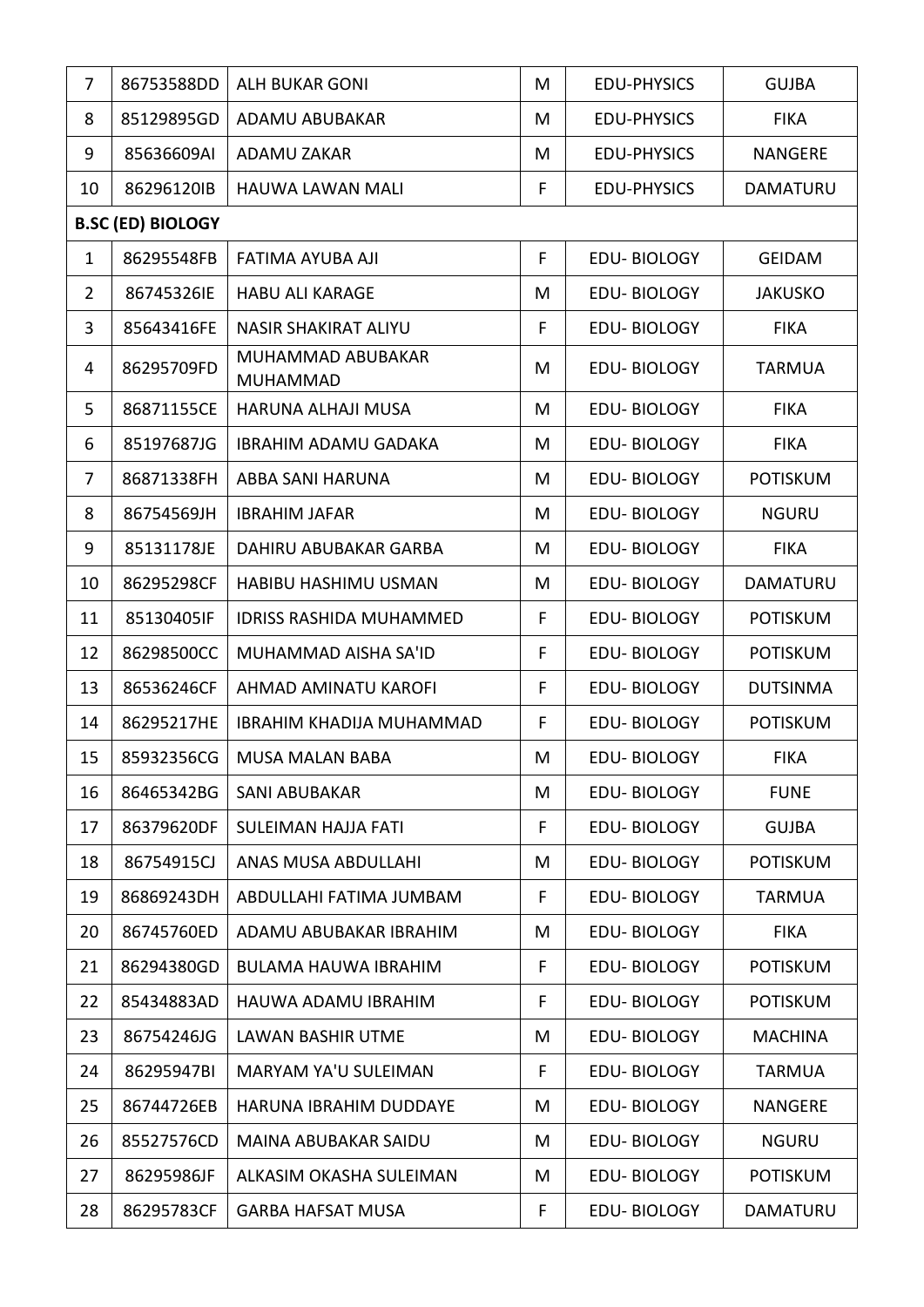| 29 | 86754945DG                 | ISAH ALHASSAN LAFTA           | M  | <b>EDU-BIOLOGY</b>   | <b>POTISKUM</b> |
|----|----------------------------|-------------------------------|----|----------------------|-----------------|
| 30 | 86869301FH                 | <b>JIBRIN MUSA BA</b>         | M  | <b>EDU-BIOLOGY</b>   | <b>FIKA</b>     |
| 31 | 86297164FD                 | MUHAMMAD FATIMA YUSUFARI      | F  | <b>EDU-BIOLOGY</b>   | YUSUFARI        |
| 32 | 86744443BH                 | LAWAN AHMED AHMED             | M  | <b>EDU-BIOLOGY</b>   | <b>POTISKUM</b> |
| 33 | 86869084CJ                 | <b>FATIMA USMAN GALI</b>      | F  | <b>EDU-BIOLOGY</b>   | <b>FIKA</b>     |
| 34 | 86294892HJ                 | <b>DEBORAH PHILIBUS</b>       | F  | <b>EDU-BIOLOGY</b>   | <b>MICHIKA</b>  |
| 35 | 86871058CE                 | HASSAN HARUNA YAHAYA          | M  | <b>EDU-BIOLOGY</b>   | <b>FIKA</b>     |
| 36 | 85199201BG                 | <b>IBRAHIM ABUBAKAR SARKI</b> | M  | <b>EDU-BIOLOGY</b>   | <b>POTISKUM</b> |
| 37 | 85203100FG                 | <b>IDRISS HARUNA MUSA</b>     | M  | <b>EDU-BIOLOGY</b>   | <b>POTISKUM</b> |
| 38 | 86753929HH                 | <b>AUDU DAUDA</b>             | M  | <b>EDU-BIOLOGY</b>   | <b>FIKA</b>     |
| 39 | 86296372AE                 | MUHAMMED MUSTAPHA             | M  | <b>EDU-BIOLOGY</b>   | <b>GEIDAM</b>   |
| 40 | 86754832IE                 | <b>MUSA ZUBAIRU</b>           | M  | <b>EDU-BIOLOGY</b>   | <b>FUNE</b>     |
| 41 | 85463088GJ                 | ABAUBAKAR HASSAN YUSUF        | M  | <b>EDU-BIOLOGY</b>   | <b>DAMATURU</b> |
| 42 | 85130649DC                 | SAIDU HAFSAT ABUBAKAR         | F  | <b>EDU-BIOLOGY</b>   | <b>FUNE</b>     |
| 43 | 86744368EI                 | <b>BUKAR HADIZA ALHAJI</b>    | F. | <b>EDU-BIOLOGY</b>   | <b>GUJBA</b>    |
| 44 | 86753995HD                 | DAYYABU JIBRIN UTME           | M  | <b>EDU-BIOLOGY</b>   | <b>MACHINA</b>  |
| 45 | 86295753BI                 | <b>MAIMUNA YAKUBU</b>         | F  | <b>EDU-BIOLOGY</b>   | <b>FUNE</b>     |
| 46 | 86869076FD                 | YAHAYA MAINA AJARI            | M  | <b>EDU-BIOLOGY</b>   | <b>GUJBA</b>    |
| 47 | 86295956II                 | HASSAN IBRAHIM MUHAMMAD       | M  | <b>EDU-BIOLOGY</b>   | <b>POTISKUM</b> |
| 48 | 86294923ID                 | A KADAI BAZAM                 | M  | <b>EDU-BIOLOGY</b>   | <b>DAMATURU</b> |
| 49 | 85140148FD                 | ALIYU MAS'UD BALA             | M  | <b>EDU-BIOLOGY</b>   | <b>TARMUA</b>   |
| 50 | 85437684DJ                 | <b>JAMILA ISAH AHMAD</b>      | F  | <b>EDU-BIOLOGY</b>   | <b>BADE</b>     |
| 51 | 86298163GD                 | <b>MATO SHITU</b>             | Μ  | <b>EDU-BIOLOGY</b>   | <b>POTISKUM</b> |
|    | <b>B.SC (ED) CHEMISTRY</b> |                               |    |                      |                 |
| 1. | 86297554EH                 | SAEED MUHAMMED LAWAN          | M  | <b>EDU-CHEMISTRY</b> | <b>POTISKUM</b> |
| 2. | 86755037FB                 | <b>MOHAMMED YUSUF DADA</b>    | M  | <b>EDU-CHEMISTRY</b> | <b>POTISKUM</b> |
| 3. | 86744625FD                 | <b>IDRIS HALIMA</b>           | F  | <b>EDU-CHEMISTRY</b> | <b>NANGERE</b>  |
| 4. | 86294363BH                 | <b>ALI MUSTAPHA</b>           | M  | <b>EDU-CHEMISTRY</b> | <b>TARMUA</b>   |
| 5. | 86869560FG                 | HADIZA MOHAMMED LAWAN         | F  | <b>EDU-CHEMISTRY</b> | <b>BADE</b>     |
| 6. | 86295847CH                 | UMAR SAIDU MAMUDA             | M  | <b>EDU-CHEMISTRY</b> | <b>POTISKUM</b> |
| 7. | 86871014FJ                 | AISHA HUSSAINI TUTA           | F  | <b>EDU-CHEMISTRY</b> | <b>FIKA</b>     |
| 8. | 86296399CA                 | MUHAMMED ABATCHA BASHIR       | M  | <b>EDU-CHEMISTRY</b> | <b>GEIDAM</b>   |
| 9. | 86744753FH                 | M IBRAHIM ALI                 | M  | EDU-CHEMISTRY        | <b>DAMATURU</b> |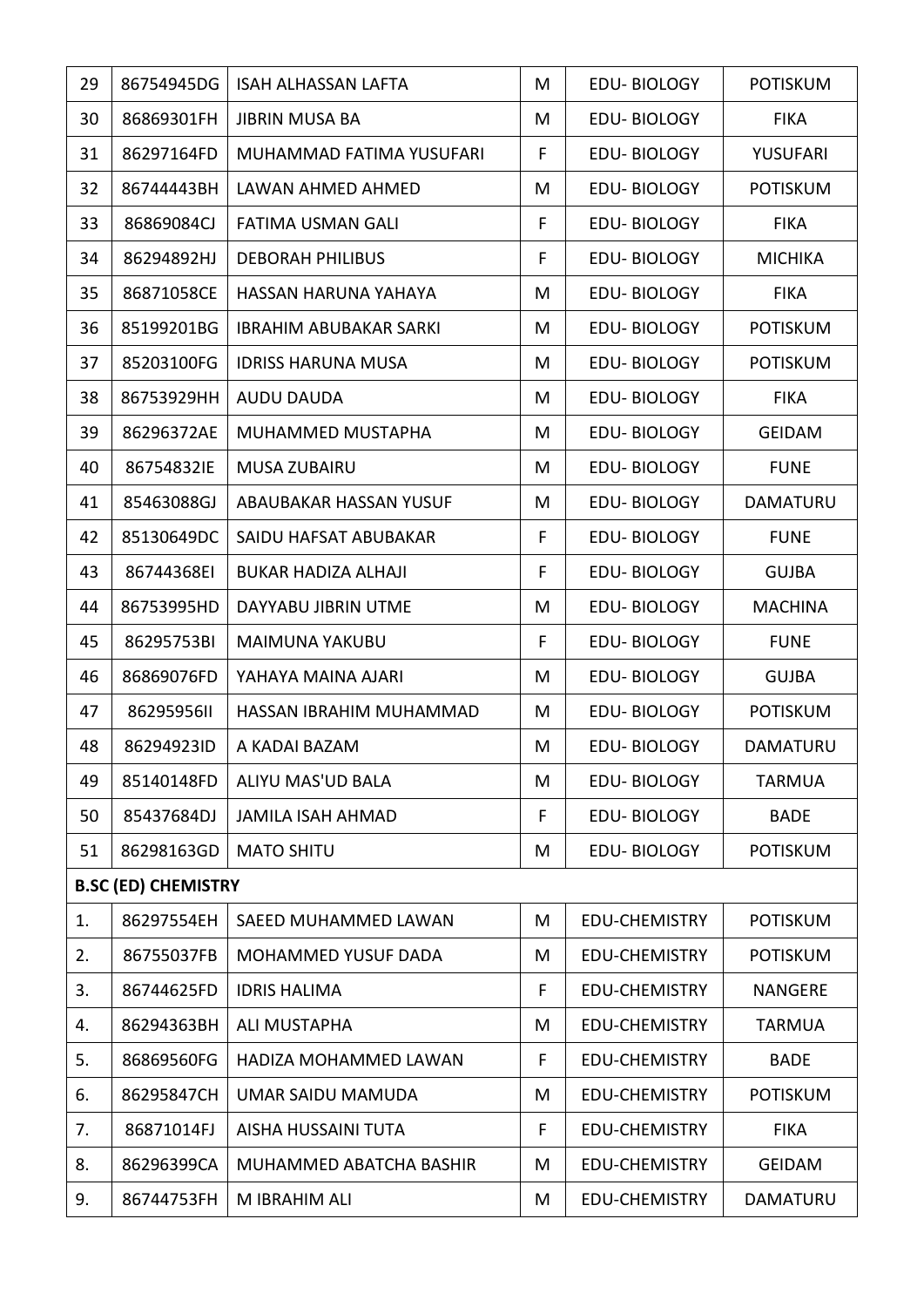| 10.            | 86744553HF                       | <b>IBRAHIM ALHAJI BARBAR</b> | M  | <b>EDU-CHEMISTRY</b> | <b>GUJBA</b>     |
|----------------|----------------------------------|------------------------------|----|----------------------|------------------|
| 11.            | 86745383BA                       | MUHAMMED ADAMU GASHUA        | M  | <b>EDU-CHEMISTRY</b> | <b>BADE</b>      |
| 12.            | 86754737HI                       | <b>JIBRIN ZAKAR JANGA</b>    | M  | <b>EDU-CHEMISTRY</b> | <b>FIKA</b>      |
| 13.            | 86754025IA                       | UMAR HASHIMU AUWALU          | M  | <b>EDU-CHEMISTRY</b> | <b>JAKUSKO</b>   |
| 14.            | 85196503FJ                       | <b>SANI AMINA</b>            | F  | <b>EDU-CHEMISTRY</b> | <b>POTISKUM</b>  |
| 15.            | 86296285HB                       | MUHAMMED KABIR ADAM          | M  | <b>EDU-CHEMISTRY</b> | <b>POTISKUM</b>  |
| 16.            | 86869573BH                       | <b>MUSA ABUBAKAR</b>         | M  | <b>EDU-CHEMISTRY</b> | <b>GUJBA</b>     |
| 17.            | 86298404BJ                       | <b>HABIBU BELLO</b>          | M  | <b>EDU-CHEMISTRY</b> | <b>POTISKUM</b>  |
| 18.            | 86869080EB                       | MUSTAPHA FALMATA JALLABA     | F  | EDU-CHEMISTRY        | <b>GUJBA</b>     |
| 19.            | 86753784CH                       | <b>SULEIMAN AMINU</b>        | M  | <b>EDU-CHEMISTRY</b> | <b>GEIDAM</b>    |
| 20.            | 86294364BE                       | <b>BUKAR BINTA UMAR</b>      | F. | <b>EDU-CHEMISTRY</b> | <b>GULANI</b>    |
| 21.            | 86854498EA                       | ABUBAKAR UMAR MUHAMMAD       | M  | <b>EDU-CHEMISTRY</b> | <b>MAIDUGURI</b> |
| 22.            | 86871293JF                       | MOHAMMED DAUDA YAHAYA        | M  | EDU-CHEMISTRY        | <b>FIKA</b>      |
| 23.            | 86296494CG                       | MUHAMMAD TAHIR ABATCHA       | M  | EDU-CHEMISTRY        | <b>GEIDAM</b>    |
| 24.            | 86754738HF                       | UMAR MUHAMMAD MUSA           | M  | <b>EDU-CHEMISTRY</b> | <b>FUNE</b>      |
|                | <b>B.A (ED) ENGLISH LANGUAGE</b> |                              |    |                      |                  |
| $\mathbf{1}$   | 86380179AH                       | MAKINTA MUHAMMAD ZAJI        | M  | <b>EDU-ENGLISH</b>   | <b>GUJBA</b>     |
| $\overline{2}$ | 85528878JE                       | <b>IBRAHIM USMAN</b>         | M  | <b>EDU-ENGLISH</b>   | <b>NGURU</b>     |
| 3              | 8553023811                       | <b>ABUBAKAR SALEH</b>        | M  | <b>EDU-ENGLISH</b>   | <b>NGURU</b>     |
| 4              | 86520438BG                       | MUHAMMAD SALAMATU DANDALA    | F  | <b>EDU-ENGLISH</b>   | <b>BADE</b>      |
|                | <b>B.SC (ED) GEOGRAPHY</b>       |                              |    |                      |                  |
| 1              | 86379449GD                       | <b>GARBA BABA</b>            | M  | <b>EDU-GEOGRAPHY</b> | <b>FUNE</b>      |
| $\overline{2}$ | 85919548DI                       | ABUBAKAR ADAMU               | M  | <b>EDU-GEOGRAPHY</b> | <b>NANGERE</b>   |
| 3              | 86298495DH                       | <b>SAIDU IBRAHIM</b>         | M  | <b>EDU-GEOGRAPHY</b> | <b>POTISKUM</b>  |
| 4              | 86753867GJ                       | <b>IBRAHIM RABIU</b>         | Μ  | <b>EDU-GEOGRAPHY</b> | <b>FIKA</b>      |
| 5              | 85618961IH                       | MUHAMMAD HADIZA GALADIMA     | F  | <b>EDU-GEOGRAPHY</b> | <b>FIKA</b>      |
| 6              | 86753862IE                       | <b>ABBA MUSA</b>             | Μ  | <b>EDU-GEOGRAPHY</b> | <b>BURSALI</b>   |
| 7              | 86744591FI                       | AISHA AUDU MUSA              | F  | <b>EDU-GEOGRAPHY</b> | <b>FIKA</b>      |
| 8              | 86294921IJ                       | YAHAYA RABIU ADO             | Μ  | <b>EDU-GEOGRAPHY</b> | DAMATURU         |
|                | <b>B.SC (ED) MATHEMATICS</b>     |                              |    |                      |                  |
| 1              | 86297283IE                       | <b>UMAR FATIMA JANDI</b>     | F  | <b>EDU-MATHS</b>     | <b>JAKUSKO</b>   |
| $\overline{2}$ | 85199619CD                       | ADAMU MUHAMMAD BEGE          | M  | <b>EDU-MATHS</b>     | <b>FIKA</b>      |
|                | <b>B.A ENGLISH LANGUAGE</b>      |                              |    |                      |                  |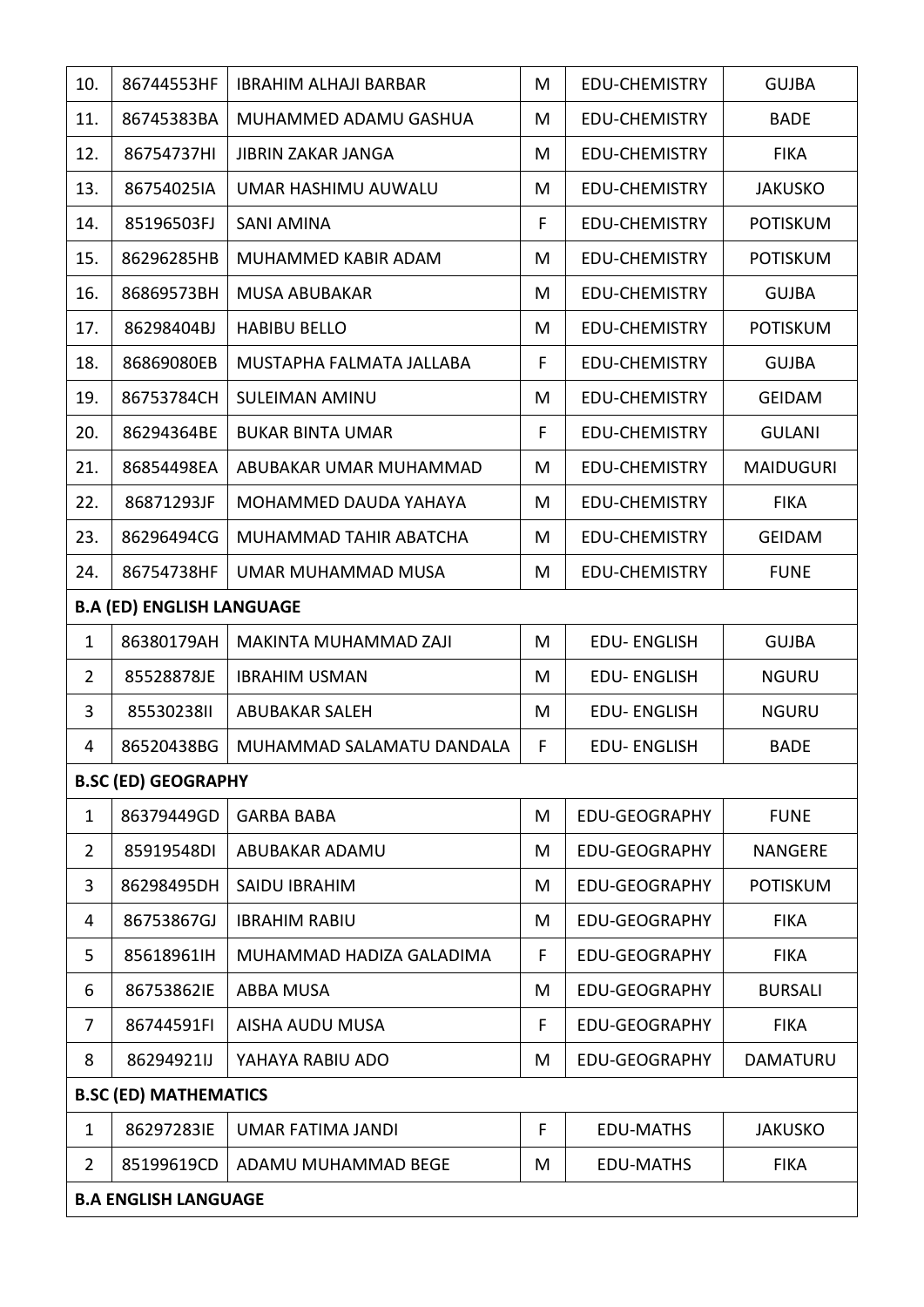| $\mathbf{1}$   | 86869616IC | UMAR ABUBAKAR                               | M  | <b>ENG-LANGUAGE</b> | <b>BADE</b>     |
|----------------|------------|---------------------------------------------|----|---------------------|-----------------|
| $\overline{2}$ | 85131826JA | <b>BUKAR YUSUF</b>                          | M  | <b>ENG-LANGUAGE</b> | <b>FIKA</b>     |
| 3              | 85445657HJ | ADAMU AHMED                                 | M  | <b>ENG-LANGUAGE</b> | <b>AKKO</b>     |
| 4              | 85130573GG | <b>SHERIFF ABUBAKAR</b>                     | M  | <b>ENG-LANGUAGE</b> | <b>POTISKUM</b> |
| 5              | 86297524EA | EDWARD SABINA JANGA                         | F  | <b>ENG-LANGUAGE</b> | <b>FIKA</b>     |
| 6              | 86296176BA | SABASTINE THANKGOD MAMZA                    | M  | <b>ENG-LANGUAGE</b> | <b>NANGERE</b>  |
| 7              | 86294588CB | MUSTAPHA MARYAM MUHAMMAD                    | F  | <b>ENG-LANGUAGE</b> | <b>DAMATURU</b> |
| 8              | 86750971CH | ALHAJI MODU KAIGAMA                         | M  | <b>ENG-LANGUAGE</b> | <b>GUJBA</b>    |
| 9              | 86744563EF | ABUBAKAR MARYAM JADO                        | F  | <b>ENG-LANGUAGE</b> | <b>FUNE</b>     |
| 10             | 86334082HD | <b>SANI YAKUBU</b>                          | M  | <b>ENG-LANGUAGE</b> | <b>POTISKUM</b> |
| 11             | 86294758JD | ABDULMALIK KHADIJA ADAM                     | F. | <b>ENG-LANGUAGE</b> | <b>NANGERE</b>  |
| 12             | 86295518EE | MUNIRAH HASSAN MUHAMMAD                     | F. | <b>ENG-LANGUAGE</b> | <b>POTISKUM</b> |
| 13             | 86378704GH | <b>IBRAHIM LAWAN KUR</b>                    | M  | <b>ENG-LANGUAGE</b> | <b>GUBIO</b>    |
| 14             | 86869581JA | GIDADO MUHAMMAD SALEH                       | M  | <b>ENG-LANGUAGE</b> | <b>TARMUA</b>   |
| 15             | 85204736JF | ABDULLAHI BUKAR YUNUSARI                    | M  | <b>ENG-LANGUAGE</b> | YUNUSARI        |
| 16             | 86954643BE | ZAHRA IBRAHIM                               | F  | <b>ENG-LANGUAGE</b> | <b>GUJBA</b>    |
| 17             | 86744358HI | ALHASSAN MUHAMMAD TIJJANI                   | M  | <b>ENG-LANGUAGE</b> | <b>DAMATURU</b> |
| 18             | 86296796JA | SAMAILA MUSA MUHAMMAD                       | M  | <b>ENG-LANGUAGE</b> | <b>POTISKUM</b> |
| 19             | 86744367FB | ABDULLAHI HABIBA MAILAFIYA                  | F. | <b>ENG-LANGUAGE</b> | <b>FIKA</b>     |
| 20             | 86294801GB | ALIYU ABDULMUMINI                           | M  | <b>ENG-LANGUAGE</b> | <b>FIKA</b>     |
| 21             | 86754912DI | <b>IBRAHIM MUHAMMED</b><br><b>BAZAMBADE</b> | M  | <b>ENG-LANGUAGE</b> | <b>POTISKUM</b> |
| 22             | 86294503IC | KHADIJA SHU'AIBU GARBA                      | F  | <b>ENG-LANGUAGE</b> | <b>POTISKUM</b> |
| 23             | 86744410BJ | ABUBAKAR USMAN GOLDEN                       | M  | <b>ENG-LANGUAGE</b> | <b>NGURU</b>    |
| 24             | 86296709GA | <b>SHUAIBU IDRISS USMAN</b>                 | M  | <b>ENG-LANGUAGE</b> | <b>DAMATURU</b> |
| 25             | 86744417JF | MUHAMMAD MUSTAPHA ABBA                      | M  | <b>ENG-LANGUAGE</b> | <b>DAMATURU</b> |
| 26             | 85143351EH | MOHAMMED HAUWA ALI                          | F  | <b>ENG-LANGUAGE</b> | <b>NANGERE</b>  |
| 27             | 86296669ID | SHUAIBU FATIMA HASSAN                       | F  | <b>ENG-LANGUAGE</b> | <b>GUJBA</b>    |
| 28             | 86745361HG | ADAMU ABUBAKAR SALEH                        | M  | <b>ENG-LANGUAGE</b> | <b>BADE</b>     |
| 29             | 86811493EF | <b>UMAR FARUOQ ABDULLAHI</b>                | M  | <b>ENG-LANGUAGE</b> | <b>POTISKUM</b> |
| 30             | 86744592FF | <b>UMAR ZILAI</b>                           | F  | <b>ENG-LANGUAGE</b> | TARMUA          |
| 31             | 86852314JD | ABUBAKAR SHAFA'ATU ARJALI                   | F. | <b>ENG-LANGUAGE</b> | <b>POTISKUM</b> |
| 32             | 85202480HD | ADAMU YUSUF MUSA                            | M  | <b>ENG-LANGUAGE</b> | <b>POTISKUM</b> |
| 33             | 86298054AC | MUHAMMAD AISHA SUNOMA                       | F  | <b>ENG-LANGUAGE</b> | <b>POTISKUM</b> |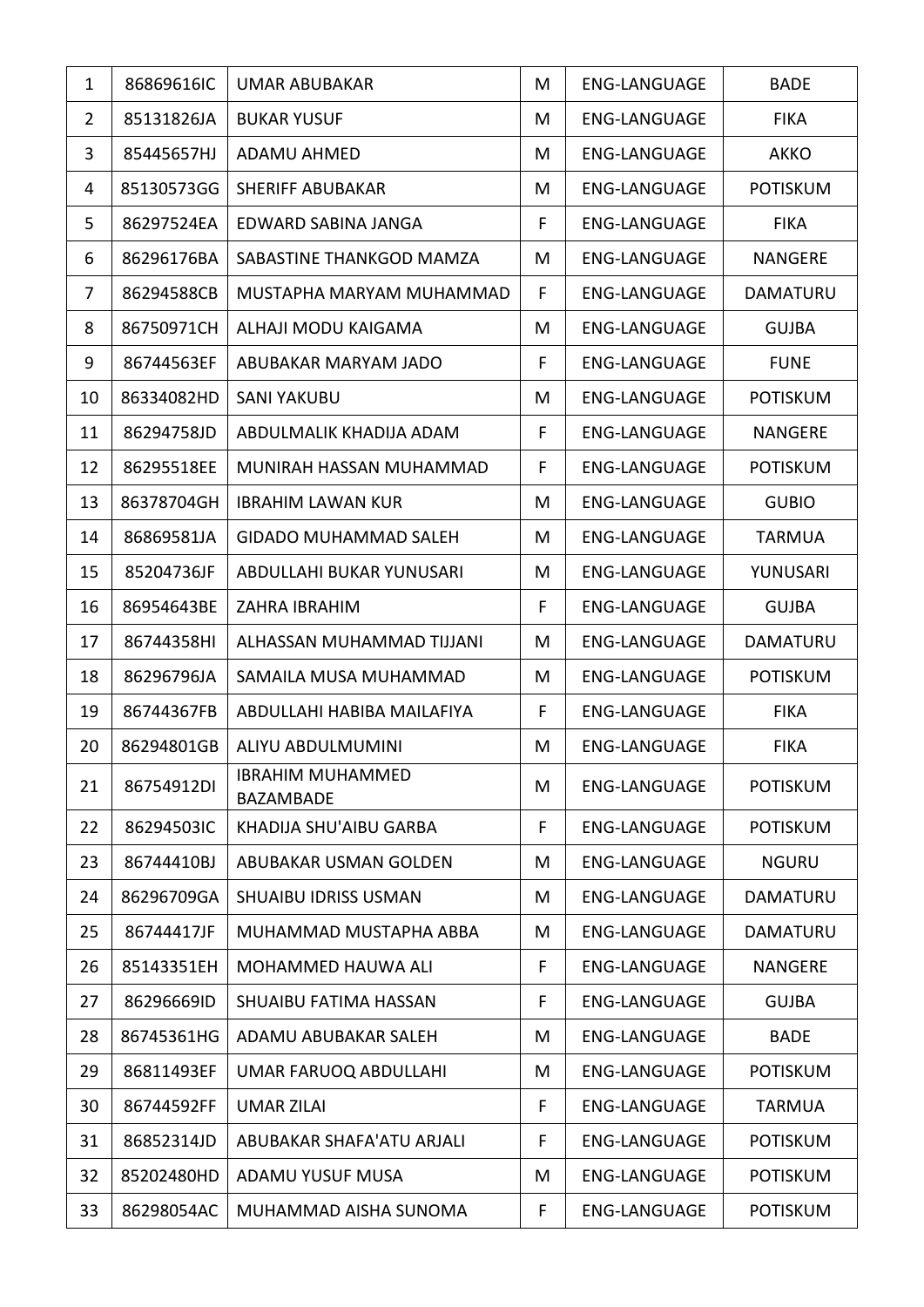| 34             | 85135317JD            | USMAN INUSA BABA                | M | <b>ENG-LANGUAGE</b> | <b>NANGERE</b>  |  |  |
|----------------|-----------------------|---------------------------------|---|---------------------|-----------------|--|--|
| 35             | 86868989CD            | SULEIMAN UMMUKULSUM BAKURA      | F | <b>ENG-LANGUAGE</b> | <b>DAMATURU</b> |  |  |
|                | <b>B.SC GEOGRAPHY</b> |                                 |   |                     |                 |  |  |
| $\mathbf{1}$   | 86745289AB            | <b>BULAMA ILIYASU IDRISS</b>    | M | <b>GEOGRAPHY</b>    | <b>FUNE</b>     |  |  |
| $\overline{2}$ | 85626054FB            | <b>AMINU SAID SAID</b>          | M | <b>GEOGRAPHY</b>    | NASSARAWA       |  |  |
| 3              | 86871314DC            | YAHAYA MOHAMMED SAIDU           | M | <b>GEOGRAPHY</b>    | <b>POTISKUM</b> |  |  |
| 4              | 86294754AI            | UMAR MUHAMMAD BAH               | M | <b>GEOGRAPHY</b>    | <b>FIKA</b>     |  |  |
| 5              | 85205600CF            | <b>MAKINTA MOHAMMED</b>         | M | <b>GEOGRAPHY</b>    | <b>KAGA</b>     |  |  |
| 6              | 85637482AI            | MUHAMMAD SANI ISA               | M | <b>GEOGRAPHY</b>    | <b>POTISKUM</b> |  |  |
| $\overline{7}$ | 86753807FF            | <b>GAMBO ABUBAKAR ABDULLAHI</b> | M | <b>GEOGRAPHY</b>    | <b>NGURU</b>    |  |  |
| 8              | 85130378GJ            | <b>IBRAHIM ADAMU TALBA</b>      | M | <b>GEOGRAPHY</b>    | <b>NANGERE</b>  |  |  |
| 9              | 86488590BF            | <b>LAWAN MAIGARI</b>            | M | <b>GEOGRAPHY</b>    | <b>BADE</b>     |  |  |
| 10             | 86744868AD            | <b>IBRAHIM MUSA DAGONA</b>      | M | <b>GEOGRAPHY</b>    | <b>BADE</b>     |  |  |
| 11             | 86744479AG            | <b>HASSAN MUSA</b>              | M | <b>GEOGRAPHY</b>    | <b>GUJBA</b>    |  |  |
| 12             | 85133871GG            | TAJUDEEN ABDUL RAHAMAN          | M | <b>GEOGRAPHY</b>    | <b>KATAGUM</b>  |  |  |
| 13             | 86744857DG            | ADAMU HAMZA BIRMA               | M | <b>GEOGRAPHY</b>    | <b>POTISKUM</b> |  |  |
| 14             | 86869321JE            | ABBA IBRAHIM MUHAMMAD           | M | <b>GEOGRAPHY</b>    | <b>DAMATURU</b> |  |  |
| 15             | 86380253HG            | YUSUF ISAH YUSUF                | M | <b>GEOGRAPHY</b>    | <b>DAMATURU</b> |  |  |
| 16             | 86744567DD            | ABDULLAHI FATIMA                | F | <b>GEOGRAPHY</b>    | <b>TARMUA</b>   |  |  |
| 17             | 86745761EA            | ABDULLAHI SHUAIBU YAHAYA        | M | <b>GEOGRAPHY</b>    | <b>POTISKUM</b> |  |  |
| 18             | 86356394GH            | ALI ABUBAKAR SULEIMAN           | M | <b>GEOGRAPHY</b>    | <b>NANGERE</b>  |  |  |
| 19             | 86754841FH            | DAUDA ALIYU GIMBA               | M | <b>GEOGRAPHY</b>    | <b>POTISKUM</b> |  |  |
| 20             | 86295036DF            | <b>USMAN ALHAJI BALA</b>        | M | <b>GEOGRAPHY</b>    | DAMATURU        |  |  |
| 21             | 86355641JF            | <b>BALKISU ISHAQ</b>            | F | <b>GEOGRAPHY</b>    | <b>FUNE</b>     |  |  |
| 22             | 86868596DI            | <b>HASSAN IBRAHIM</b>           | M | <b>GEOGRAPHY</b>    | <b>BURSALI</b>  |  |  |
| 23             | 86869242EA            | <b>UMAR MUSTAPHA</b>            | M | <b>GEOGRAPHY</b>    | <b>GUJBA</b>    |  |  |
| 24             | 85131423DI            | <b>MUSA ISA</b>                 | M | <b>GEOGRAPHY</b>    | <b>FIKA</b>     |  |  |
| 25             | 85615632ID            | <b>INUSA ALI MUSA</b>           | M | <b>GEOGRAPHY</b>    | <b>POTISKUM</b> |  |  |
| 26             | 86294660JG            | HARUNA ALHAJI HUSSAINI          | M | <b>GEOGRAPHY</b>    | <b>FIKA</b>     |  |  |
| 27             | 86296843EG            | <b>HARUNA MUSA</b>              | M | <b>GEOGRAPHY</b>    | <b>GUJBA</b>    |  |  |
| 28             | 86744814GI            | DAUDA GAMBO ALHAJI              | M | <b>GEOGRAPHY</b>    | DAMATURU        |  |  |
| 29             | 86193035AD            | ABDULKADIR AHMAD                | M | <b>GEOGRAPHY</b>    | <b>NANGERE</b>  |  |  |
| 30             | 86870491HG            | ALIYU UMAR AUTA                 | M | <b>GEOGRAPHY</b>    | <b>BURSALI</b>  |  |  |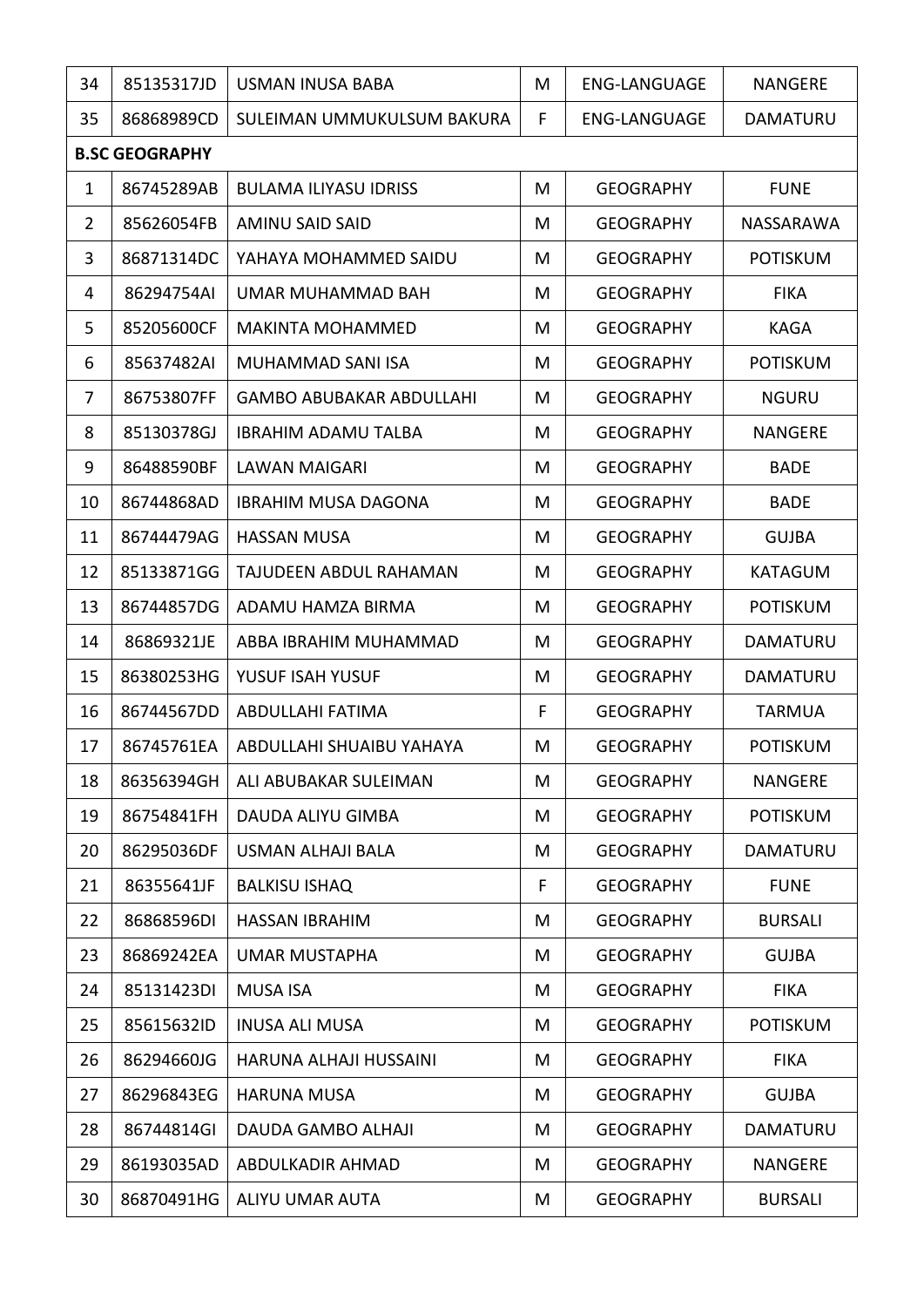| 31             | 86869740AB       | MALAH FATI IBRAHIM                       | F | <b>GEOGRAPHY</b> | <b>NGURU</b>    |
|----------------|------------------|------------------------------------------|---|------------------|-----------------|
| 32             | 86297281JA       | <b>BABAGANA IBRAHIM</b>                  | M | <b>GEOGRAPHY</b> | <b>POTISKUM</b> |
| 33             | 85198063DF       | MAIDALA ADAM BULARAFA                    | M | <b>GEOGRAPHY</b> | <b>GULANI</b>   |
| 34             | 86744675JH       | HAUWA ALI MOHAMMED                       | F | <b>GEOGRAPHY</b> | <b>POTISKUM</b> |
| 35             | 86744550IE       | <b>IBRAHIM KALTUM</b>                    | F | <b>GEOGRAPHY</b> | DAMATURU        |
| 36             | 86870565EI       | YAKUBU HASSAN DAGONA                     | M | <b>GEOGRAPHY</b> | <b>BADE</b>     |
| 37             | 86870353AF       | <b>MAHAMMED SAMAILA</b>                  | M | <b>GEOGRAPHY</b> | <b>BURSALI</b>  |
| 38             | 85193591GF       | <b>MUSA ALIYU</b>                        | M | <b>GEOGRAPHY</b> | <b>GULANI</b>   |
| 39             | 86294540GI       | HUSSAINI ABDULLAHI GARBA                 | M | <b>GEOGRAPHY</b> | <b>MACHINA</b>  |
| 40             | 85130647DI       | <b>IDRISS HAUWA UMAR</b>                 | M | <b>GEOGRAPHY</b> | <b>POTISKUM</b> |
| 41             | 86871104IA       | <b>SHAYIBU ABUBAKAR</b>                  | M | <b>GEOGRAPHY</b> | <b>POTISKUM</b> |
| 42             | 86744420IG       | <b>USMAM MOHAMMED</b><br><b>MOHAMMED</b> | M | <b>GEOGRAPHY</b> | <b>DAMATURU</b> |
| 43             | 86294882BC       | ABUBAKAR ADAM MOHAMMED                   | M | <b>GEOGRAPHY</b> | <b>POTISKUM</b> |
| 44             | 86870658GA       | MOHAMMED BASHIR SULEIMAN                 | M | <b>GEOGRAPHY</b> | <b>POTISKUM</b> |
| 45             | 86295040CD       | MUSA GOMA ADAWARA                        | M | <b>GEOGRAPHY</b> | <b>GUJBA</b>    |
| 46             | 86295392DE       | SANI YUSUF DANSHEHU                      | M | <b>GEOGRAPHY</b> | <b>POTISKUM</b> |
| 47             | 86744610AB       | ABUBAKAR MUHAMMAD AHMED                  | M | <b>GEOGRAPHY</b> | <b>POTISKUM</b> |
| 48             | 86295234CD       | <b>BILYAMINU HAMISU</b>                  | M | <b>GEOGRAPHY</b> | YUNUSARI        |
| 49             | 86744617HH       | <b>MUSA YAHAYA</b>                       | M | <b>GEOGRAPHY</b> | <b>POTISKUM</b> |
| 50             |                  | 86295119HH   RUFAI SHUAIBU               | M | <b>GEOGRAPHY</b> | DAMATURU        |
| 51             | 85128396AB       | <b>SHU'AIBU IDRISS GABA</b>              | M | <b>GEOGRAPHY</b> | <b>FUNE</b>     |
| 52             | 85206462FI       | ADAMU ALIYU ALIYU                        | M | <b>GEOGRAPHY</b> | DAMATURU        |
| 53             | 86745065JB       | <b>GARBA IBRAHIM GUBA</b>                | M | <b>GEOGRAPHY</b> | <b>BURSALI</b>  |
| 54             | 86745182DB       | MUHAMMAD ABUBAKAR SUNUSI                 | M | <b>GEOGRAPHY</b> | <b>JAKUSKO</b>  |
| 55             | 85145322FB       | MUHAMMAD BUKAR ALI                       | M | <b>GEOGRAPHY</b> | DAMATURU        |
|                | <b>B.A HAUSA</b> |                                          |   |                  |                 |
| $\mathbf{1}$   | 86870650IE       | KHALIL IBRAHIM M                         | M | <b>HAUSA</b>     | <b>POTISKUM</b> |
| $\overline{2}$ | 86298091IF       | <b>ISMAIL IDRISS GARBA</b>               | M | <b>HAUSA</b>     | <b>POTISKUM</b> |
| 3              | 85450626BD       | <b>ISMAIL MUSA</b>                       | M | <b>HAUSA</b>     | <b>GOMBE</b>    |
| 4              | 86294850BB       | AHMAD HAUWA ALI                          | F | <b>HAUSA</b>     | <b>FUNE</b>     |
| 5              | 85203998HI       | SULEIMAN ILIYASU MUHAMMAD                | M | <b>HAUSA</b>     | <b>FIKA</b>     |
| 6              | 86753988JE       | ALIYU ZAKARIYA MAKWAI                    | M | <b>HAUSA</b>     | <b>POTISKUM</b> |
| 7              | 86745141FH       | SANI MOHAMMED IBRAHIM                    | M | <b>HAUSA</b>     | <b>POTISKUM</b> |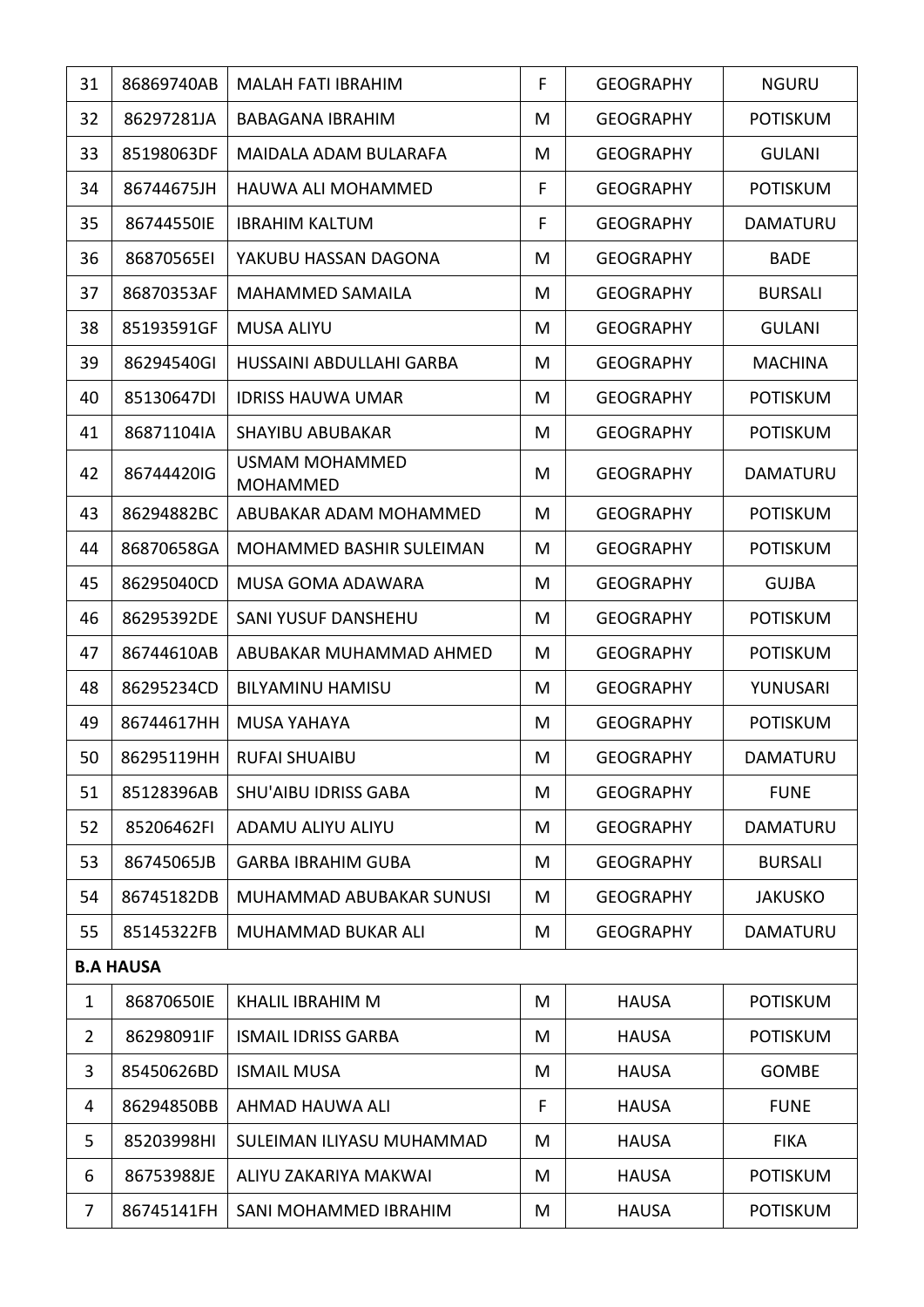| 8              | 86869312CE                 | MARYAM ABDULKARIM                     | F | <b>HAUSA</b>           | <b>GUJBA</b>    |  |  |
|----------------|----------------------------|---------------------------------------|---|------------------------|-----------------|--|--|
| 9              | 86754352GJ                 | <b>GALADIMA HAUWA LAWAN</b>           | F | <b>HAUSA</b>           | <b>JAKUSKO</b>  |  |  |
|                | <b>B.A HISTORY</b>         |                                       |   |                        |                 |  |  |
| $\mathbf{1}$   | 85199947AJ                 | <b>BG ZARA IBRAHIM</b>                | F | <b>HISTORY</b>         | <b>GUJBA</b>    |  |  |
| $\overline{2}$ | 86744652GJ                 | <b>ISA ALIYU AHMAD</b>                | M | <b>HISTORY</b>         | <b>FIKA</b>     |  |  |
| 3              | 86298019BA                 | ABUBAKAR MUSA TALBA                   | M | <b>HISTORY</b>         | <b>NANGERE</b>  |  |  |
| 4              | 85196668EJ                 | <b>IBRAHIM HAMSATU WAZIRI</b>         | F | <b>HISTORY</b>         | <b>GUJBA</b>    |  |  |
| 5              | 86754497CC                 | MUHAMMAD ADAM ALKASIM                 | M | <b>HISTORY</b>         | <b>MACHINA</b>  |  |  |
| 6              | 86487849AH                 | <b>GAMBO MUSTAPHA GARBA</b>           | M | <b>HISTORY</b>         | <b>BURSALI</b>  |  |  |
| $\overline{7}$ | 86296838GB                 | HUSSAINI MOHAMMED SANI                | M | <b>HISTORY</b>         | <b>BADE</b>     |  |  |
|                | <b>B.A ISLAMIC STUDIES</b> |                                       |   |                        |                 |  |  |
| $\mathbf{1}$   | 86297351HE                 | <b>HUSSAINI YUSUF</b>                 | M | <b>ISLAMIC STUDIES</b> | <b>NANGERE</b>  |  |  |
| $\overline{2}$ | 85129441GH                 | ZAKARIYYA ABUBAKAR<br><b>MUHAMMAD</b> | M | <b>ISLAMIC STUDIES</b> | <b>FUNE</b>     |  |  |
| 3              | 86754725BH                 | <b>MOHAMMED IBRAHIM</b>               | M | <b>ISLAMIC STUDIES</b> | <b>FUNE</b>     |  |  |
| 4              | 85448391CF                 | ALIYU ABUBAKAR                        | M | <b>ISLAMIC STUDIES</b> | <b>GOMBE</b>    |  |  |
| 5              | 86297847EB                 | <b>UMAR ADAMU IDRISS</b>              | M | <b>ISLAMIC STUDIES</b> | <b>FIKA</b>     |  |  |
| 6              | 86754449GJ                 | UMAR ABDULLAHI UMAR                   | M | <b>ISLAMIC STUDIES</b> | <b>YUSUFARI</b> |  |  |
| $\overline{7}$ | 86295097EG                 | AHMAD AISHA DALHA                     | F | <b>ISLAMIC STUDIES</b> | <b>POTISKUM</b> |  |  |
| 8              | 86296624CE                 | BULAMA MARYAM ALHAJI                  | F | <b>ISLAMIC STUDIES</b> | <b>DAMATURU</b> |  |  |
| q              | 85529402HE                 | MUHAMMAD HAUWA AHMAD                  | F | <b>ISLAMIC STUDIES</b> | <b>NGURU</b>    |  |  |
| 10             | 86294885AD                 | USMAN MUSTAPHA                        | M | <b>ISLAMIC STUDIES</b> | <b>FUNE</b>     |  |  |
| 11             | 85131682DH                 | YAU SADIQ BADIGA                      | M | <b>ISLAMIC STUDIES</b> | <b>POTISKUM</b> |  |  |
| 12             | 86356383AD                 | ABDULLAHI GARBA AHMAD                 | M | <b>ISLAMIC STUDIES</b> | <b>POTISKUM</b> |  |  |
| 13             | 86869267GC                 | <b>BABA MARYAM MALLAM</b>             | F | <b>ISLAMIC STUDIES</b> | <b>DAMATURU</b> |  |  |
| 14             | 85202469AJ                 | <b>GORDI RAKIYA MOHAMMED</b>          | F | <b>ISLAMIC STUDIES</b> | <b>TARMUA</b>   |  |  |
| 15             | 86745332GG                 | <b>BALA HAJARA TALBA</b>              | F | <b>ISLAMIC STUDIES</b> | <b>NANGERE</b>  |  |  |
| 16             | 86744518ID                 | MUSA HALIMA AJIYA                     | M | <b>ISLAMIC STUDIES</b> | DAMATURU        |  |  |
| 17             | 86294834FJ                 | KHALID FATIMA ADAM                    | F | <b>ISLAMIC STUDIES</b> | DAMATURU        |  |  |
| 18             | 85129643ED                 | MOHAMMED IBRAHIM BOMAI                | M | <b>ISLAMIC STUDIES</b> | <b>FIKA</b>     |  |  |
| 19             | 86488076AF                 | BABAYO ABDURRASHID ADAM               | M | <b>ISLAMIC STUDIES</b> | <b>POTISKUM</b> |  |  |
| 20             | 86266574GB                 | MUHAMMAD USMAN AZAM                   | M | <b>ISLAMIC STUDIES</b> | <b>BADE</b>     |  |  |
| 21             | 86745467EJ                 | LAWAN NAFISA ISA                      | F | <b>ISLAMIC STUDIES</b> | <b>POTISKUM</b> |  |  |
| 22             | 86296484FG                 | HARUNA HASSAN ADAM                    | M | <b>ISLAMIC STUDIES</b> | GASSOL          |  |  |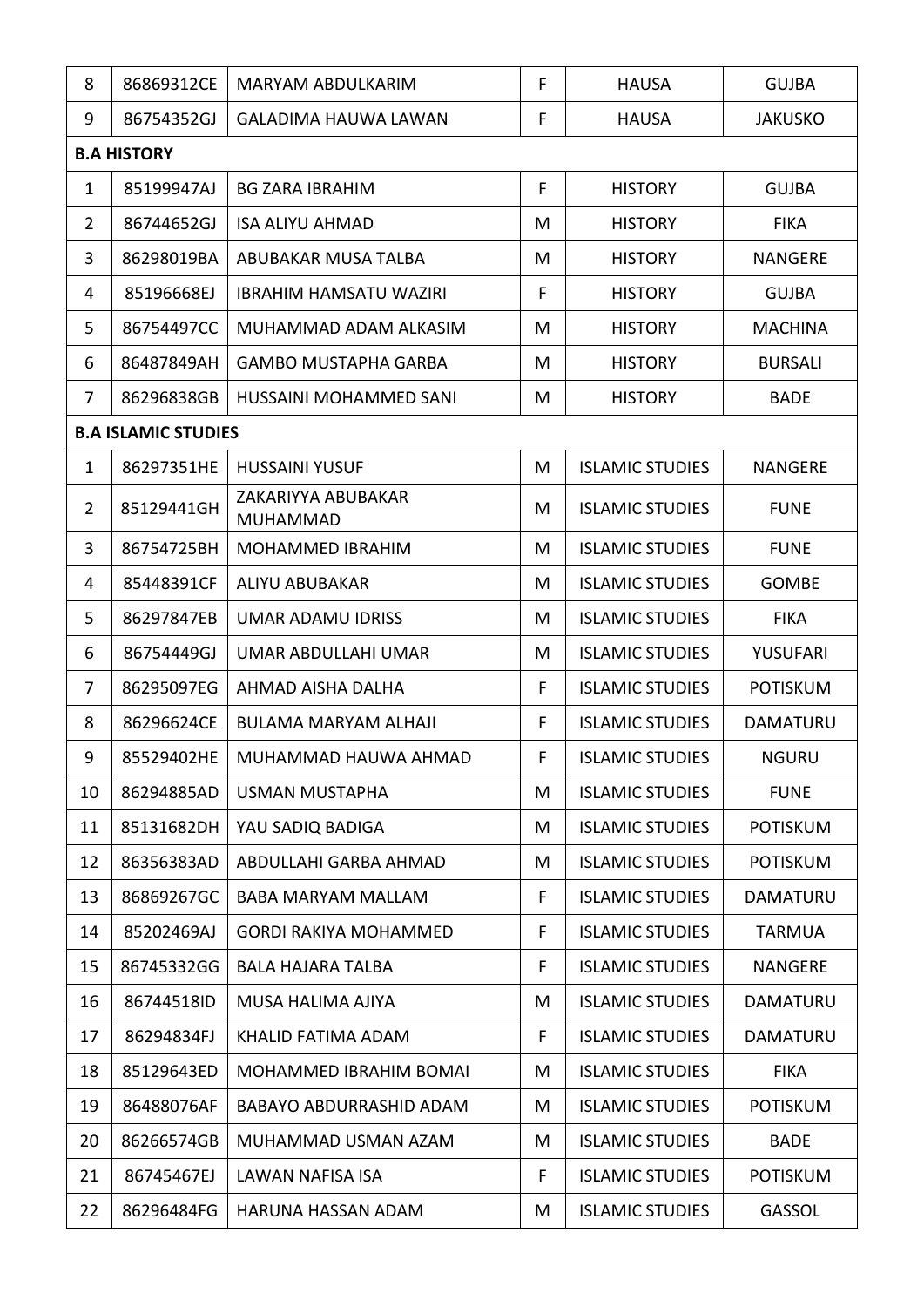| 23             | 86296457EA | <b>MUSTAPHA ALI</b>              | M  | <b>ISLAMIC STUDIES</b> | <b>DAMATURU</b> |
|----------------|------------|----------------------------------|----|------------------------|-----------------|
| 24             | 86297316IC | USMAN RUKAYYA HARDO              | F  | <b>ISLAMIC STUDIES</b> | <b>NANGERE</b>  |
| 25             | 85130396BF | HAMZA ALHAJI ZAKARIYA            | M  | <b>ISLAMIC STUDIES</b> | <b>FIKA</b>     |
| 26             | 86295696JC | ADAMU MARYAM GAKOKO              | F  | <b>ISLAMIC STUDIES</b> | <b>POTISKUM</b> |
| 27             | 85128148GG | ABDULLAHI SHUAIBU WASILI         | M  | <b>ISLAMIC STUDIES</b> | DAMATURU        |
| 28             | 86869526GB | MAHMUD NAFISA MALLUM             | F  | <b>ISLAMIC STUDIES</b> | <b>YOLA</b>     |
| 29             | 86294808EA | MUHAMMAD ABDULLAHI SANI          | M  | <b>ISLAMIC STUDIES</b> | <b>FIKA</b>     |
| 30             | 86745330HC | UMAR HASSANA AUWAL               | F. | <b>ISLAMIC STUDIES</b> | <b>NGURU</b>    |
| 31             | 86296723BI | ABDULLAHI HAUWA ADAMU            | F. | <b>ISLAMIC STUDIES</b> | <b>KARASUWA</b> |
| 32             | 86191390II | <b>SULAIMAN RAIHANATU</b>        | F  | <b>ISLAMIC STUDIES</b> | <b>FUNE</b>     |
| 33             | 86744849GA | ABBA FATIMA A                    | F  | <b>ISLAMIC STUDIES</b> | DAMATURU        |
| 34             | 85129937DE | <b>GARBA SADIYA</b>              | F  | <b>ISLAMIC STUDIES</b> | <b>NANGERE</b>  |
| 35             | 85128184FF | <b>MAIKORE MOHD FATIMA</b>       | M  | <b>ISLAMIC STUDIES</b> | <b>GEIDAM</b>   |
| 36             | 86869577AF | MUHAMMAD IBRAHIM AUWAL           | M  | <b>ISLAMIC STUDIES</b> | <b>POTISKUM</b> |
| 37             | 86869845HE | DASHIRU MOHAMMED BASHIR          | M  | <b>ISLAMIC STUDIES</b> | <b>POTISKUM</b> |
| 38             | 86296421FB | <b>SANI ALI USMAN</b>            | M  | <b>ISLAMIC STUDIES</b> | <b>POTISKUM</b> |
| 39             | 85660114BC | YUSIF HAUWA BARAU                | F  | <b>ISLAMIC STUDIES</b> | <b>POTISKUM</b> |
| 40             | 86753609GH | <b>FATIMA UMAR MELEH</b>         | F  | <b>ISLAMIC STUDIES</b> | <b>GUJBA</b>    |
| 41             | 86753809EJ | ABDULMUMINI ADAMA ADAMU          | F  | <b>ISLAMIC STUDIES</b> | <b>FUNE</b>     |
| 42             | 86296117JA | <b>GARBA ABDULLAHI</b>           | M  | <b>ISLAMIC STUDIES</b> | <b>BADE</b>     |
| 43             | 86522829CB | <b>IDRISS UMAR MUHAMMAD</b>      | M  | <b>ISLAMIC STUDIES</b> | <b>POTISKUM</b> |
| 44             | 86298557EF | <b>AISHA MUSA DISA</b>           | F  | <b>ISLAMIC STUDIES</b> | <b>POTISKUM</b> |
| 45             | 86753875EF | <b>HASSAN TIJJANI</b>            | M  | <b>ISLAMIC STUDIES</b> | <b>GUJBA</b>    |
| 46             | 86754002FC | AMINA YAKUBU MUHAMMAD            | F  | <b>ISLAMIC STUDIES</b> | <b>GEIDAM</b>   |
| 47             | 86295606HB | HARUNA ABDULHAMID ALMAJIRI       | M  | <b>ISLAMIC STUDIES</b> | NANGERE         |
| LLB. LAW       |            |                                  |    |                        |                 |
| $\mathbf{1}$   | 86356910HB | KAIGAMA ABUBAKAR ABUBAKAR        | M  | LAW                    | <b>POTISKUM</b> |
| $\overline{2}$ | 85129216GD | <b>WAKIL AISHA</b>               | F  | <b>LAW</b>             | <b>BURSALI</b>  |
| 3              | 86744379BF | AHMAD MUSBAHU IMAM               | M  | LAW                    | <b>DAMATURU</b> |
| 4              | 8552655211 | ABDULLAHI FATIMA AHMAD           | F  | LAW                    | <b>NGURU</b>    |
| 5              | 85129460BA | <b>AHMAD BASHIR</b>              | M  | <b>LAW</b>             | <b>MACHINA</b>  |
| 6              | 85131717CJ | <b>IBRAHIM ABUBAKAR MUHAMMAD</b> | M  | <b>LAW</b>             | <b>POTISKUM</b> |
| $\overline{7}$ | 86296525DA | USMAN MOHAMMED BAFFA             | M  | LAW                    | <b>BADE</b>     |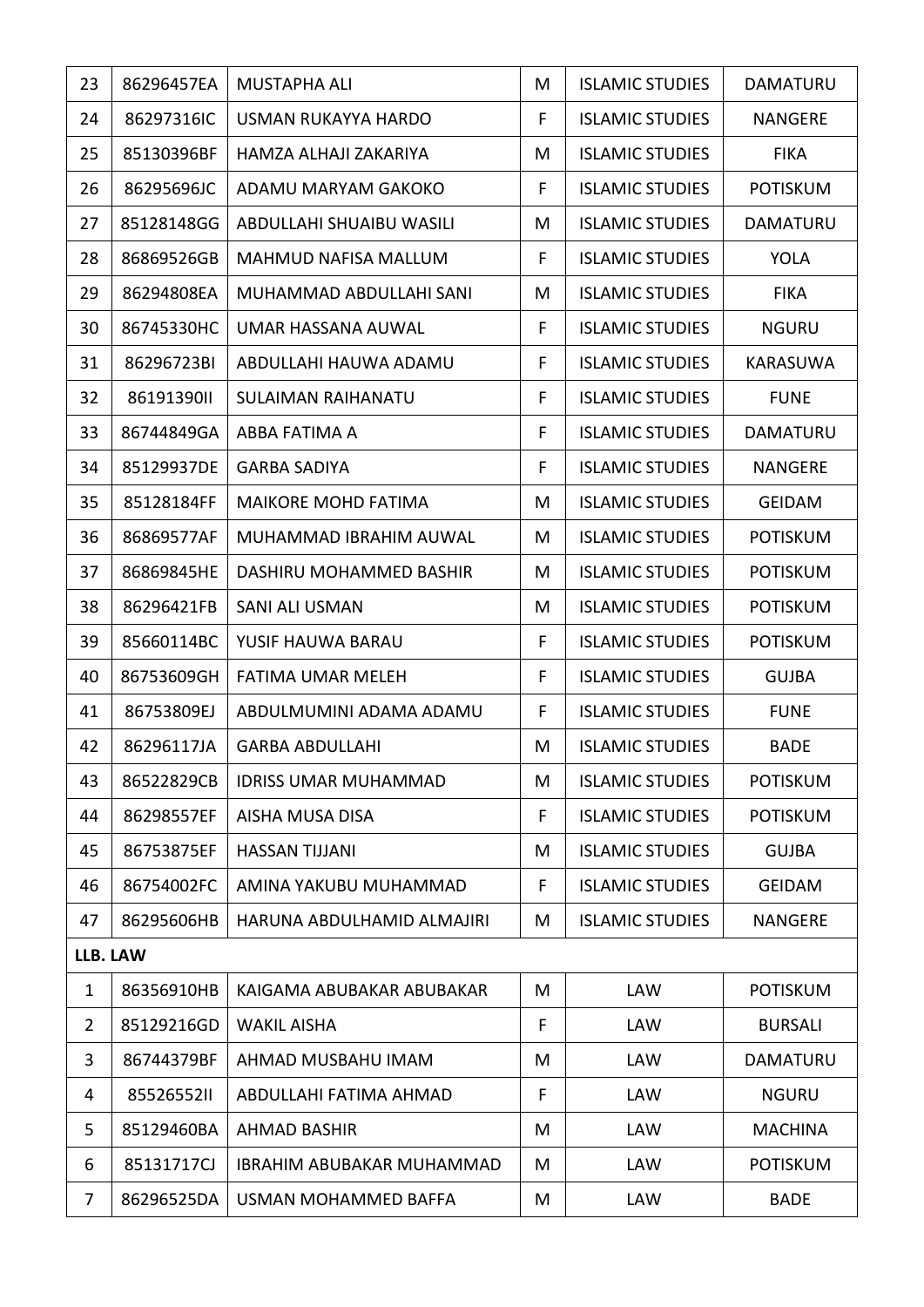| 8              | 85130715CI              | MUHAMMAD FATIMA BARKA       | F | <b>LAW</b>         | <b>BADE</b>     |
|----------------|-------------------------|-----------------------------|---|--------------------|-----------------|
| 9              | 85130465AC              | <b>MUTIU AISHA DAUDA</b>    | F | LAW                | <b>NGURU</b>    |
| 10             | 85457094AJ              | <b>IBRAHIM NUHU</b>         | M | <b>LAW</b>         | <b>KALTUNGO</b> |
| 11             | 85614281GC              | MUHAMMAD FATIMA ALI         | F | <b>LAW</b>         | <b>YUSUFARI</b> |
| 12             | 86489577GB              | LIMAN MUSTAPHA ABUBAKAR     | M | <b>LAW</b>         | <b>NGURU</b>    |
| 13             | 86754113BA              | MUHAMMAD IDRISS LAWAN       | M | <b>LAW</b>         | <b>MACHINA</b>  |
| 14             | 86744662DJ              | <b>FANTAMI SADIQ</b>        | M | <b>LAW</b>         | <b>TARMUA</b>   |
| 15             | 86869006GJ              | MUHAMMAD MUHAMMAD           | M | <b>LAW</b>         | <b>BURSALI</b>  |
| 16             | 86298484HA              | ADAMU HAUWA DEGUBI          | F | <b>LAW</b>         | <b>NANGERE</b>  |
| 17             | 86487348FF              | <b>GALTIMA HAUWA</b>        | F | LAW                | <b>FUNE</b>     |
| 18             | 86754443IH              | MOHAMMED ZANNAH             | M | <b>LAW</b>         | <b>YUSUFARI</b> |
| 19             | 86294556CA              | ABUBAKAR LAWAN KYARI        | F | <b>LAW</b>         | YUNUSARI        |
|                | <b>B.SC MATHEMATICS</b> |                             |   |                    |                 |
| $\mathbf{1}$   | 86870932BE              | KABIRU MUHAMMAD ALHASSAN    | M | <b>MATHEMATICS</b> | <b>POTISKUM</b> |
| $\overline{2}$ | 86869608AJ              | <b>DAUDA IBRAHIM FAKALI</b> | M | <b>MATHEMATICS</b> | <b>FIKA</b>     |
| 3              | 85198255EB              | MUSTAPHA GAMBO              | M | <b>MATHEMATICS</b> | <b>BADE</b>     |
| 4              | 85521962IE              | OLADEJI DANIEL OLUWASEUN    | M | <b>MATHEMATICS</b> | <b>ISEYIN</b>   |
| 5              | 85131573HD              | <b>MUSA SANI</b>            | M | <b>MATHEMATICS</b> | <b>NANGERE</b>  |
| 6              | 86297369CA              | <b>AHMED MOHAMMED</b>       | M | <b>MATHEMATICS</b> | <b>POTISKUM</b> |
| $\overline{7}$ | 86871084ED              | ABDULLAHI MUHAMMED MAIDEDE  | M | <b>MATHEMATICS</b> | <b>POTISKUM</b> |
| 8              | 86744685GH              | <b>ABDULLAHI ABBAS</b>      | M | <b>MATHEMATICS</b> | <b>FIKA</b>     |
| 9              | 85128921HF              | HAFSAT MUHAMMAD ADAMU       | F | <b>MATHEMATICS</b> | <b>FIKA</b>     |
| 10             | 86296652DH              | <b>UMARU HALADU</b>         | M | <b>MATHEMATICS</b> | <b>POTISKUM</b> |
| 11             | 86745531FB              | UMAR IBRAHIM SULEIMAN       | M | <b>MATHEMATICS</b> | <b>POTISKUM</b> |
| 12             | 86294292DG              | BUNU MUHAMMADSANI ZAJI      | M | <b>MATHEMATICS</b> | <b>GUJBA</b>    |
| 13             | 86744627EH              | YAHAYA IBRAHIM              | M | <b>MATHEMATICS</b> | <b>FIKA</b>     |
| 14             | 86753880DA              | <b>UMAR KASHIM</b>          | M | <b>MATHEMATICS</b> | <b>DAMATURU</b> |
| 15             | 86744720FJ              | <b>UMAR OKASHA ABUBAKAR</b> | M | <b>MATHEMATICS</b> | <b>POTISKUM</b> |
| 16             | 86869132HJ              | <b>IDRISS MOHAMMED</b>      | M | <b>MATHEMATICS</b> | <b>FIKA</b>     |
| 17             | 85129167BG              | YAHAYA ALHAJI SALISU        | M | <b>MATHEMATICS</b> | <b>POTISKUM</b> |
| 18             | 86870905JF              | ALI AHMED BADEJO            | M | <b>MATHEMATICS</b> | <b>POTISKUM</b> |
| 19             | 85524877GJ              | <b>BULAMA SANI ABUBAKAR</b> | M | <b>MATHEMATICS</b> | DAMATURU        |
| 20             | 86297912EA              | <b>JIBRIN SULEIMAN GAWU</b> | M | <b>MATHEMATICS</b> | <b>FIKA</b>     |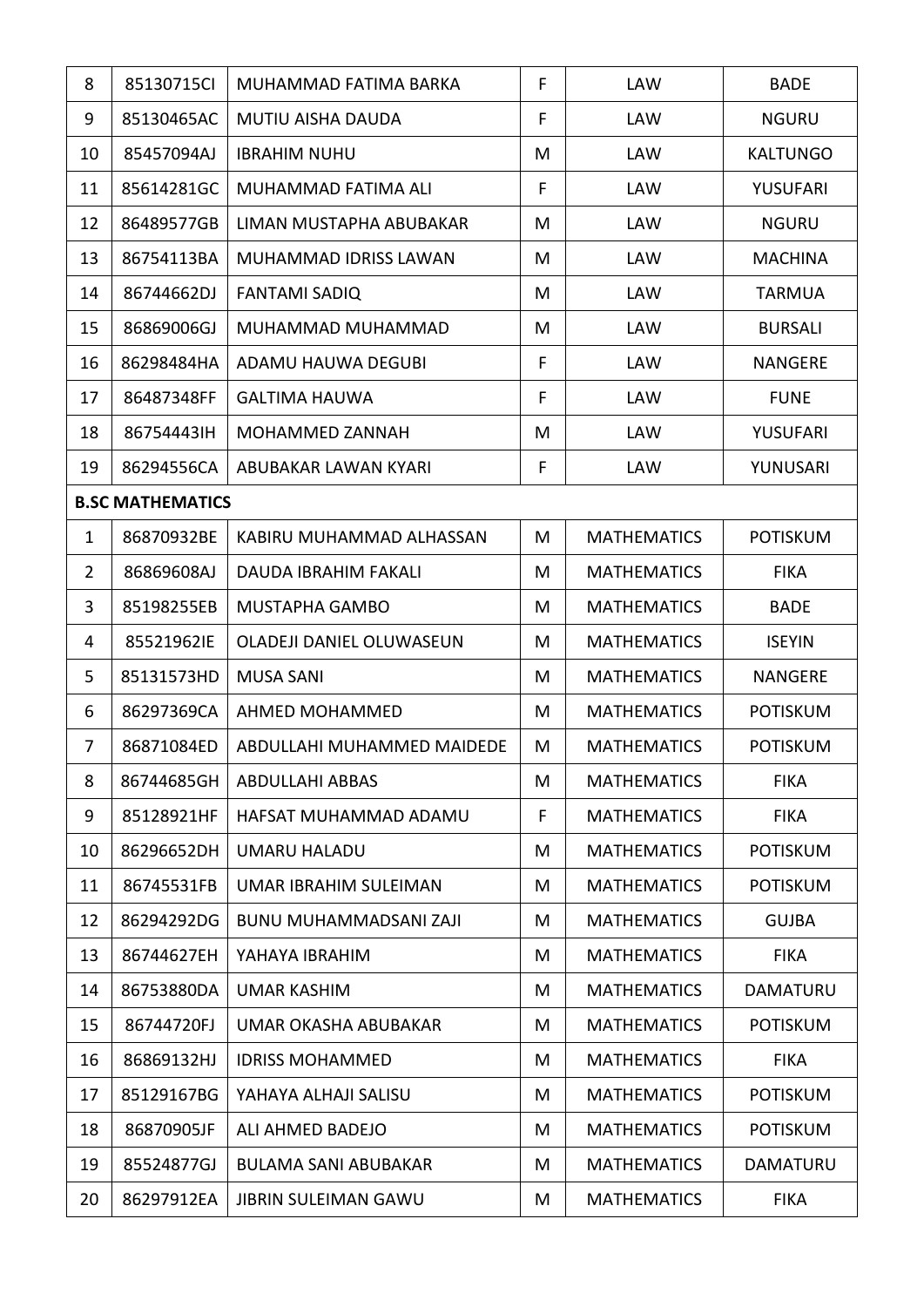| 21             | 86869617HJ          | MUHAMMED MUHAMMED ADAMU       | M | <b>MATHEMATICS</b> | DAMATURU        |
|----------------|---------------------|-------------------------------|---|--------------------|-----------------|
| 22             | 86556025FC          | ABDULLAHI UMAR ZUBAIRU        | M | <b>MATHEMATICS</b> | <b>FUNE</b>     |
| 23             | 86744767BF          | <b>AHMADU HUSSAINI</b>        | M | <b>MATHEMATICS</b> | <b>POTISKUM</b> |
| 24             | 86296626BI          | ABDULKADIR MUSA JAJI          | M | <b>MATHEMATICS</b> | <b>BADE</b>     |
| 25             | 86744787FC          | <b>MADU MUSA</b>              | M | <b>MATHEMATICS</b> | <b>FUNE</b>     |
| 26             | 85197942BA          | <b>HASSAN MUHAMMED</b>        | M | <b>MATHEMATICS</b> | <b>POTISKUM</b> |
| 27             | 86294738FG          | <b>ISA ALAJI GARBA</b>        | M | <b>MATHEMATICS</b> | <b>FUNE</b>     |
| 28             | 86296704HF          | ABUBAKAR GONI BUKAR           | M | <b>MATHEMATICS</b> | <b>POTISKUM</b> |
| 29             | 86869566DI          | AMINU MUHAMMAD UMAR           | M | <b>MATHEMATICS</b> | <b>POTISKUM</b> |
| 30             | 86869586HF          | <b>MALAH SHETTIMA</b>         | M | <b>MATHEMATICS</b> | <b>GUJBA</b>    |
| 31             | 85197930EG          | <b>SUNUSI FARUK BALESA</b>    | M | <b>MATHEMATICS</b> | <b>FIKA</b>     |
| 32             | 85129806DJ          | YAKUBU AUWAL TELA             | M | <b>MATHEMATICS</b> | <b>POTISKUM</b> |
| 33             | 86744717GI          | <b>GAMBO MUHAMMAD MUKHTAR</b> | M | <b>MATHEMATICS</b> | <b>FIKA</b>     |
| 34             | 86869099IB          | <b>IBRAHIM BABAGANA</b>       | M | <b>MATHEMATICS</b> | <b>GEIDAM</b>   |
| 35             | 86753977DA          | MUHAMMAD USMAN DAUDA          | M | <b>MATHEMATICS</b> | <b>POTISKUM</b> |
| 36             | 86754683EG          | ZAKARI MUSA DANISKI           | M | <b>MATHEMATICS</b> | <b>FIKA</b>     |
| 37             | 85207093AI          | MUSTAPHA BABAGANA IBRAHIM     | M | <b>MATHEMATICS</b> | <b>GEIDAM</b>   |
|                | <b>B.SC PHYSICS</b> |                               |   |                    |                 |
| $\mathbf{1}$   | 86297756CD          | ABUBAKAR MUHAMMAD IBRAHIM     | M | <b>PHYSICS</b>     | <b>POTISKUM</b> |
| $\overline{2}$ | 86744373DD          | YAU SANI                      | M | <b>PHYSICS</b>     | <b>DAMATURU</b> |
| 3              | 85130653CA          | MUHAMMAD YUNUSA ABDULLAHI     | M | <b>PHYSICS</b>     | <b>FUNE</b>     |
| 4              | 86356133HE          | YUSUF ABDULLAHI UMAR          | M | <b>PHYSICS</b>     | <b>FIKA</b>     |
| 5              | 8675369911          | MUSTAPHA ALIYU                | M | <b>PHYSICS</b>     | <b>FUNE</b>     |
| 6              | 86356392HD          | <b>SHEHU MUKTARI</b>          | M | <b>PHYSICS</b>     | DAMATURU        |
| $\overline{7}$ | 86753894IF          | USMAN SALMA SULEIMAN          | F | <b>PHYSICS</b>     | <b>FIKA</b>     |
| 8              | 86869789EI          | ABUBAKAR MUHAMMAD             | M | <b>PHYSICS</b>     | <b>NGURU</b>    |
| 9              | 86751675EJ          | <b>KOLO SADIQ</b>             | M | <b>PHYSICS</b>     | <b>BAMA</b>     |
| 10             | 86295574HA          | <b>MUSA KAUMI</b>             | M | <b>PHYSICS</b>     | <b>GUJBA</b>    |
| 11             | 8675505711          | <b>BA'ABA ABUBAKAR BAUSHE</b> | M | <b>PHYSICS</b>     | <b>FIKA</b>     |
| 12             | 86298306CC          | ABDULAZIZ SANI UMAR           | M | <b>PHYSICS</b>     | <b>FIKA</b>     |
| 13             | 86754729AF          | <b>BABAYO UMAR USMAN</b>      | M | <b>PHYSICS</b>     | <b>POTISKUM</b> |
| 14             | 86871336GD          | AISHA HASSAN ABDULLAHI        | F | <b>PHYSICS</b>     | <b>POTISKUM</b> |
| 15             | 86295566JE          | ABDULLAHI MOHAMMED YUSUF      | M | <b>PHYSICS</b>     | <b>GULANI</b>   |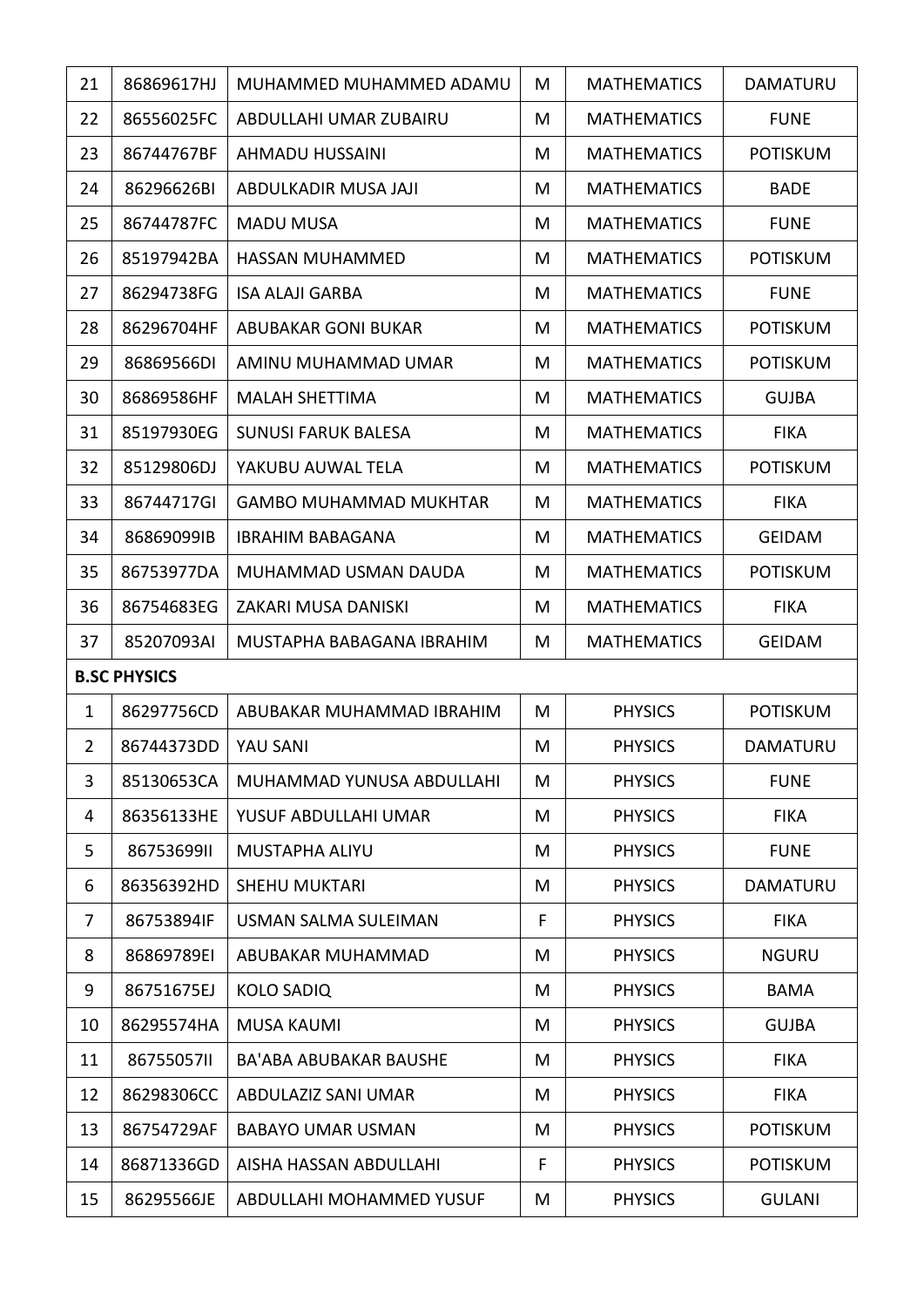| 16 | 86744861CE | ADAMU MOHAMMED GARBA              | M | <b>PHYSICS</b> | <b>POTISKUM</b> |
|----|------------|-----------------------------------|---|----------------|-----------------|
| 17 | 86638507FD | <b>JIBRIN YAKUBU DALLARI</b>      | F | <b>PHYSICS</b> | <b>NANGERE</b>  |
| 18 | 86297405AJ | <b>USMAN AHMAD GARBA</b>          | M | <b>PHYSICS</b> | <b>POTISKUM</b> |
| 19 | 85193130JA | ABDULLAHI ADAMU                   | M | <b>PHYSICS</b> | <b>GUJBA</b>    |
| 20 | 85607953DE | <b>BUDDE MARYAM SHARIFF</b>       | F | <b>PHYSICS</b> | <b>JAKUSKO</b>  |
| 21 | 86745101IA | <b>ABUBAKAR SALISU</b>            | M | <b>PHYSICS</b> | <b>POTISKUM</b> |
| 22 | 86489007CF | <b>HABIBU ALHASSAN</b>            | M | <b>PHYSICS</b> | <b>NGURU</b>    |
| 23 | 85196464HJ | <b>AJIMI LAWAN</b>                | M | <b>PHYSICS</b> | <b>BURSALI</b>  |
| 24 | 85131920AC | ADAMU AHMED JINGI                 | M | <b>PHYSICS</b> | <b>NANGERE</b>  |
| 25 | 86297593CH | <b>BAKANO SULEIMAN</b>            | M | <b>PHYSICS</b> | <b>MISAU</b>    |
| 26 | 85141618AI | MUSA MUHAMMAD                     | M | <b>PHYSICS</b> | <b>NANGERE</b>  |
| 27 | 86297418GH | <b>SULAIMAN MALAM MUSA</b>        | M | <b>PHYSICS</b> | <b>FIKA</b>     |
| 28 | 85132170Cl | <b>SALEH USMAN</b>                | M | <b>PHYSICS</b> | <b>POTISKUM</b> |
| 29 | 86295313HH | BUKAR. UMAR. ALHAJI               | M | <b>PHYSICS</b> | <b>GUJBA</b>    |
| 30 | 86753796II | <b>BABAYO MUHAMMED LAWAN</b>      | M | <b>PHYSICS</b> | <b>DAMATURU</b> |
| 31 | 86294994GE | KASIM ADAM MOHAMMED               | M | <b>PHYSICS</b> | <b>BURSALI</b>  |
| 32 | 86294550DI | SADIQ TIJJANI MAISULE             | M | <b>PHYSICS</b> | <b>BADE</b>     |
| 33 | 86871359JB | <b>MOHAMMED IBRAHIM</b>           | M | <b>PHYSICS</b> | <b>FUNE</b>     |
| 34 | 85206942HD | SULEIMAN IBRAHIM HASSAN           | M | <b>PHYSICS</b> | <b>DAMATURU</b> |
| 35 | 86379389EJ | USMAN MUHAMMAD<br><b>MUHAMMAD</b> | M | <b>PHYSICS</b> | <b>DAMATURU</b> |
| 36 | 86744768BC | BABAGANA HAMZA MOHAMMED           | M | <b>PHYSICS</b> | <b>DAMATURU</b> |
| 37 | 86295657BF | <b>IBRAHIM MOHAMMED</b>           | M | <b>PHYSICS</b> | <b>GULANI</b>   |
| 38 | 85203499CD | ISAH SA'ADU MUHAMMAD              | M | <b>PHYSICS</b> | <b>POTISKUM</b> |
| 39 | 86869751GF | <b>MOHAMMED MUSA AHMED</b>        | M | <b>PHYSICS</b> | <b>POTISKUM</b> |
| 40 | 86489274JH | MUHAMMAD IBRAHIM                  | M | <b>PHYSICS</b> | <b>NGURU</b>    |
| 41 | 85638849HI | ABDULHAMID MOHAMMED SHARIF        | M | <b>PHYSICS</b> | <b>POTISKUM</b> |
| 42 | 86294822JF | <b>IBRAHIM USMAN JALO</b>         | M | <b>PHYSICS</b> | <b>FIKA</b>     |
| 43 | 85130152GI | ZAKARIYA IDRISS BABA              | M | <b>PHYSICS</b> | <b>POTISKUM</b> |
| 44 | 86294893HG | ABUBAKAR MUSA ALI                 | M | <b>PHYSICS</b> | <b>GEIDAM</b>   |
| 45 | 86294768GD | ALI MUHAMMAD ALHAJI               | M | <b>PHYSICS</b> | <b>DAMATURU</b> |
| 46 | 86298005FC | CHIROMA AUWAL USMAN               | M | <b>PHYSICS</b> | <b>NANGERE</b>  |
| 47 | 86868817FE | <b>GARBA FATIMA MALAH</b>         | F | <b>PHYSICS</b> | <b>GUJBA</b>    |
| 48 | 86294281GJ | LAWAN ALI MUSA                    | M | <b>PHYSICS</b> | <b>GULANI</b>   |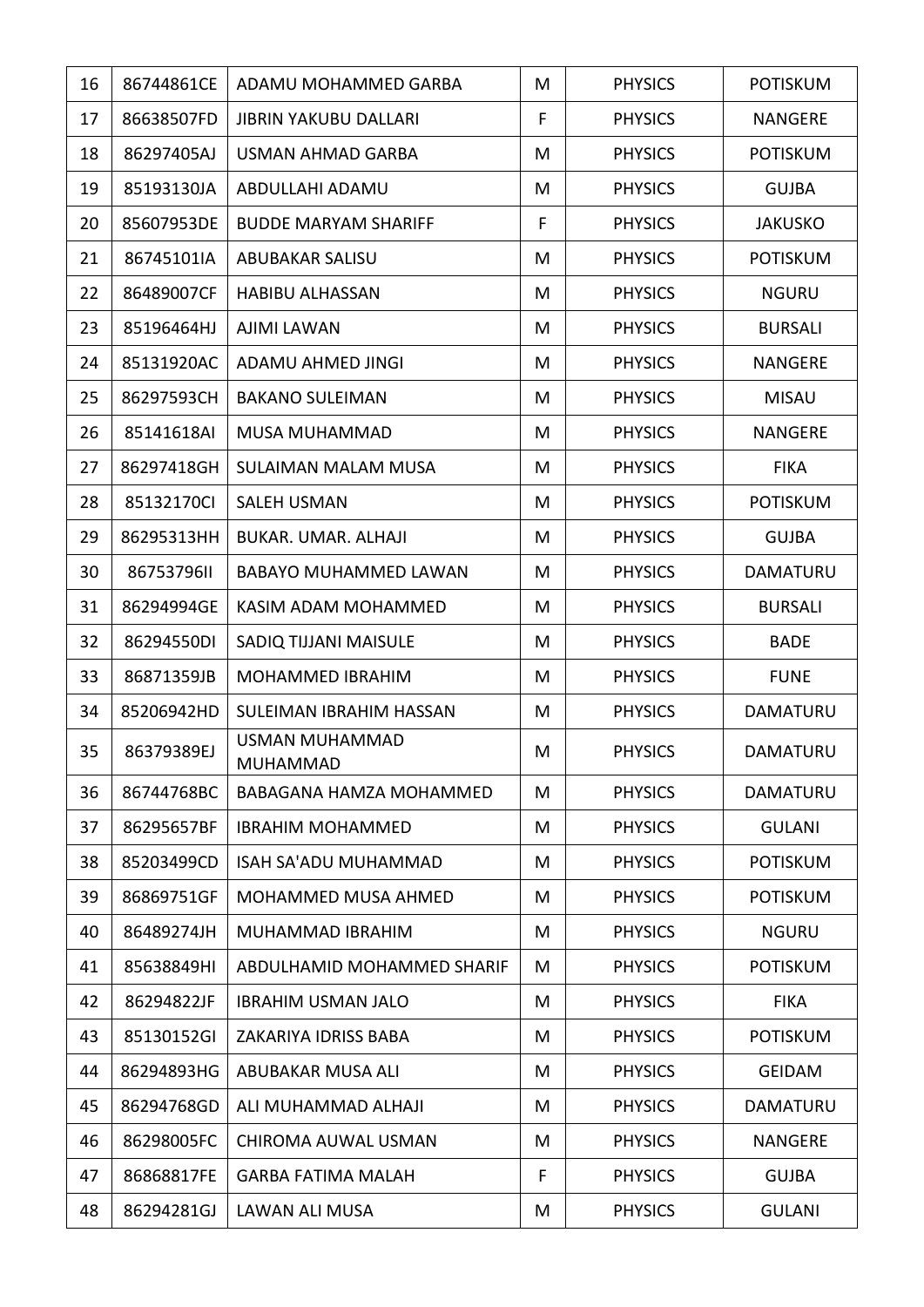| 49 | 86294424Cl | MUHAMMAD FATIMA ALIYU         | F | <b>PHYSICS</b> | <b>NANGERE</b>  |
|----|------------|-------------------------------|---|----------------|-----------------|
| 50 | 85128860GE | SAEED MOHAMMED SALE           | M | <b>PHYSICS</b> | <b>POTISKUM</b> |
| 51 | 86296536JE | <b>USMAN MUHAMMAD</b>         | M | <b>PHYSICS</b> | <b>NANGERE</b>  |
| 52 | 86294691AD | ABDULLAHI, ABDULMUMINI MUSA   | M | <b>PHYSICS</b> | <b>POTISKUM</b> |
| 53 | 86754155HI | ABUBAKAR MUSA KABIR           | M | <b>PHYSICS</b> | <b>GULANI</b>   |
| 54 | 86298589EG | ADAMU YAKUBU IDRISS           | M | <b>PHYSICS</b> | <b>FIKA</b>     |
| 55 | 85131143AF | <b>BUBA AISHA SALISU</b>      | F | <b>PHYSICS</b> | DAMATURU        |
| 56 | 86744635CD | <b>GAMBO MUAZU</b>            | M | <b>PHYSICS</b> | DAMATURU        |
| 57 | 86294294DA | <b>MUSA MOHAMMED SHERIFF</b>  | M | <b>PHYSICS</b> | <b>GUJBA</b>    |
| 58 | 86753905FC | YUNUSA HALIMA ZAKARIYA        | F | <b>PHYSICS</b> | <b>FIKA</b>     |
| 59 | 86211718CA | YUSUF MANSUR IBRAHIM          | M | <b>PHYSICS</b> | <b>POTISKUM</b> |
| 60 | 86744674AD | ZAKARIYA HASSAN BATAMANO      | M | <b>PHYSICS</b> | <b>FIKA</b>     |
| 61 | 85130381GA | <b>ISAH MUSTAPHA AUTA</b>     | M | <b>PHYSICS</b> | <b>POTISKUM</b> |
| 62 | 86871316CG | MUAZU IBRAHIM HARUNA          | M | <b>PHYSICS</b> | <b>POTISKUM</b> |
| 63 | 85128330AF | <b>SALISU IDRISS IBRAHEEM</b> | M | <b>PHYSICS</b> | <b>POTISKUM</b> |
| 64 | 86854253JG | ZANNA KALOMA MUHAMMAD         | M | <b>PHYSICS</b> | <b>FIKA</b>     |
| 65 | 85628476GA | ABDULLAHI SULEIMAN            | M | <b>PHYSICS</b> | <b>NGURU</b>    |
| 66 | 86744758EC | ABUBAKAR ISAH SADIQ           | M | <b>PHYSICS</b> | <b>FIKA</b>     |
| 67 | 86754336CA | AHMAD MARYAM IBRAHIM          | F | <b>PHYSICS</b> | <b>FUNE</b>     |
| 68 | 85198880AJ | ALI FATIMA ABUBAKAR           | F | <b>PHYSICS</b> | <b>POTISKUM</b> |
| 69 | 86753765IE | MUHAMMAD YUSUF MUHAMMAD       | M | <b>PHYSICS</b> | <b>DAMATURU</b> |
| 70 | 86356641AF | <b>USMAN UMAR</b>             | M | <b>PHYSICS</b> | <b>GUJBA</b>    |
| 71 | 8674487211 | YUSUF ADAMU                   | M | <b>PHYSICS</b> | <b>FIKA</b>     |
| 72 | 85131897HB | <b>HARUNA IBRAHIM</b>         | M | <b>PHYSICS</b> | <b>POTISKUM</b> |
| 73 | 85438915DC | USMAN ABUBAKARMUHAMMED        | M | <b>PHYSICS</b> | <b>POTISKUM</b> |
| 74 | 85128162CE | YUSUF HABU                    | M | <b>PHYSICS</b> | <b>POTISKUM</b> |
| 75 | 86753900GH | <b>BOMAI ZAKAR IBRAHIM</b>    | M | <b>PHYSICS</b> | <b>POTISKUM</b> |
| 76 | 85456835BA | <b>GONI MUHAMMAD</b>          | M | <b>PHYSICS</b> | <b>GUJBA</b>    |
| 77 | 86870133ID | <b>MUSA ABUBAKAR</b>          | M | <b>PHYSICS</b> | <b>BADE</b>     |
| 78 | 86754789BJ | <b>SALISU FATIMA</b>          | F | <b>PHYSICS</b> | <b>POTISKUM</b> |
| 79 | 86754487FC | SHERIFF MOHAMMED              | M | <b>PHYSICS</b> | <b>NGURU</b>    |
| 80 | 85130145IJ | ABUBAKAR SADIQ LAWAN          | M | <b>PHYSICS</b> | <b>POTISKUM</b> |
| 81 | 86298561DD | MUHAMMAD MUJAHID DAHIRU       | M | <b>PHYSICS</b> | NANGERE         |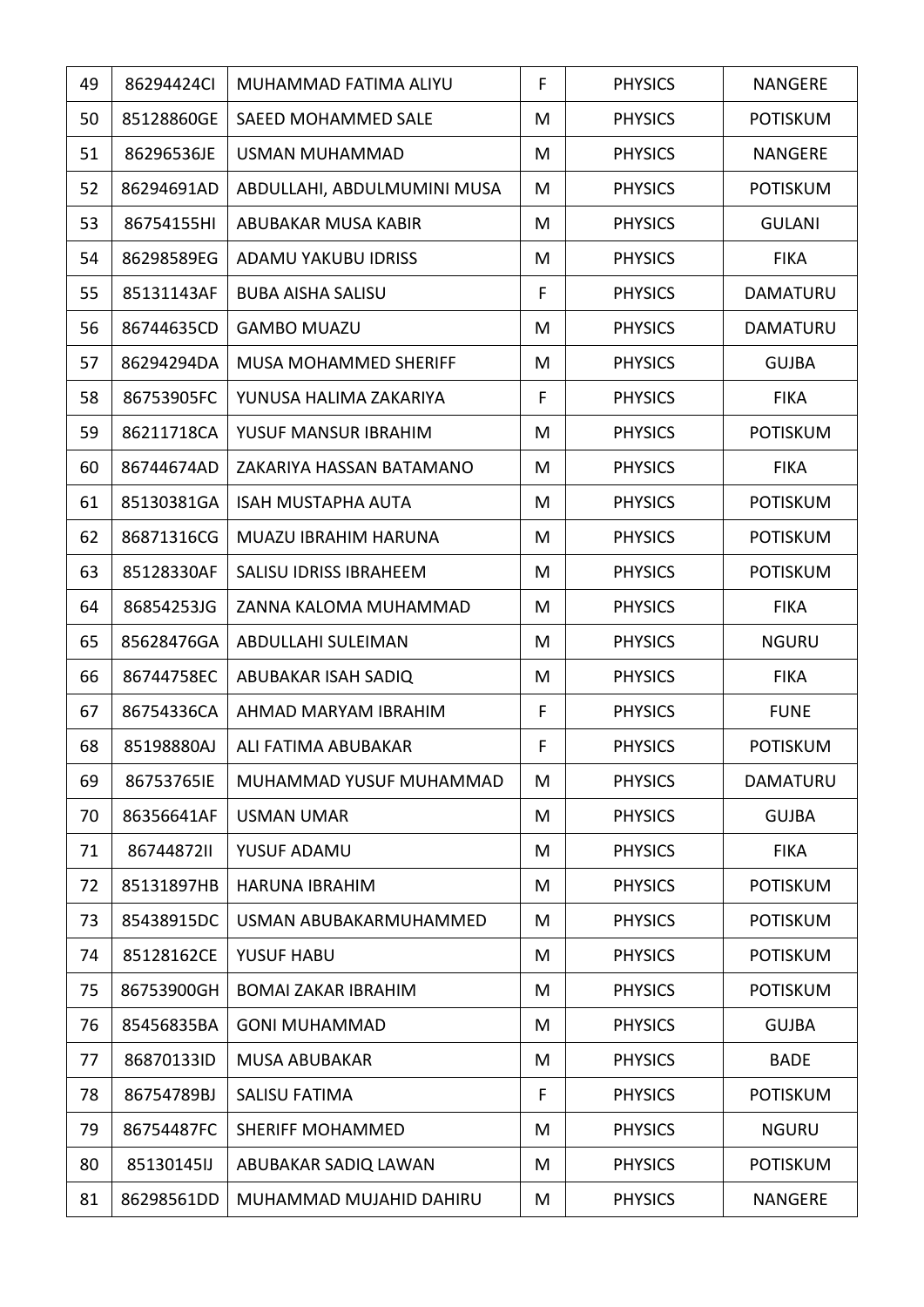| 82             | 86755009DI                     | <b>JIBRIN ABUBAKAR SADIQ</b>          | M | <b>PHYSICS</b>      | <b>FIKA</b>     |
|----------------|--------------------------------|---------------------------------------|---|---------------------|-----------------|
| 83             | 86295819BE                     | <b>MODU GONI SANDA</b>                | M | <b>PHYSICS</b>      | <b>GUJBA</b>    |
| 84             | 86744390HJ                     | SADIQ MAINA                           | M | <b>PHYSICS</b>      | <b>MACHINA</b>  |
| 85             | 86297132FC                     | <b>SAMAILA SULEIMAN</b>               | M | <b>PHYSICS</b>      | <b>FUNE</b>     |
| 86             | 85201714ED                     | <b>SHUAIBU SANI NUHU</b>              | M | <b>PHYSICS</b>      | <b>DAMATURU</b> |
| 87             | 86754736IB                     | <b>TAHIR ALIYU ISAH</b>               | M | <b>PHYSICS</b>      | <b>POTISKUM</b> |
| 88             | 86753674GG                     | <b>SANI ABUBAKAR</b>                  | M | <b>PHYSICS</b>      | <b>FUNE</b>     |
| 89             | 86295585DH                     | AHMED BABA BARE                       | M | <b>PHYSICS</b>      | <b>TARMUA</b>   |
| 90             | 85197496IH                     | <b>BAKO SHERIFF SHERIFF</b>           | M | <b>PHYSICS</b>      | DAMATURU        |
| 91             | 86296084JC                     | <b>GONI BUKAR MUSA</b>                | M | <b>PHYSICS</b>      | <b>GEIDAM</b>   |
| 92             | 86868876HB                     | MOHAMMED A MOHAMMED                   | M | <b>PHYSICS</b>      | <b>BURSALI</b>  |
| 93             | 86297403BF                     | <b>FAUZIYYA NUHU MAMUDO</b>           | F | <b>PHYSICS</b>      | <b>NGURU</b>    |
| 94             | 86294335AE                     | MODU MUHAMMED ALHAJI                  | M | <b>PHYSICS</b>      | DAMATURU        |
| 95             | 85129954IA                     | MUHAMMAD RABIYU MATO                  | M | <b>PHYSICS</b>      | <b>POTISKUM</b> |
| 96             | 86298588EJ                     | <b>UMAR USMAN ALIYU</b>               | M | <b>PHYSICS</b>      | <b>POTISKUM</b> |
| 97             | 85129591AF                     | ABAKURA ISA ABDULAHI                  | M | <b>PHYSICS</b>      | <b>POTISKUM</b> |
| 98             | 85649969IG                     | <b>SULEMAN GARBA FRISS</b>            | M | <b>PHYSICS</b>      | <b>NGURU</b>    |
| 99             | 86869000IH                     | ABDULLAHI MUHAMMAD<br><b>ABUBAKAR</b> | M | <b>PHYSICS</b>      | <b>GUJBA</b>    |
| 100            | 85131861IC                     | ADAMU AISHA DEGUBI                    | F | <b>PHYSICS</b>      | <b>NANGERE</b>  |
| 101            | 85646876FD                     | <b>GARBA BADAMASI</b>                 | M | <b>PHYSICS</b>      | <b>NGURU</b>    |
| 102            | 85522153JD                     | <b>IBRAHIM AISHA UMAR</b>             | F | <b>PHYSICS</b>      | <b>POTISKUM</b> |
| 103            | 86744471DA                     | ABUBAKAR DAUDA BELLO                  | M | <b>PHYSICS</b>      | <b>POTISKUM</b> |
| 104            | 86294402JE                     | <b>ALKALI ABUBAKAR</b>                | M | <b>PHYSICS</b>      | <b>FIKA</b>     |
| 105            | 86296486FA                     | AHMED IBRAHIM BA'ABA                  | M | <b>PHYSICS</b>      | <b>NGURU</b>    |
| 106            | 86744494FI                     | <b>MOHAMMED WAZIRI</b>                | M | <b>PHYSICS</b>      | <b>GULANI</b>   |
| 107            | 86295830HI                     | ABUBAKAR ABDULKADIR                   | M | <b>PHYSICS</b>      | <b>POTISKUM</b> |
| 108            | 86295853AJ                     | <b>INUSA ISMAIL USMAN</b>             | M | <b>PHYSICS</b>      | <b>POTISKUM</b> |
| 109            | 85642382FC                     | <b>SUNUSI IBRAHIM</b>                 | M | <b>PHYSICS</b>      | <b>NGURU</b>    |
| 110            | 85127896EG                     | <b>UMAR IBRAHIM</b>                   | M | <b>PHYSICS</b>      | <b>POTISKUM</b> |
|                | <b>B.SC. POLITICAL SCIENCE</b> |                                       |   |                     |                 |
| $\mathbf{1}$   | 86869599DG                     | <b>NWAGBO PHILIP CHINONSO</b>         | M | <b>POL. SCIENCE</b> | <b>OHAUKWU</b>  |
| $\overline{2}$ | 85201675GD                     | MUHAMMED YERIMA HALIMA                | F | POL. SCIENCE        | <b>BADE</b>     |
| 3              | 86361207IB                     | ZAKARIYA HAFSAT HUSSAINI              | F | <b>POL. SCIENCE</b> | <b>FIKA</b>     |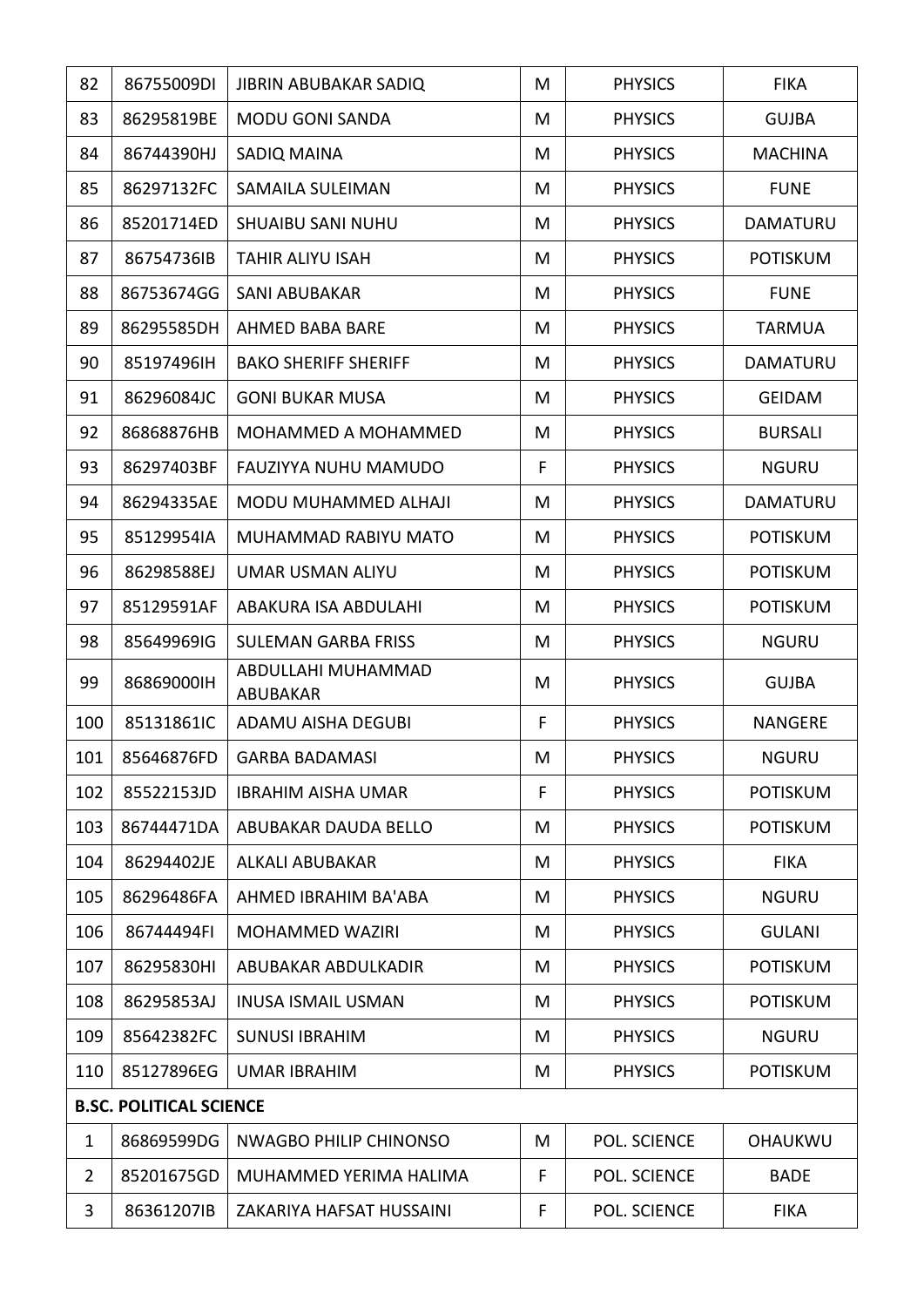| 4  | 86744779HG | HAMZA MUHAMMAD WALI           | M | <b>POL. SCIENCE</b> | <b>DAMATURU</b> |
|----|------------|-------------------------------|---|---------------------|-----------------|
| 5  | 86334224DF | AHMAD MODIBBO                 | M | POL. SCIENCE        | <b>GANYE</b>    |
| 6  | 86869572CA | <b>MUHAMMAD TAUFEEQ</b>       | M | POL. SCIENCE        | <b>POTISKUM</b> |
| 7  | 86356614IG | MUHAMMAD MARYAM ABUBAKAR      | F | POL. SCIENCE        | <b>POTISKUM</b> |
| 8  | 86295846DA | ALI BUBA JAJERE               | M | POL. SCIENCE        | <b>FUNE</b>     |
| 9  | 86295260EC | <b>UMAR SANI</b>              | M | POL. SCIENCE        | <b>DAMATURU</b> |
| 10 | 86356457HC | <b>MUSTAPHA BUKAR</b>         | M | POL. SCIENCE        | <b>DAMATURU</b> |
| 11 | 86745249CE | ABUBAKAR MUSTAPHA             | M | <b>POL. SCIENCE</b> | <b>BADE</b>     |
| 12 | 86377368AB | <b>ZANNA AHMAD</b>            | M | POL. SCIENCE        | YUNUSARI        |
| 13 | 86868617HC | <b>ISAH UMAR ALHAJI</b>       | M | POL. SCIENCE        | DAMATURU        |
| 14 | 86379831IB | <b>IBRAHIM MUSA ABUBAKAR</b>  | M | POL. SCIENCE        | <b>POTISKUM</b> |
| 15 | 85142830FI | MUHAMMAD UMAR                 | M | <b>POL. SCIENCE</b> | <b>TARMUA</b>   |
| 16 | 85139815IC | <b>AHMED SAMIRA</b>           | F | <b>POL. SCIENCE</b> | <b>GULANI</b>   |
| 17 | 86295506IA | <b>MOHAMMED MUSA</b>          | M | POL. SCIENCE        | <b>GUJBA</b>    |
| 18 | 86745238FH | <b>SUNUSI MUHAMMED SUNUSI</b> | M | <b>POL. SCIENCE</b> | <b>NGURU</b>    |
| 19 | 86849538HJ | HASSAN BULAMA BABA            | M | POL. SCIENCE        | <b>GUJBA</b>    |
| 20 | 86295419FA | <b>JALO ABUBAKAR GAMBO</b>    | M | POL. SCIENCE        | <b>NANGERE</b>  |
| 21 | 86297291GA | MUHAMMED ABDULLAHI BAH        | M | POL. SCIENCE        | <b>POTISKUM</b> |
| 22 | 85128865EJ | <b>CIROMA MUHAMMAD</b>        | M | POL. SCIENCE        | <b>POTISKUM</b> |
| 23 | 86356886EG | <b>MUSA HASSAN</b>            | M | POL. SCIENCE        | <b>POTISKUM</b> |
| 24 | 85147369CB | USMAN MUHAMMAD BABA           | M | <b>POL. SCIENCE</b> | <b>POTISKUM</b> |
| 25 | 86754558DD | <b>IBRAHIM FATIMA DINDIN</b>  | F | POL. SCIENCE        | <b>NGURU</b>    |
| 26 | 86296591CG | MUSA MOHAMMED MADI            | M | POL. SCIENCE        | <b>POTISKUM</b> |
| 27 | 86297792BC | <b>SANI AUDU</b>              | M | POL. SCIENCE        | <b>POTISKUM</b> |
| 28 | 86871013GC | <b>ALI ZAINAB</b>             | F | POL. SCIENCE        | <b>JAKUSKO</b>  |
| 29 | 86753628BA | LAWAN MODU                    | M | POL. SCIENCE        | YUNUSARI        |
| 30 | 85142906CE | ABDULSALAM AHMAD TIJJANI      | M | <b>POL. SCIENCE</b> | <b>KATAGUM</b>  |
| 32 | 85197428JH | <b>AMINA IDRISS</b>           | F | POL. SCIENCE        | <b>FUNE</b>     |
| 33 | 86296292FA | <b>AUDU MUSA</b>              | M | POL. SCIENCE        | <b>BURSALI</b>  |
| 34 | 8687077811 | <b>IDRISS HABIBU</b>          | M | POL. SCIENCE        | <b>POTISKUM</b> |
| 35 | 86753829IG | <b>KAWI GARBA</b>             | M | POL. SCIENCE        | <b>FUNE</b>     |
| 36 | 86296033FB | ABUBAKAR IBRAHIM              | M | POL. SCIENCE        | <b>GUJBA</b>    |
| 37 | 85193627FE | MOHAMMED PINDAR BULAMA        | M | POL. SCIENCE        | <b>GUJBA</b>    |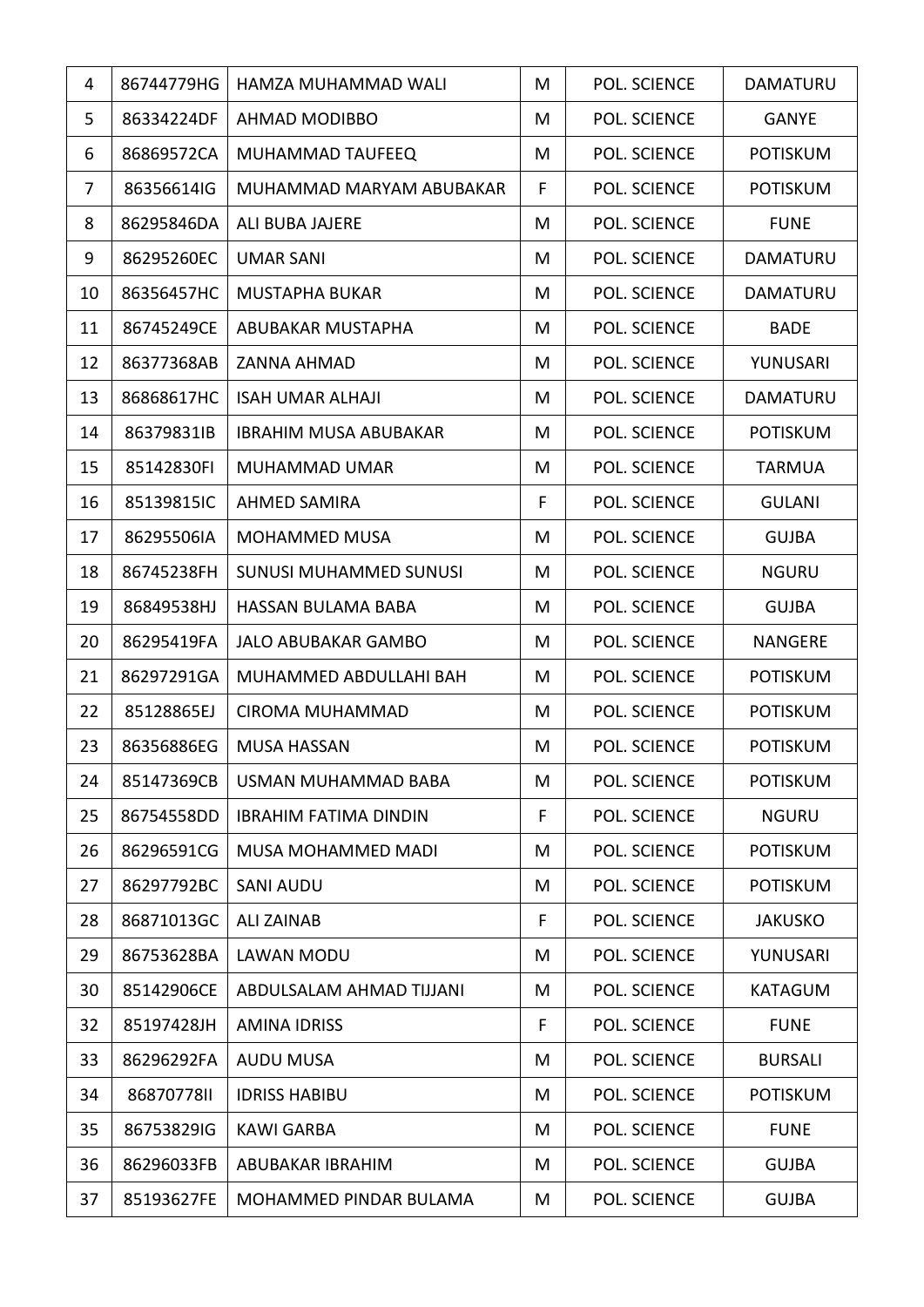| 38             | 86297515GH                         | <b>SULAIMAN BABAYO ALKALI</b> | M | <b>POL. SCIENCE</b> | <b>POTISKUM</b> |
|----------------|------------------------------------|-------------------------------|---|---------------------|-----------------|
| 39             | 85660144BJ                         | <b>ALIYU ADAMU</b>            | M | <b>POL. SCIENCE</b> | <b>FIKA</b>     |
| 40             | 86295059GD                         | MUSTAPHA, SHETIMA ALI         | M | POL. SCIENCE        | DAMATURU        |
| 41             | 86870638CD                         | <b>SALISU UMAR</b>            | M | POL. SCIENCE        | <b>POTISKUM</b> |
| 42             | 85199720BB                         | ABBA ALI MUHAMMAD             | M | POL. SCIENCE        | DAMATURU        |
| 43             | 86754140CG                         | ABDULLAHI RABIU               | M | POL. SCIENCE        | DAMATURU        |
| 44             | 86954355AF                         | <b>BUKAR HAUWA SHARIFF</b>    | F | POL. SCIENCE        | <b>DAMATURU</b> |
| 45             | 86381650FG                         | <b>KACHALLAH HUSSAINI</b>     | M | <b>POL. SCIENCE</b> | <b>GUJBA</b>    |
| 46             | 85589451FG                         | MUHAMMAD MUHAMMAD JAJERE      | M | POL. SCIENCE        | <b>FUNE</b>     |
| 47             | 86206701DG                         | RABIU USMAN AHAMAD            | M | POL. SCIENCE        | <b>POTISKUM</b> |
| 48             | 86295911CJ                         | <b>UMAR FATIMA HASSAN</b>     | F | POL. SCIENCE        | DAMATURU        |
| 49             | 86871184DE                         | ADAMU IBRAHIM GALADIMA        | M | POL. SCIENCE        | <b>FIKA</b>     |
| 50             | 86744534DF                         | <b>BASHIR ABDULKADIR</b>      | M | POL. SCIENCE        | <b>TARMUA</b>   |
| 51             | 86489571HJ                         | SHEHU JIDDUM BABA             | M | POL. SCIENCE        | <b>MACHINA</b>  |
| 52             | 85205447JG                         | <b>SHERIFF ALI</b>            | M | <b>POL. SCIENCE</b> | <b>BURSALI</b>  |
| 53             | 85205200GB                         | ABDULLAHI MAIGANA AJISUDAN    | M | POL. SCIENCE        | <b>GUJBA</b>    |
| 54             | 86869519IC                         | ADAMU HASSAN ALKALI           | M | POL. SCIENCE        | <b>POTISKUM</b> |
| 55             | 85542779AE                         | AYUBA SALEH MUHAMMAD          | M | POL. SCIENCE        | <b>NANGERE</b>  |
| 56             | 86753743FD                         | YUSUF MUSA DANSHEHU           | M | POL. SCIENCE        | <b>POTISKUM</b> |
| 57             | 86744643JG                         | HADIZA ISAH MUHAMMAD          | F | POL. SCIENCE        | <b>POTISKUM</b> |
| 58             | 86297825BA                         | AL-AMIN IDRISS MUHAMMAD       | M | <b>POL. SCIENCE</b> | <b>POTISKUM</b> |
| 59             | 85128357CB                         | <b>ISHAQ ABDULMUMIN</b>       | M | POL. SCIENCE        | <b>FIKA</b>     |
| 60             | 85638904BA                         | ADAMU MUHAMMAD MAIRABO        | M | POL. SCIENCE        | <b>POTISKUM</b> |
| 61             | 86356878HA                         | ADAMU YUNUSA BAZUWA           | M | POL. SCIENCE        | <b>POTISKUM</b> |
| 62             | 86297856BE                         | MUHAMMAD UMAR BOMAI           | M | POL. SCIENCE        | <b>POTISKUM</b> |
|                | <b>B.SC. PUBLIC ADMINISTRATION</b> |                               |   |                     |                 |
| $\mathbf{1}$   | 86294261DC                         | ABUBAKAR GAYE SHUAIBU         | M | PUB.ADMIN.          | <b>FIKA</b>     |
| $\overline{2}$ | 85632342AF                         | DAYYABU NASIRU HAMZA          | M | PUB.ADMIN.          | <b>BADE</b>     |
| 3              | 85131401AH                         | ALIYU HASSAN GIMBA            | M | PUB.ADMIN.          | <b>POTISKUM</b> |
| 4              | 86294742EE                         | <b>BELLO SHAFIU MUHAMMAD</b>  | M | PUB.ADMIN.          | DAMATURU        |
| 5              | 85128079HJ                         | MUHAMMAD IBRAHIM TANKO        | M | PUB.ADMIN.          | <b>POTISKUM</b> |
| 6              | 86295003DH                         | <b>IDRISS ZAINAB AHMAD</b>    | F | PUB.ADMIN.          | DAMATURU        |
| 7              | 86754411IG                         | <b>MUSA AUWAL S</b>           | M | PUB.ADMIN.          | <b>BADE</b>     |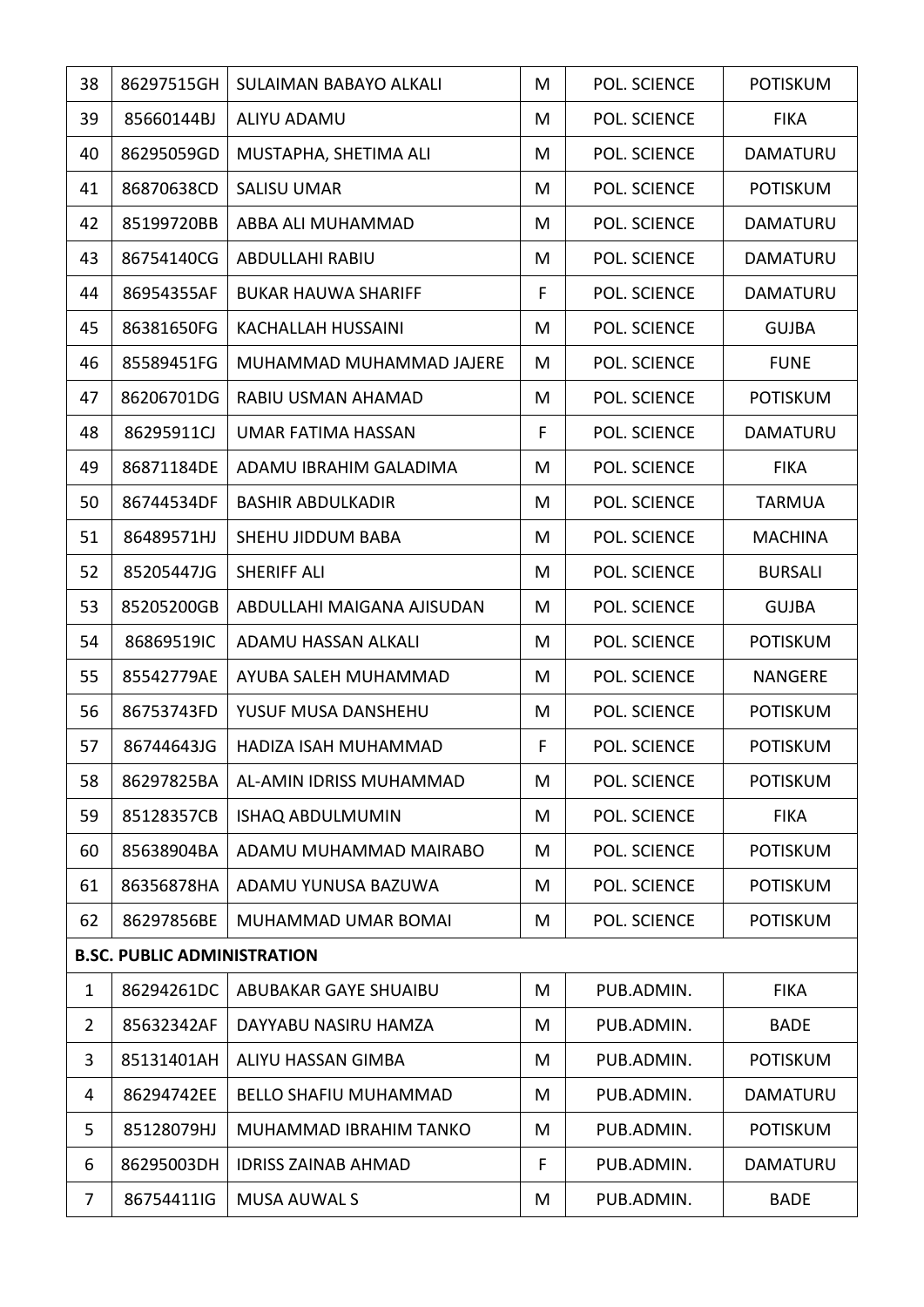| 8  | 86744463FE | MUHAMMAD SAGIR HASSAN       | M | PUB.ADMIN. | <b>POTISKUM</b> |
|----|------------|-----------------------------|---|------------|-----------------|
| 9  | 86554305HB | <b>KYARI MAKINTA</b>        | M | PUB.ADMIN. | <b>DAMATURU</b> |
| 10 | 86294455DC | FATIMA ALHAJI AYUBA         | F | PUB.ADMIN. | <b>NANGERE</b>  |
| 11 | 86295261DJ | AHMED JAJERE ABDULLAHI      | M | PUB.ADMIN. | <b>FUNE</b>     |
| 12 | 85130632ID | ABBAS IBRAHIM               | M | PUB.ADMIN. | <b>DAMBAN</b>   |
| 13 | 85128823HI | YUSUF ADAMU ALI             | M | PUB.ADMIN. | <b>POTISKUM</b> |
| 14 | 86868844HA | AHMAD ABUBAKAR TANKO        | M | PUB.ADMIN. | DAMATURU        |
| 15 | 85203101FD | FATIMA BABA BUKAR           | F | PUB.ADMIN. | <b>GEIDAM</b>   |
| 16 | 85199450EF | <b>UMAR IBRAHIM SARKI</b>   | M | PUB.ADMIN. | <b>FUNE</b>     |
| 17 | 86868781GF | <b>HARUNA ADAMU</b>         | M | PUB.ADMIN. | <b>TARMUA</b>   |
| 18 | 86295019IG | MUHAMMAD AISHA MUSA         | F | PUB.ADMIN. | DAMATURU        |
| 19 | 86381032GH | <b>MALLAM ISHAKU SALIHU</b> | M | PUB.ADMIN. | <b>POTISKUM</b> |
| 20 | 86294770FH | <b>ABDUL BINTA A</b>        | F | PUB.ADMIN. | <b>DAMATURU</b> |
| 21 | 86297440AB | <b>ISAH MARYAM</b>          | F | PUB.ADMIN. | <b>POTISKUM</b> |
| 22 | 86295403AB | ABUBAKAR ADAMU ABUBAKAR     | M | PUB.ADMIN. | <b>POTISKUM</b> |
| 23 | 85195970AJ | <b>IBRAHIM BUHARI ALIYU</b> | M | PUB.ADMIN. | <b>JAKUSKO</b>  |
| 24 | 85201200DD | USMAN MUHAMMAD              | M | PUB.ADMIN. | <b>TARMUA</b>   |
| 25 | 86294832GF | KHALID MUHAMMAD ABDULLAHI   | M | PUB.ADMIN. | <b>BURSALI</b>  |
| 26 | 86753744FA | ABDULSALAM JALOGANA UTME    | M | PUB.ADMIN. | <b>MACHINA</b>  |
| 27 | 86286341CH | ADAMU MUHAMMAD CHANA        | M | PUB.ADMIN. | <b>POTISKUM</b> |
| 28 | 85128154EI | SHUAIBU ABDULLAHI HASSAN    | M | PUB.ADMIN. | <b>POTISKUM</b> |
| 29 | 86744663DG | ADAMU MUHAMMED MADAKI       | M | PUB.ADMIN. | <b>POTISKUM</b> |
| 30 | 86754076CE | <b>IDRISS MAS'UD ISA</b>    | M | PUB.ADMIN. | <b>FIKA</b>     |
| 31 | 86871498GC | ADO FATIMA DIMZA            | F | PUB.ADMIN. | <b>FUNE</b>     |
| 32 | 86295021IA | AISHA ALIYU ALI             | F | PUB.ADMIN. | <b>TARMUA</b>   |
| 33 | 86753569JA | <b>HASSAN MOHAMMED K</b>    | M | PUB.ADMIN. | <b>TARMUA</b>   |
| 34 | 86296127GA | <b>JIBRIN FATIMA</b>        | F | PUB.ADMIN. | <b>DAMATURU</b> |
| 35 | 86294408HG | <b>USMAN ABDULLAHI</b>      | M | PUB.ADMIN. | <b>DAMATURU</b> |
| 36 | 86294352FA | <b>UMAR ALI ALHAJI</b>      | M | PUB.ADMIN. | <b>TARMUA</b>   |
| 37 | 86296076BJ | <b>BULAMA MUHAMMAD</b>      | M | PUB.ADMIN. | YUNUSARI        |
| 38 | 86294216HA | HASSAN MUHAMMAD GALADIMA    | M | PUB.ADMIN. | <b>POTISKUM</b> |
| 39 | 86298014CF | MOHAMMED IBRAHIM YABANI     | M | PUB.ADMIN. | <b>FIKA</b>     |
| 40 | 86452177DC | ADAMU DAUDA                 | M | PUB.ADMIN. | <b>FIKA</b>     |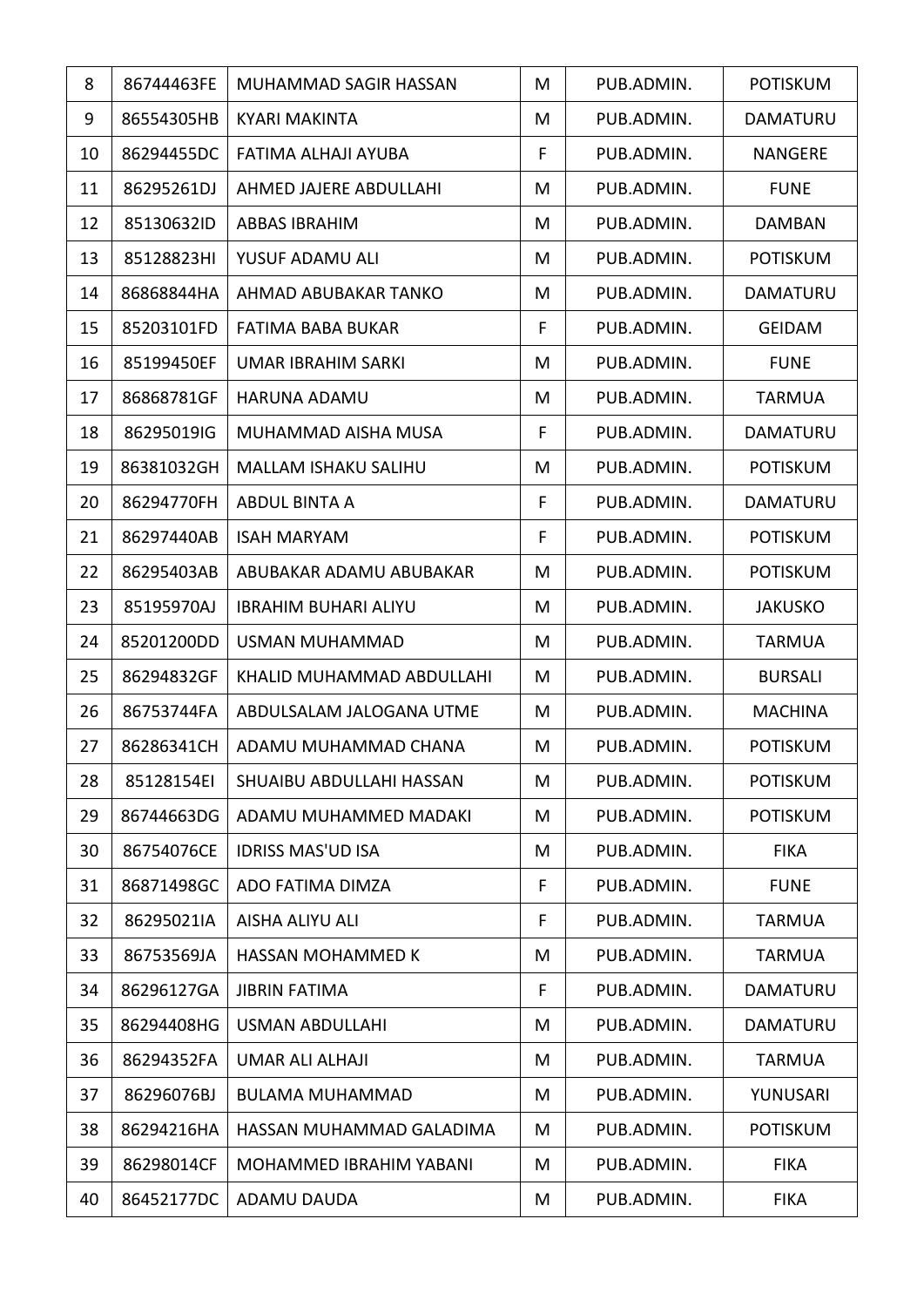| 41             | 867454221H            | HAUWA ABDULLAHI GOJI         | F | PUB.ADMIN.       | <b>FIKA</b>     |
|----------------|-----------------------|------------------------------|---|------------------|-----------------|
| 42             | 86744384JH            | <b>TUKUR FATIMA ABBA</b>     | F | PUB.ADMIN.       | <b>POTISKUM</b> |
| 43             | 86294787AG            | YA'U AISHA MUHAMMAD          | F | PUB.ADMIN.       | <b>POTISKUM</b> |
| 44             | 86754702IG            | <b>ISHAKU SA'ADATU IBBI</b>  | F | PUB.ADMIN.       | <b>POTISKUM</b> |
| 45             | 86298535BE            | ADAMU USMAN ABUBAKAR         | M | PUB.ADMIN.       | <b>POTISKUM</b> |
| 46             | 86744655GA            | ABUBAKAR UMAR ABDULLAHI      | M | PUB.ADMIN.       | <b>POTISKUM</b> |
| 47             | 85199427BH            | ADAMU MOHAMMED JAJERE        | M | PUB.ADMIN.       | <b>FUNE</b>     |
| 48             | 85202709GF            | MAKIYYU ABUBAKAR ABDULLAHI   | M | PUB.ADMIN.       | <b>POTISKUM</b> |
| 49             | 86754697AE            | ABDULLAHI ABUBAKAR LIMAN     | M | PUB.ADMIN.       | <b>POTISKUM</b> |
| 50             | 86754906FG            | ABDULHAMID MOHAMMED SANI     | M | PUB.ADMIN.       | <b>POTISKUM</b> |
| 51             | 85457147EE            | <b>BULAMA AUDU YUSUF</b>     | M | PUB.ADMIN.       | <b>FUNE</b>     |
| 52             | 86869629ED            | <b>HASSAN GALADIMA</b>       | M | PUB.ADMIN.       | <b>BADE</b>     |
| 53             | 85128901DI            | <b>IBRAHIM AISHA ADAMU</b>   | F | PUB.ADMIN.       | <b>BURSALI</b>  |
| 54             | 85194099JD            | <b>IBRAHIM NASIRU</b>        | M | PUB.ADMIN.       | <b>SHANI</b>    |
| 55             | 86753772GD            | ABUBAKAR AHMED               | M | PUB.ADMIN.       | <b>DAMATURU</b> |
| 56             | 86298387HA            | <b>IDRISS AISHA SALE</b>     | F | PUB.ADMIN.       | <b>POTISKUM</b> |
| 57             | 86212637HG            | <b>ADAMU SAMAILA</b>         | M | PUB.ADMIN.       | <b>FUNE</b>     |
| 58             | 86745789FD            | <b>BARDE MARYAM MUHAMMAD</b> | F | PUB.ADMIN.       | <b>FUNE</b>     |
| 59             | 85613148GG            | MUSA DANJUMA MANU            | M | PUB.ADMIN.       | <b>NGURU</b>    |
| 60             | 86295099EA            | SHUAIBU ADAMU DANJUMA        | M | PUB.ADMIN.       | <b>FUNE</b>     |
| 61             | 86869595EI            | YUSUF MUSA MOHAMMED          | M | PUB.ADMIN.       | <b>POTISKUM</b> |
| 62             | 86297528CI            | ADAMU ZULKIFLU USMAN         | M | PUB.ADMIN.       | <b>POTISKUM</b> |
| 63             | 86753785CE            | <b>BADAWA GONI</b>           | M | PUB.ADMIN.       | <b>DAMATURU</b> |
| 64             | 85645633JG            | KYARI ALHAJI MOHAMMED        | M | PUB.ADMIN.       | DAMATURU        |
| 65             | 86461283GI            | <b>USMAN NASIRU HUSSAINI</b> | M | PUB.ADMIN.       | <b>GOMBE</b>    |
| 66             | 85197692IB            | MUHAMMAD MALLAM FAKI         | M | PUB.ADMIN.       | <b>GEIDAM</b>   |
| 67             | 86360294AH            | <b>BELLO MOHAMMED ARDO</b>   | M | PUB.ADMIN.       | <b>FUNE</b>     |
| 68             | 86870481AJ            | <b>HUSSAINI MUKTAR</b>       | M | PUB.ADMIN.       | <b>NGURU</b>    |
| 69             | 86294278HI            | MUHAMMAD WAZIRI GARBA        | M | PUB.ADMIN.       | DAMATURU        |
|                | <b>B.SC SOCIOLOGY</b> |                              |   |                  |                 |
| $\mathbf{1}$   | 85128210HE            | <b>KACHALLA IDRISS</b>       | M | <b>SOCIOLOGY</b> | <b>YUSUFARI</b> |
| $\overline{2}$ | 86296942EA            | <b>UMAR YAU MUSA</b>         | M | <b>SOCIOLOGY</b> | <b>NANGERE</b>  |
| 3              | 86835643FE            | <b>HASSAN SHAMSIYAH</b>      | F | <b>SOCIOLOGY</b> | <b>KARASUWA</b> |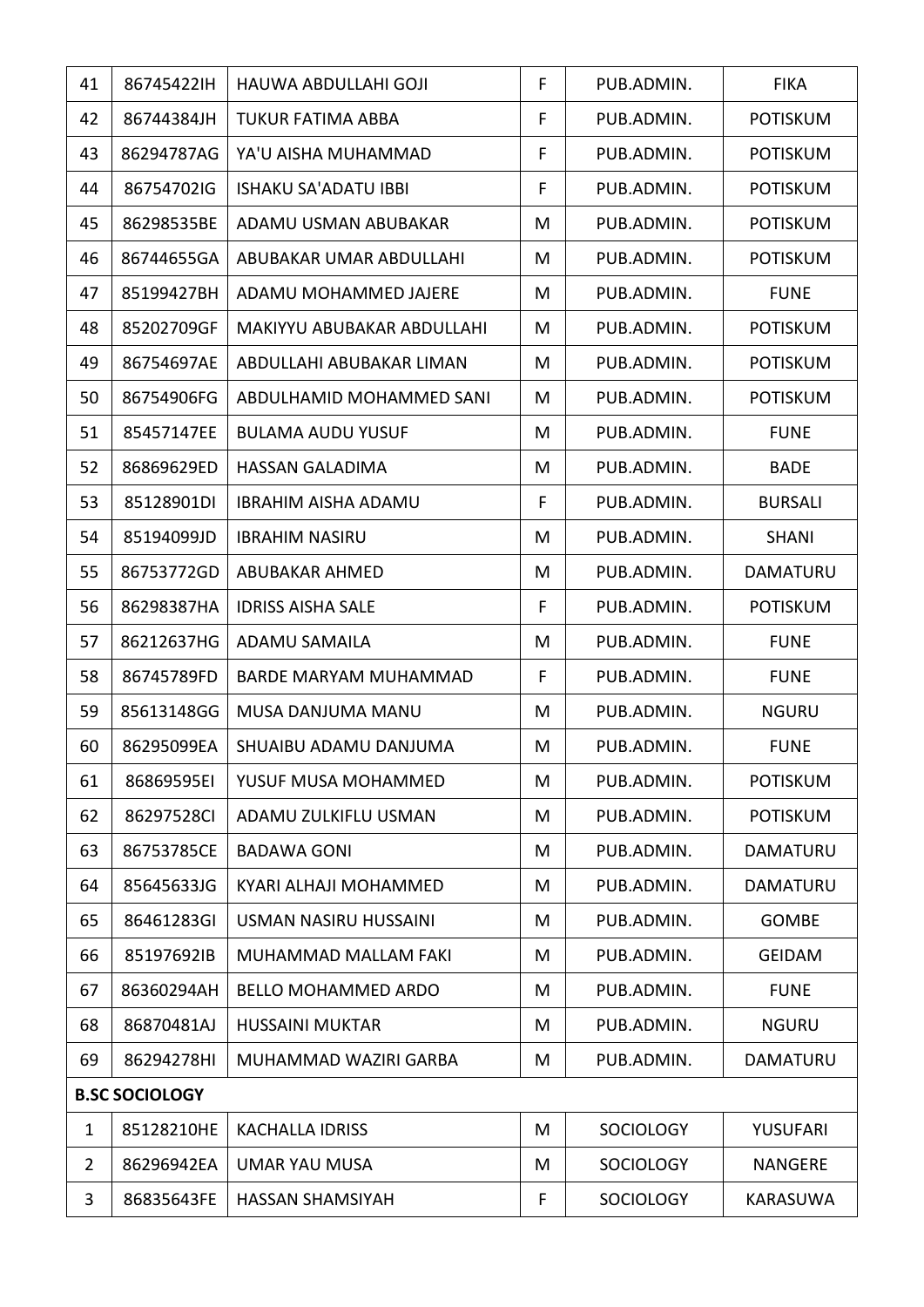| 4  | 85535203DE | YUNUSA HUSSEINI AHMED               | M           | <b>SOCIOLOGY</b> | <b>NGURU</b>    |
|----|------------|-------------------------------------|-------------|------------------|-----------------|
| 5  | 86744467EC | MUHAMMED TIJJANI UMAR               | M           | <b>SOCIOLOGY</b> | <b>KARASUWA</b> |
| 6  | 85586284FB | MUHAMMAD HAJARA ADAMU               | F           | <b>SOCIOLOGY</b> | <b>JAKUSKO</b>  |
| 7  | 86294524BJ | <b>UMAR MUHAMMAD</b>                | M           | <b>SOCIOLOGY</b> | DAMATURU        |
| 8  | 86296129FE | <b>SAGIR AHMED</b>                  | M           | <b>SOCIOLOGY</b> | <b>GUJBA</b>    |
| 9  | 86489480GB | <b>ABBAS SHUAIBU</b>                | M           | <b>SOCIOLOGY</b> | <b>NGURU</b>    |
| 10 | 86868569CC | <b>MANKIRA MOHAMMED</b>             | M           | <b>SOCIOLOGY</b> | <b>TARMUA</b>   |
| 11 | 86870887FC | <b>ALHAJI HASSAN SULEH</b>          | M           | <b>SOCIOLOGY</b> | <b>POTISKUM</b> |
| 12 | 86753668IE | MUSA SHUGABA MUSA                   | M           | <b>SOCIOLOGY</b> | LAFIA           |
| 13 | 86895230GE | <b>FATIMA HASSAN</b>                | F           | <b>SOCIOLOGY</b> | <b>KARASUWA</b> |
| 14 | 86871008HH | MOHAMMED HASSAN HASSAN              | M           | <b>SOCIOLOGY</b> | <b>NANGERE</b>  |
| 15 | 86356572BI | <b>ABDULLAHI ISA</b>                | M           | <b>SOCIOLOGY</b> | <b>FUNE</b>     |
| 16 | 86360701EH | <b>BUBA UMAR M</b>                  | M           | <b>SOCIOLOGY</b> | <b>GUJBA</b>    |
| 17 | 86294849BE | FATIMA IBRAHIM JAJERE               | F           | <b>SOCIOLOGY</b> | <b>FUNE</b>     |
| 18 | 86745112EH | <b>JIBRIL SALIM BABALE</b>          | M           | <b>SOCIOLOGY</b> | <b>DAMATURU</b> |
| 19 | 86206839BA | MUHAMMAD ABUBAKAR ADAM              | M           | <b>SOCIOLOGY</b> | <b>FUNE</b>     |
| 20 | 86294820AE | MUHAMMAD BALARABE<br>ABUBAKAR       | M           | <b>SOCIOLOGY</b> | <b>TARMUA</b>   |
| 21 | 86295877DE | <b>AISHA MUSA BUKAR</b>             | F           | <b>SOCIOLOGY</b> | <b>DAMATURU</b> |
| 22 | 86378333BG | LAWAN MAHDI B TORO                  | M           | <b>SOCIOLOGY</b> | <b>BADE</b>     |
| 23 |            | 86197787AG   ABUBAKAR SADEEK TAHEER | M           | SOCIOLOGY        | <b>BURSALI</b>  |
| 24 | 86296957JC | AISHA ALKALA ALI                    | F           | <b>SOCIOLOGY</b> | <b>YUSUFARI</b> |
| 25 | 86381647GF | <b>HASSAN ADAMU BABA</b>            | M           | <b>SOCIOLOGY</b> | <b>GULANI</b>   |
| 26 | 86744505CF | <b>ALHASSAN SAIDU</b>               | M           | <b>SOCIOLOGY</b> | DAMATURU        |
| 27 | 85564048CD | <b>ISAH MUHAMMED</b>                | M           | <b>SOCIOLOGY</b> | <b>POTISKUM</b> |
| 28 | 86294366AI | MAHAMMAD NASIR MAHMUD               | M           | <b>SOCIOLOGY</b> | <b>FUNE</b>     |
| 29 | 85629906DI | MUHAMMAD ZARA UMAR                  | F           | <b>SOCIOLOGY</b> | <b>DAMATURU</b> |
| 30 | 86744659EI | ABDULHAMID USMAN                    | M           | <b>SOCIOLOGY</b> | DAMATURU        |
| 31 | 86869119CB | <b>IBRAHIM BUKAR</b>                | M           | <b>SOCIOLOGY</b> | <b>BURSALI</b>  |
| 32 | 86868796CA | MUHAMMAD AISHATU GAMBO              | $\mathsf F$ | <b>SOCIOLOGY</b> | <b>MACHINA</b>  |
| 33 | 86744796CF | HALADU HALIMA ALHAJI                | F           | <b>SOCIOLOGY</b> | <b>POTISKUM</b> |
| 34 | 85130899FI | <b>ABBA MUSTAPHA</b>                | M           | <b>SOCIOLOGY</b> | <b>BURSALI</b>  |
| 35 | 85203959AB | AHMAD SHAMSIYYA KUKUWA              | F           | <b>SOCIOLOGY</b> | <b>GULANI</b>   |
| 36 | 86869251BD | <b>HAMISU AISHA</b>                 | F           | <b>SOCIOLOGY</b> | <b>GEIDAM</b>   |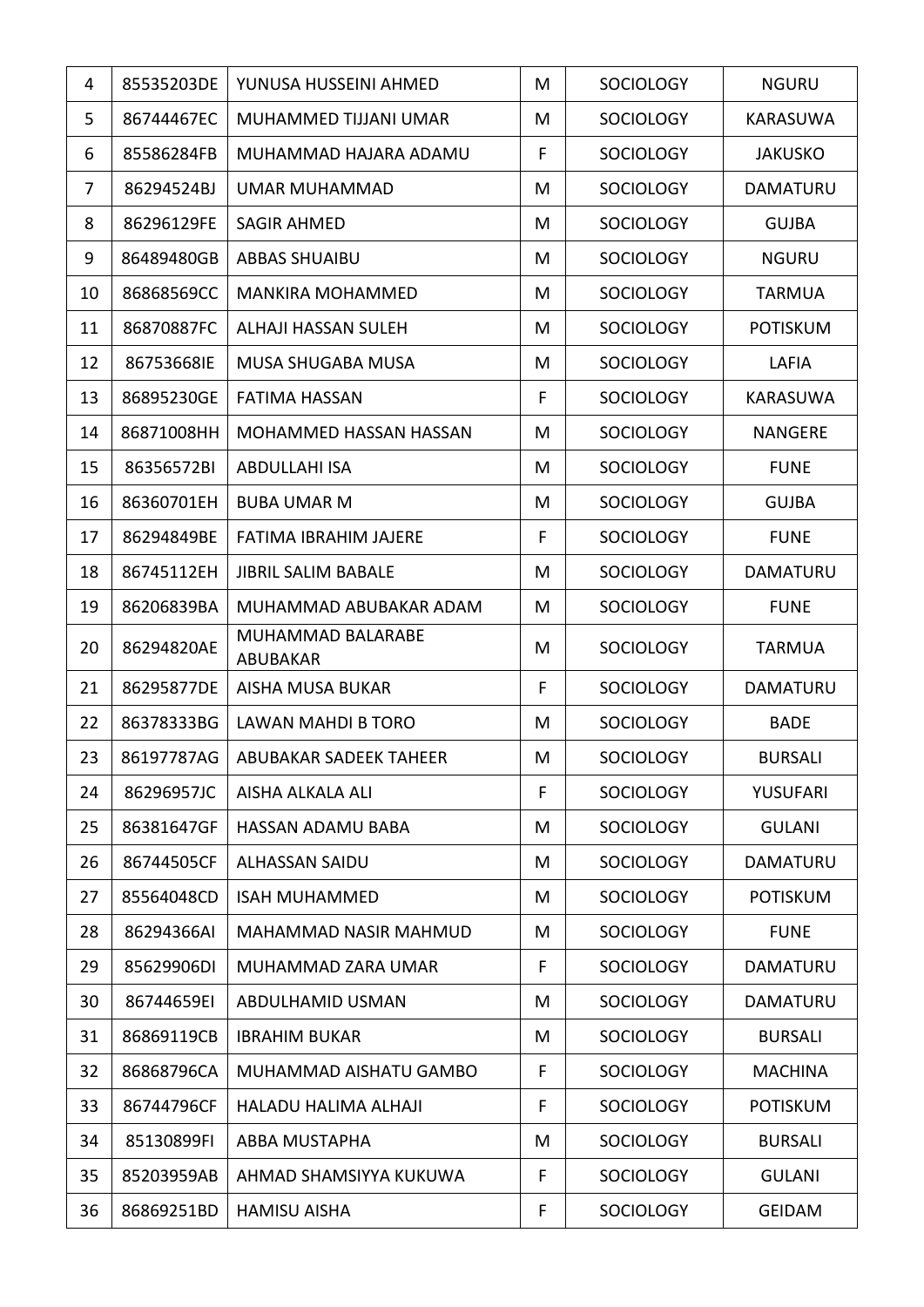| 37 | 86295465AJ | HASSAN MOHAMMAD TANKO          | M | <b>SOCIOLOGY</b> | <b>POTISKUM</b> |
|----|------------|--------------------------------|---|------------------|-----------------|
| 38 | 86295361DA | <b>MOHAMMED USMAN MAKERI</b>   | M | <b>SOCIOLOGY</b> | <b>FIKA</b>     |
| 39 | 86753955JG | <b>SULAIMAN ABUBAKAR</b>       | M | <b>SOCIOLOGY</b> | <b>NANGERE</b>  |
| 40 | 85437499BC | USMAN UMAR ADAMU               | M | <b>SOCIOLOGY</b> | <b>FUNE</b>     |
| 41 | 86869820FC | <b>GODWIN JOSHUA</b>           | M | <b>SOCIOLOGY</b> | <b>NANGERE</b>  |
| 42 | 86870775JH | <b>MOHAMMED FATIMA GIMBA</b>   | F | <b>SOCIOLOGY</b> | <b>POTISKUM</b> |
| 43 | 86295517EH | MUHAMMAD ZAKAR YA'U            | M | <b>SOCIOLOGY</b> | <b>FUNE</b>     |
| 44 | 85195824FJ | <b>MARYAM ISAH CHIROMA</b>     | F | <b>SOCIOLOGY</b> | <b>FUNE</b>     |
| 45 | 86295888AB | MUSA USMAN MUHAMMAD            | M | <b>SOCIOLOGY</b> | <b>BADE</b>     |
| 46 | 86296040DA | <b>SULEIMAN SABO BABI</b>      | M | <b>SOCIOLOGY</b> | <b>GULANI</b>   |
| 47 | 85615892HJ | BAFFA YAYA ADAMU               | M | <b>SOCIOLOGY</b> | <b>FUNE</b>     |
| 48 | 86297328EG | SHEHU IBRAHIM                  | M | <b>SOCIOLOGY</b> | <b>FIKA</b>     |
| 49 | 85529426AC | <b>TIJJANI MUSTAPHA BAKABE</b> | M | <b>SOCIOLOGY</b> | <b>NGURU</b>    |
| 50 | 86296297DF | ADAMU MOHAMMED LELE            | M | <b>SOCIOLOGY</b> | <b>FUNE</b>     |
| 51 | 85206198HE | ALIYU ABUBAKAR                 | M | <b>SOCIOLOGY</b> | <b>GUJBA</b>    |
| 52 | 86295257FB | MOHAMMED BASHIR HARUNA         | M | <b>SOCIOLOGY</b> | <b>FUNE</b>     |
| 53 | 86869333FI | ADAMU SULAYMAN JULI            | M | <b>SOCIOLOGY</b> | <b>GUJBA</b>    |
| 54 | 86298076DD | <b>GABRIEL ZECHARIAH ABARE</b> | M | <b>SOCIOLOGY</b> | <b>POTISKUM</b> |
| 55 | 86297150JF | MUAZU RUKAYYA GODOWOLI         | F | <b>SOCIOLOGY</b> | <b>FIKA</b>     |
| 56 | 86298497DB | SALEEM MOHAMMED ABBA           | M | <b>SOCIOLOGY</b> | <b>POTISKUM</b> |
| 57 | 85624149ED | <b>SALEH ALIYU</b>             | M | <b>SOCIOLOGY</b> | <b>NGURU</b>    |
| 58 | 86871387AH | MAMMAN MUHAMMAD MADU           | M | <b>SOCIOLOGY</b> | <b>POTISKUM</b> |
| 59 | 85642433JD | SULEIMAN MUNKAILA HASSAN       | M | <b>SOCIOLOGY</b> | <b>POTISKUM</b> |
| 60 | 86517911DB | ABUBAKAR FATSUMA UMAR          | F | <b>SOCIOLOGY</b> | DAMATURU        |
| 61 | 86753561BH | <b>MUHAMMAD ISMAIL SANI</b>    | M | <b>SOCIOLOGY</b> | DAMATURU        |
| 62 | 86295790AE | <b>BALA MAISALEH ALHAJI</b>    | M | <b>SOCIOLOGY</b> | <b>BADE</b>     |
| 63 | 86530221FI | <b>IBRAHIM ISAH INUWA</b>      | F | <b>SOCIOLOGY</b> | <b>POTISKUM</b> |
| 64 | 86294422DE | ABDULKADIR ILIYASU             | M | <b>SOCIOLOGY</b> | DAMATURU        |
| 65 | 85196995DI | ADAMU MUSA MUHAMMAD            | M | <b>SOCIOLOGY</b> | <b>FUNE</b>     |
| 66 | 86297126HA | <b>HASSAN DALAH GWAYO</b>      | M | <b>SOCIOLOGY</b> | <b>JAKUSKO</b>  |
| 67 | 85205962AG | <b>MOHAMMED ALIYU BIRI</b>     | M | <b>SOCIOLOGY</b> | <b>POTISKUM</b> |
| 68 | 86294802FI | YUSUF ADAMU DODOJI             | M | <b>SOCIOLOGY</b> | <b>POTISKUM</b> |
| 69 | 85642240JA | ZARANA GOMBO                   | M | <b>SOCIOLOGY</b> | <b>GEIDAM</b>   |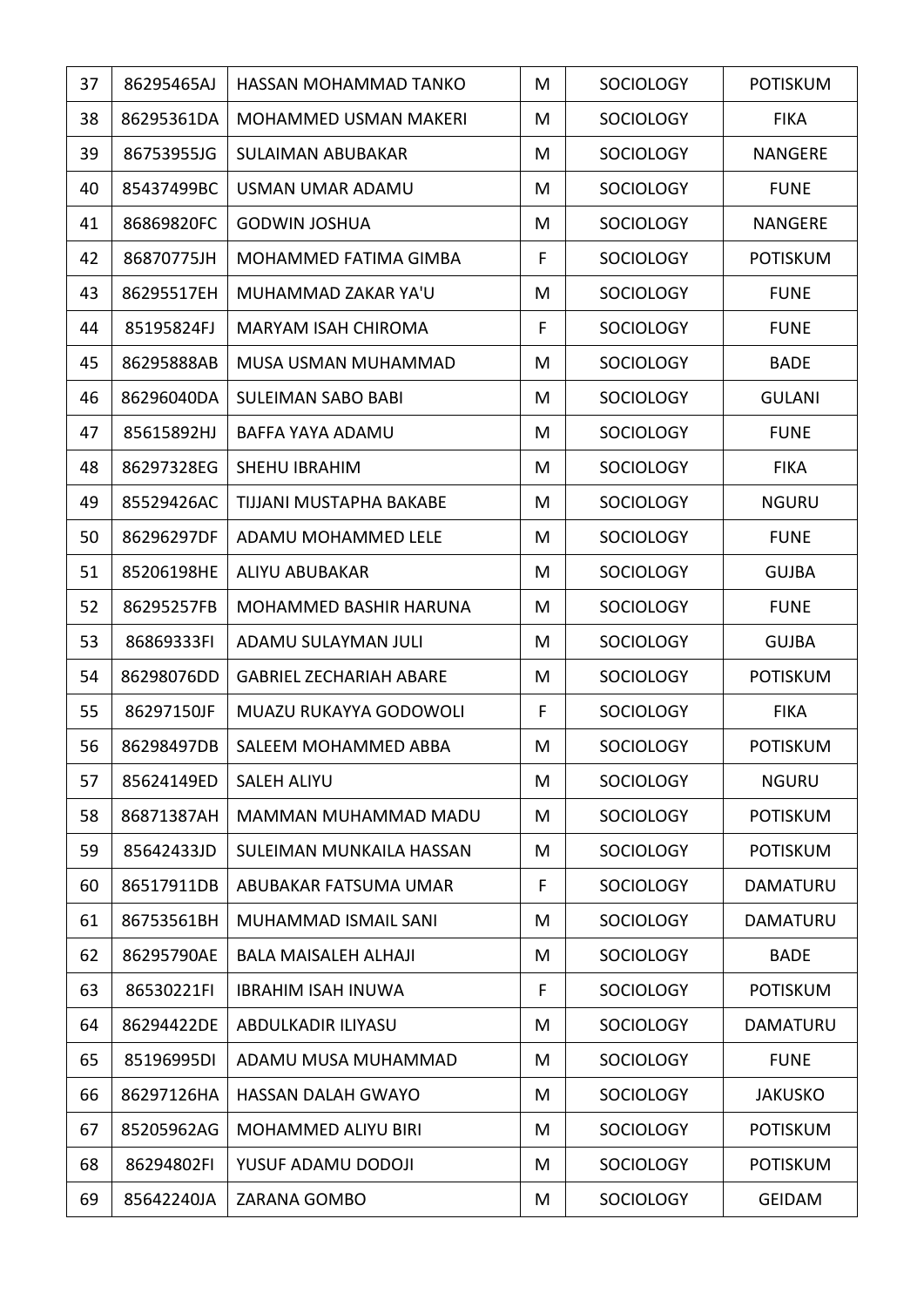| 70             | 86294749CD             | <b>JIBRIL ABDUL MUSA</b>       | M | <b>SOCIOLOGY</b>  | <b>POTISKUM</b> |  |  |  |
|----------------|------------------------|--------------------------------|---|-------------------|-----------------|--|--|--|
| 71             | 86295768HA             | MUHAMMAD KHADIJAH MUSA         | F | <b>SOCIOLOGY</b>  | DAMATURU        |  |  |  |
| 72             | 85706246DF             | <b>SANI HASSAN</b>             | M | <b>SOCIOLOGY</b>  | <b>NGURU</b>    |  |  |  |
| 73             | 86295780DE             | <b>MALLAM LAWAN GOJE</b>       | M | <b>SOCIOLOGY</b>  | <b>GUJBA</b>    |  |  |  |
| 74             | 86294943CD             | <b>IBRAHIM HAUWA ADAM</b>      | F | <b>SOCIOLOGY</b>  | <b>FIKA</b>     |  |  |  |
| 75             | 86295879CI             | YAKUBU AHMED SALISU            | M | <b>SOCIOLOGY</b>  | DAMATURU        |  |  |  |
| 76             | 86754951BI             | <b>SULEIMAN UMAR</b>           | M | <b>SOCIOLOGY</b>  | <b>POTISKUM</b> |  |  |  |
| 77             | 86871085EA             | ABDULLAHI SHUAIBU ADAMU        | M | <b>SOCIOLOGY</b>  | <b>POTISKUM</b> |  |  |  |
| 78             | 86496635DD             | <b>SALISU SALIM</b>            | M | <b>SOCIOLOGY</b>  | <b>NGURU</b>    |  |  |  |
| 79             | 86487665HE             | ABUBAKAR MUHAMMAD<br>ABDULLAHI | M | <b>SOCIOLOGY</b>  | <b>FUNE</b>     |  |  |  |
| 80             | 86744600DB             | AISHA BAKARI MAINA             | F | <b>SOCIOLOGY</b>  | <b>FUFORE</b>   |  |  |  |
| 81             | 85625477DG             | <b>HUSSAINI IDRISS</b>         | M | <b>SOCIOLOGY</b>  | <b>BADE</b>     |  |  |  |
|                | <b>B.SC STATISTICS</b> |                                |   |                   |                 |  |  |  |
| $\mathbf{1}$   | 86869060AE             | USMAN MUHAMMAD USMAN           | M | <b>STATISTICS</b> | <b>GULANI</b>   |  |  |  |
| $\overline{2}$ | 86295562AJ             | UMAR USMAN. ADAMU              | M | <b>STATISTICS</b> | DAMATURU        |  |  |  |
| 3              | 86296721CE             | <b>BULAMA IBRAHIM ABUBAKAR</b> | M | <b>STATISTICS</b> | <b>DAMATURU</b> |  |  |  |
| 4              | 86295932GD             | ABUBAKAR SADIQ ASHAFA          | M | <b>STATISTICS</b> | <b>NGURU</b>    |  |  |  |
| 5              | 86744949FB             | ADAMU SULE DOGO                | M | <b>STATISTICS</b> | <b>POTISKUM</b> |  |  |  |
| 6              | 86298622EE             | <b>HAMISU USMAN JIBRIN</b>     | M | <b>STATISTICS</b> | <b>FIKA</b>     |  |  |  |
| 7              | 86298508JF             | MUHAMMAD KABIRU ZAKARIYA       | M | <b>STATISTICS</b> | <b>POTISKUM</b> |  |  |  |
| 8              | 86754596BG             | <b>DINATU MANSANI</b>          | F | <b>STATISTICS</b> | <b>POTISKUM</b> |  |  |  |
| 9              | 86298275BI             | SULEIMAN IBRAHIM GIMBA         | M | <b>STATISTICS</b> | <b>FIKA</b>     |  |  |  |
| 10             | 86296767IA             | ABDULAZIZ AUWAL YUSUF          | M | <b>STATISTICS</b> | <b>NGURU</b>    |  |  |  |
| 11             | 86297848DI             | <b>ADAMU ALI ABDULLAHI</b>     | M | <b>STATISTICS</b> | <b>POTISKUM</b> |  |  |  |
| 12             | 86294411GH             | MUHAMMAD MUSTAPHA AHMAD        | M | <b>STATISTICS</b> | <b>POTISKUM</b> |  |  |  |
| 13             | 86295378HG             | DAHIRU AYUBA                   | M | <b>STATISTICS</b> | <b>FUNE</b>     |  |  |  |
| 14             | 86754913DF             | <b>IBRAHIM MUHAMMED BABA</b>   | M | <b>STATISTICS</b> | <b>FIKA</b>     |  |  |  |
| 15             | 86849525CB             | ABDULLAHI MOHAMMAD USMAN       | M | <b>STATISTICS</b> | <b>JAKUSKO</b>  |  |  |  |
| 16             | 86870131IJ             | ABUBAKAR MUSTAPHA              | M | <b>STATISTICS</b> | <b>YUSUFARI</b> |  |  |  |
| 17             | 86870784HA             | AUDU HUSSAINI HUSSAINI         | M | <b>STATISTICS</b> | <b>POTISKUM</b> |  |  |  |
| 18             | 86296089HH             | AYUBA EMMANUEL JANGA           | M | <b>STATISTICS</b> | <b>FIKA</b>     |  |  |  |
| 19             | 85200494BH             | DANINU ABUBAKAR DANLADI        | M | <b>STATISTICS</b> | <b>TARMUA</b>   |  |  |  |
| 20             | 86753753CD             | <b>WARU ISA</b>                | M | <b>STATISTICS</b> | <b>GEIDAM</b>   |  |  |  |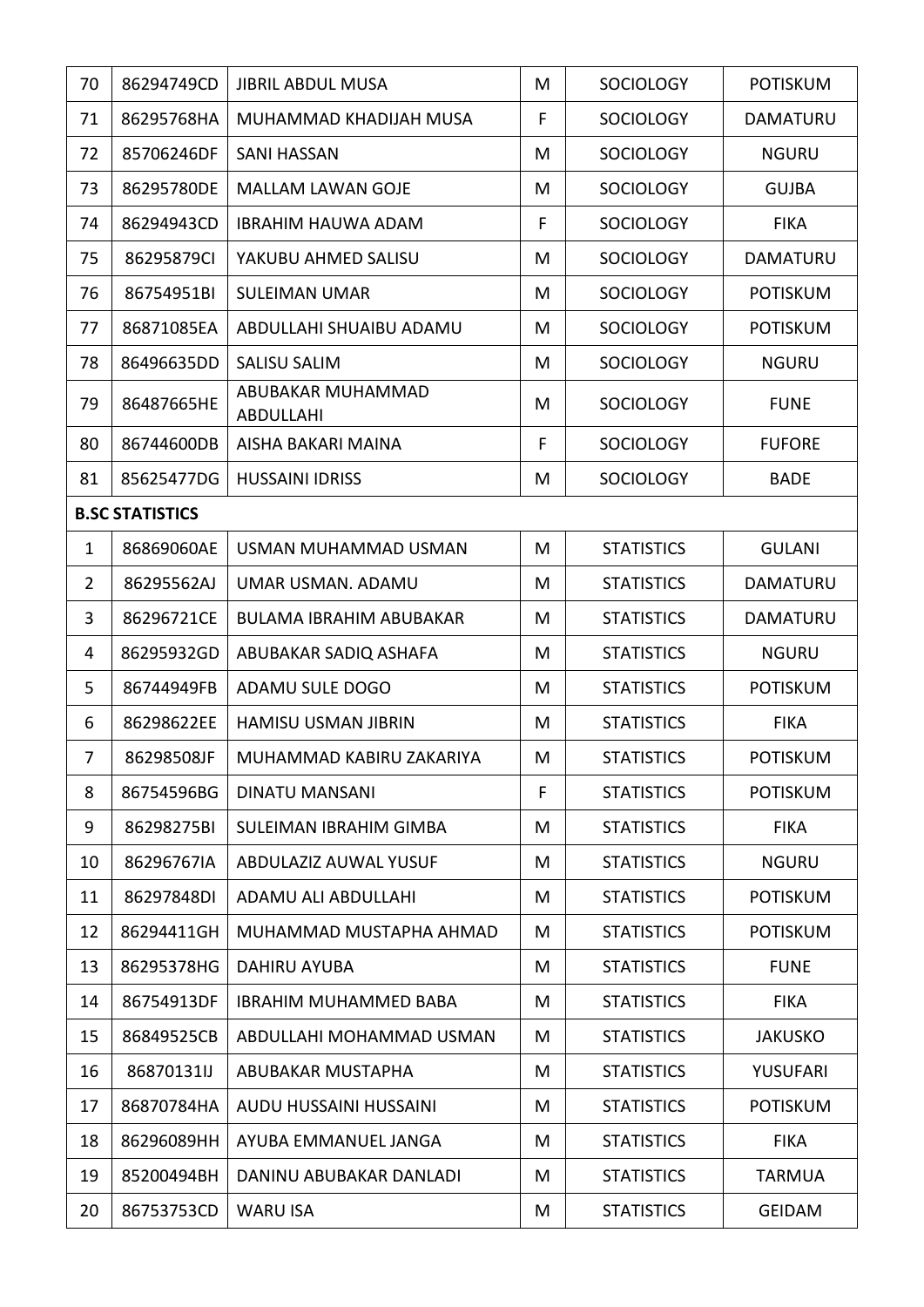| 21 | 86745683IA | <b>BAPPAH YAU</b>                   | M | <b>STATISTICS</b> | <b>FIKA</b>     |
|----|------------|-------------------------------------|---|-------------------|-----------------|
| 22 | 85202187HJ | ADAMU MUHAMMAD HARANDE              | M | <b>STATISTICS</b> | <b>TARMUA</b>   |
| 23 | 86744544AF | <b>IDRISS MUHAMMAD UMAR</b>         | M | <b>STATISTICS</b> | DAMATURU        |
| 24 | 86753740GC | MOHAMMED ZAKARIYA                   | M | <b>STATISTICS</b> | <b>POTISKUM</b> |
| 25 | 86294985JB | AYUBA ABUBAKAR AJI                  | M | <b>STATISTICS</b> | <b>GEIDAM</b>   |
| 26 | 86295345HI | MUHAMMAD ABDULLAHI DAYA             | M | <b>STATISTICS</b> | <b>FIKA</b>     |
| 27 | 86294594AD | MUHAMMAD FATIMA                     | F | <b>STATISTICS</b> | <b>FIKA</b>     |
| 28 | 86296655CI | ABIYA A GONI                        | M | <b>STATISTICS</b> | <b>DAMATURU</b> |
| 29 | 86744883FF | ABUBAKAR MUHAMMAD SANI              | M | <b>STATISTICS</b> | <b>BURSALI</b>  |
| 30 | 86753710FF | <b>KOLOMI ALIYU</b>                 | M | <b>STATISTICS</b> | <b>GUJBA</b>    |
| 31 | 85651631EH | MUHAMMED ABUBAKAR IBN               | M | <b>STATISTICS</b> | DAMATURU        |
| 32 | 86298512ID | YAHAYA MUHAMMAD ABBA                | M | <b>STATISTICS</b> | <b>POTISKUM</b> |
| 33 | 86744502DE | ADAMU FATIMA UMAR                   | F | <b>STATISTICS</b> | <b>POTISKUM</b> |
| 34 | 86294887JE | <b>BUKAR MUSA</b>                   | M | <b>STATISTICS</b> | <b>POTISKUM</b> |
| 35 | 86381082BE | <b>ISAH BUBA JAJERE</b>             | M | <b>STATISTICS</b> | <b>FUNE</b>     |
| 36 | 85649401EE | KYARI LAWAN BASHIR                  | M | <b>STATISTICS</b> | <b>GEIDAM</b>   |
| 37 | 86295284GH | <b>MAIGARI AHMAD KOLE</b>           | M | <b>STATISTICS</b> | <b>MACHINA</b>  |
| 38 | 86295375IF | MIKA'IL HAUWA EL-BADAWI             | F | <b>STATISTICS</b> | <b>BADE</b>     |
| 39 | 85148870HH | <b>MOHAMMED ALI BUKAR</b>           | M | <b>STATISTICS</b> | <b>DAMATURU</b> |
| 40 | 86753610GE | <b>MUSA HARUNA</b>                  | M | <b>STATISTICS</b> | <b>FIKA</b>     |
| 41 | 86869015EC | YUNUSA MUHAMMAD AJI                 | M | <b>STATISTICS</b> | <b>GUJBA</b>    |
| 42 | 86294437IG | ADO DAUDA SANI                      | M | <b>STATISTICS</b> | <b>FIKA</b>     |
| 43 | 86298545IB | KAMISU MUHAMMAD USMAN               | M | <b>STATISTICS</b> | <b>POTISKUM</b> |
| 44 | 86871254BI | <b>MOHAMMED HAUWA MANAGER</b>       | F | <b>STATISTICS</b> | <b>POTISKUM</b> |
| 45 | 86294346GI | SALISU, MUHAMMAD DAYA               | M | <b>STATISTICS</b> | <b>FIKA</b>     |
| 46 | 86295231DC | <b>SULEIMAN ABUBAKAR</b>            | M | <b>STATISTICS</b> | <b>POTISKUM</b> |
| 47 | 86355887DG | MOHAMMED ABUBAKAR JAJERE            | M | <b>STATISTICS</b> | <b>FUNE</b>     |
| 48 | 86378646EH | <b>LAZARUS ISHAYA</b>               | M | <b>STATISTICS</b> | <b>POTISKUM</b> |
| 49 | 85204757DC | ASHIGAR MOHAMMED<br><b>MOHAMMED</b> | M | <b>STATISTICS</b> | DAMATURU        |
| 50 | 86295272AG | <b>MOHAMMED MARYAM</b>              | F | <b>STATISTICS</b> | <b>GUJBA</b>    |
| 51 | 85644942DF | MUH'D ABBA ABACHA                   | M | <b>STATISTICS</b> | <b>NGURU</b>    |
| 52 | 86298536BB | HARUNA MOHAMMED ALI                 | M | <b>STATISTICS</b> | <b>FIKA</b>     |
| 53 | 86854531DI | ABUBAKAR AISHA DIYAR                | F | <b>STATISTICS</b> | DAMATURU        |